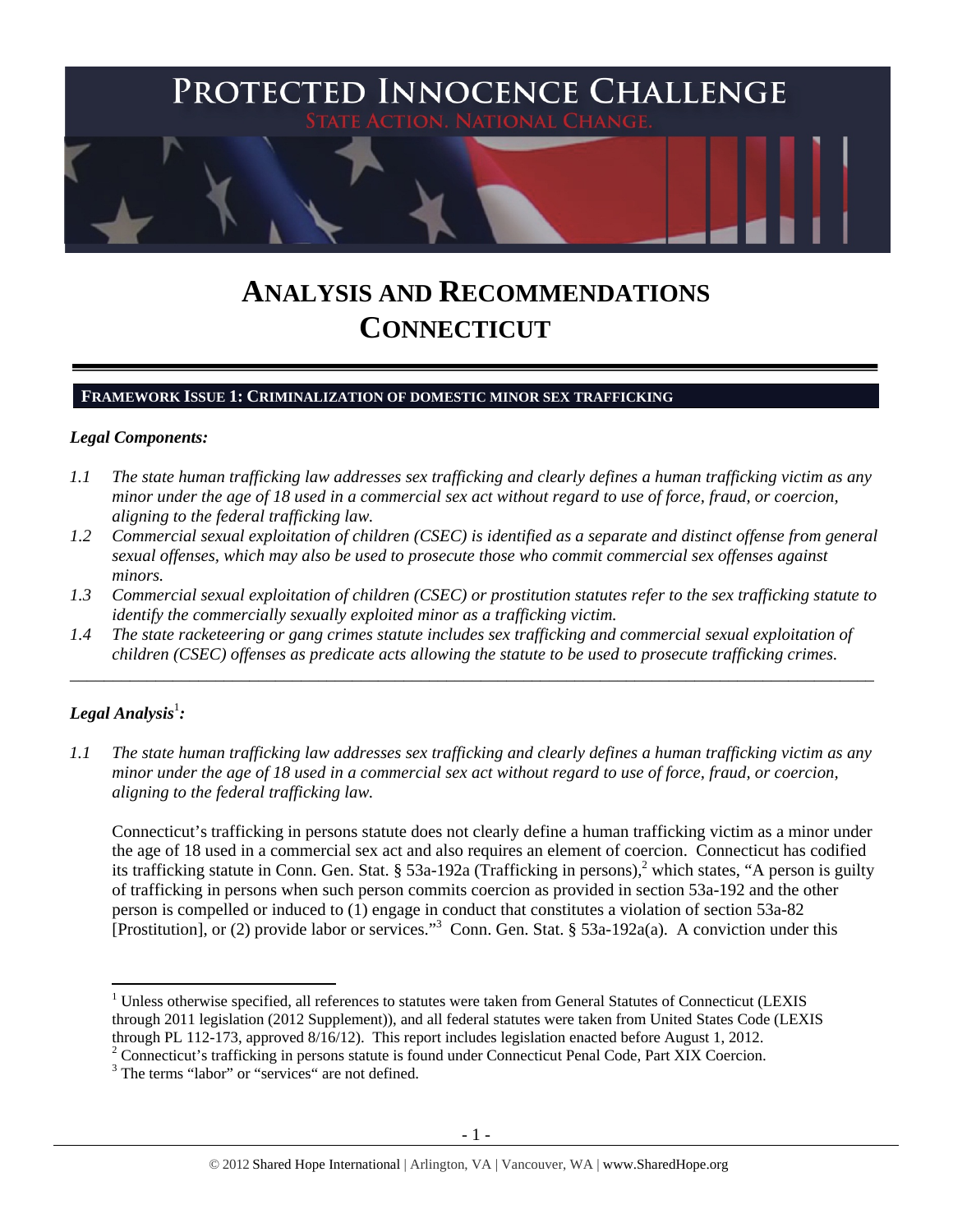statute is punishable as a Class B felony by imprisonment for  $1-20$  years,<sup>4</sup> a fine not to exceed \$15,000, or both. Conn. Gen. Stat. §§ 53a-192a(b), 53a-35a(6), 53a-41(2), 53a-28(b)(4), (6).

A conviction for trafficking in persons requires the predicate crime of coercion. Conn. Gen. Stat. § 53a-192(a) states,

A person is guilty of coercion when he compels or induces another person to engage in conduct which such other person has a legal right to abstain from engaging in, or to abstain from engaging in conduct in which such other person has a legal right to engage, by means of instilling in such other person a fear that, if the demand is not complied with, the actor or another will: (1) Commit any criminal offense; or (2) accuse any person of a criminal offense; or (3) expose any secret tending to subject any person to hatred, contempt or ridicule, or to impair any person's credit or business repute; or (4) take or withhold action as an official, or cause an official to take or withhold action.

- 1.1.1 Recommendation: Amend Conn. Gen. Stat. § 53a-192a (Trafficking in persons) to eliminate the requirement of proving coercion in the sex trafficking of a minor under the age of  $18<sup>5</sup>$
- *1.2 Commercial sexual exploitation of children (CSEC) is identified as a separate and distinct offense from general sexual offenses, which may also be used to prosecute those who commit commercial sex offenses against minors.*

Connecticut has several statutes specifically criminalizing CSEC, including the following:

1. Conn. Gen. Stat. § 53a-86(a)(2) (Promoting prostitution in the first degree) makes it a crime if a person knowingly "advances<sup>6</sup> or profits from prostitution<sup>7</sup> of a person less than eighteen years old."

Therefore, it should be presumed throughout this report that the penalty of imprisonment may be wholly or partially suspended unless specifically stated to the contrary.

<sup>5</sup> Subsequent recommendations in this report referring to the state human trafficking law are predicated upon the recommendation contained in Section 1.1 being previously or simultaneously implemented.

 $6$ Conn. Gen. Stat. § 53a-85(1) (Promoting prostitution: Definitions) states,

 $\overline{a}$ 

A person "advances prostitution" when, acting other than as a prostitute or as a patron thereof, he knowingly causes or aids a person to commit or engage in prostitution, procures or solicits patrons for prostitution, provides persons or premises for prostitution purposes, operates or assists in the operation of a house of prostitution or a prostitution enterprise, or engages in any other conduct designed to institute, aid or facilitate an act or enterprise of prostitution.

<sup>7</sup> Conn. Gen. Stat. § 53a-85(2) states, "A person 'profits from prostitution' when acting other than as a prostitute receiving compensation for personally rendered prostitution services, he accepts or receives money or other property

 $4$  If an offender is sentenced to imprisonment, however, the court may suspend any or all portions of imprisonment, unless the convicting statute expressly provides otherwise. Specifically, Conn. Gen. Stat. § 53a-28(b) states,

Except as provided in section 53a-46a [Imposition of sentence for capital felony], when a person is convicted of an offense, the court shall impose one of the following sentences: (1) A term of imprisonment; or (2) a sentence authorized by section 18-65a [Confinement of young and teenage women] or 18-73 [Confinement of male children and youths]; or (3) a fine; or (4) a term of imprisonment and a fine; or (5) a term of imprisonment, with the execution of such sentence of imprisonment suspended, entirely or after a period set by the court, and a period of probation or a period of conditional discharge; or (6) a term of imprisonment, with the execution of such sentence of imprisonment suspended, entirely or after a period set by the court, and a fine and a period of probation or a period of conditional discharge; or (7) a fine and a sentence authorized by section 18-65a or 18-73; or (8) a sentence of unconditional discharge; or (9) a term of imprisonment and a period of special parole as provided in section 54-125e [Special parole].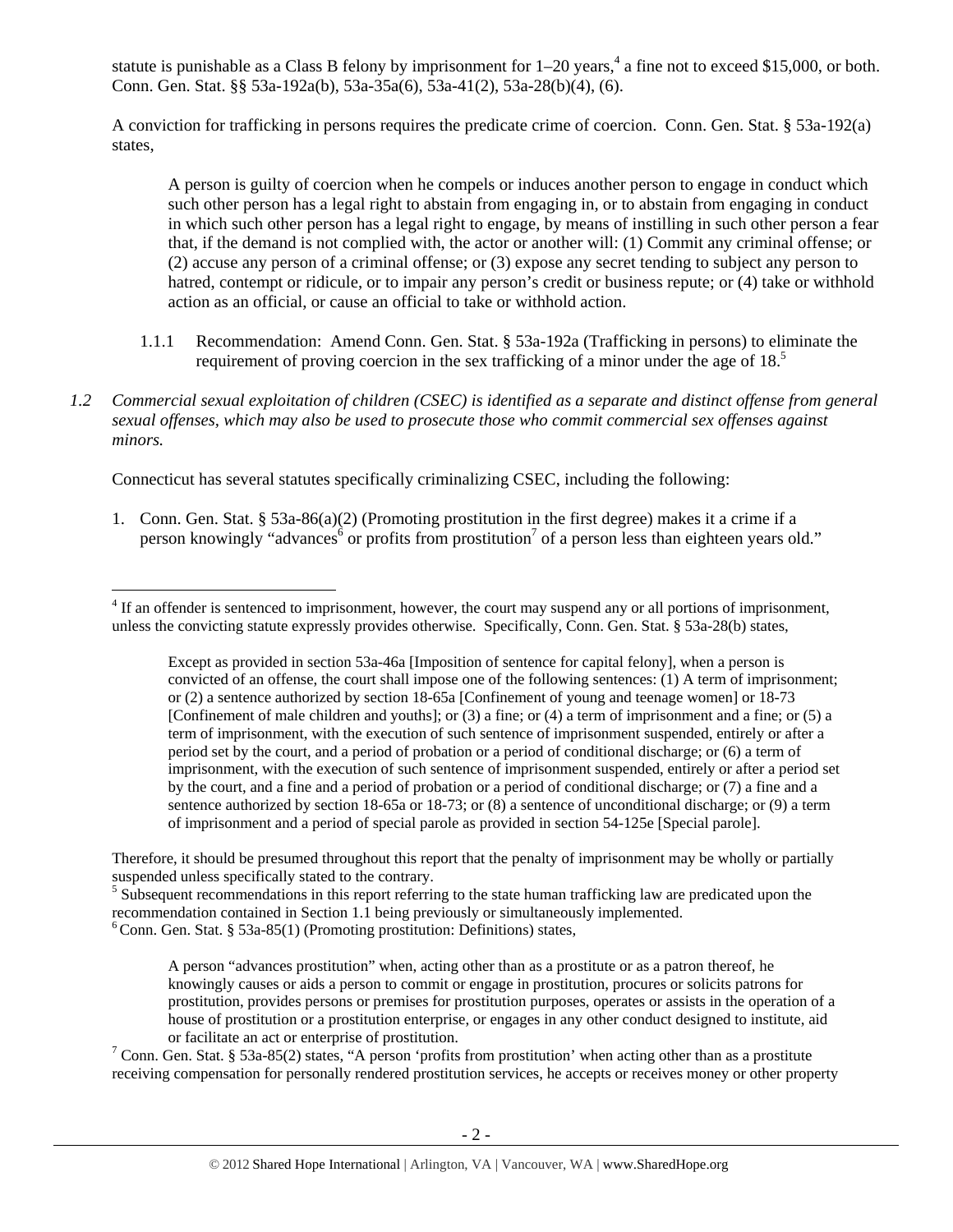A conviction under this statute is punishable as a Class B felony by imprisonment for 1–20 years, of which all but 9 months may be suspended, and a possible fine not to exceed \$15,000. Conn. Gen. Stat. §§ 53a-86(b), 53a-35a(6), 53a-41(2), 53a-28(b)(4).

2. Conn. Gen. Stat. § 53a-196a(a) (Employing a minor in an obscene performance) states,

A person is guilty of employing a minor in an obscene performance when such person (1) employs any minor, whether or not such minor receives any consideration, for the purpose of promoting<sup>8</sup> any material<sup>9</sup> or performance<sup>10</sup> which is obscene as to minors,<sup>11</sup> notwithstanding that such material or performance is intended for an adult audience, or (2) permits any such minor to be [so] employed . . . and such person is the parent or guardian of such minor or otherwise responsible for the general supervision of such minor's welfare.

A conviction under this statute is punishable as a Class A felony by imprisonment for 10–25 years, of which all but 10 years may be suspended, and a possible fine not to exceed \$20,000. Conn. Gen. Stat. §§ 53a-196a(b), 53a-35a(4), 53a-41(1), 53a-28(b)(4).

3. Conn. Gen. Stat. § 53a-90a(a) (Enticing a minor. Penalties) makes it a crime if a person "uses an interactive computer service<sup>12</sup> to knowingly persuade, induce, entice or coerce any person under sixteen years of age to engage in prostitution or sexual activity for which the actor may be charged with a criminal offense."

A first conviction under this statute is punishable as a Class D felony by imprisonment for 1–5 years, a fine not to exceed \$5,000, or both; a second conviction is punishable as a Class C felony by imprisonment for 1–10 years, a fine not to exceed \$10,000, or both, while third and subsequent

"Material" means anything tangible which is capable of being used or adapted to arouse prurient, shameful or morbid interest, whether through the medium of reading, observation, sound or in any other manner. Undeveloped photographs, molds, printing plates, and the like, may be deemed obscene notwithstanding that processing or other acts may be required to make the obscenity patent or to disseminate it.

<sup>10</sup> "Performance" is defined as "any play, motion picture, dance or other exhibition performed before an audience." Conn. Gen. Stat. § 53a-193(11).

<sup>11</sup> Pursuant to Conn. Gen. Stat.  $§$  53a-193(2),

Material or a performance is "obscene as to minors "if it depicts a prohibited sexual act and, taken as a whole, it is harmful to minors. For purposes of this subdivision: (A) "Minor" means any person less than seventeen years old as used in section 53a-196 [Obscenity as to minors] and less than sixteen years old as used in sections 53a-196a and 53a-196b [Promoting a minor in an obscene performance], and (B) "harmful to minors" means that quality of any description or representation, in whatever form, of a prohibited sexual act, when (i) it predominantly appeals to the prurient, shameful or morbid interest of minors, (ii) it is patently offensive to prevailing standards in the adult community as a whole with respect to what is suitable material for minors, and (iii) taken as a whole, it lacks serious literary, artistic, educational, political or

scientific value for minors.<br><sup>12</sup> "Interactive computer service" is defined as "any information service, system or access software provider that provides or enables computer access by multiple users to a computer server, including specifically a service or system that provides access to the Internet and such systems operated or services offered by libraries or educational institutions." Conn. Gen. Stat. § 53a-90a(a).

 $\overline{a}$ pursuant to an agreement or understanding with any person whereby he participates or is to participate in the

proceeds of prostitution activity."<br><sup>8</sup> Conn. Gen. Stat. § 53a-193(12) states, "'Promote' means to manufacture, issue, sell, give, provide, lend, mail, deliver, transfer, transmit, publish, distribute, circulate, disseminate, present, exhibit, advertise, produce, direct or

participate in."<br><sup>9</sup> Pursuant to Conn. Gen. Stat. § 53a-193(10),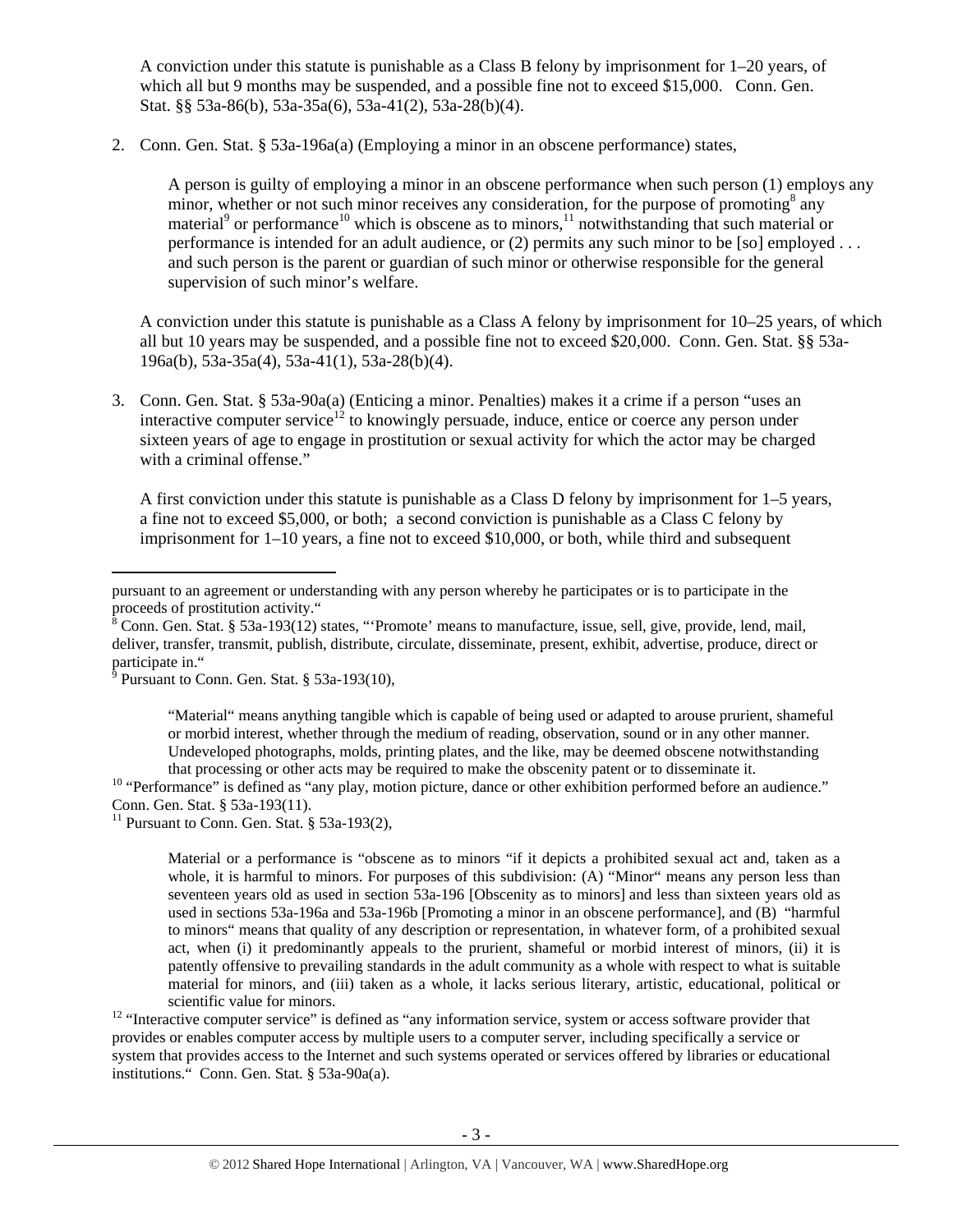convictions are punishable as Class B felonies by imprisonment for 1–20 years, a fine not to exceed \$15,000, or both. Conn. Gen. Stat. §§ 53a-90a(b)(1), 53a-41(2)–(4), 53a-35a(6)–(8), 53a-28(b)(4), (6). If the victim is under the age of 13, however, a first conviction is punishable as a Class B felony by imprisonment for 5–20 years, of which all but 5 years may be suspended, and a possible fine not to exceed \$15,000, while subsequent convictions are punishable as a Class B felony by imprisonment for 10–20 years, of which all but 10 years may be suspended, and a possible fine not to exceed \$15,000. Conn. Gen. Stat. §§ 53a-90a(b)(2), 53a-41(2), 53a-35a(6), 53a-28(b)(4).

4. Conn. Gen. Stat. § 53a-70c(a) (Aggravated sexual assault of a minor) states,

A person is guilty of aggravated sexual assault of a minor when such person commits a violation of subdivision (2) of subsection (a) of section 53-21 [Injury or risk of injury to, or impairing morals of, children. Sale of children] or section 53a-70 [Sexual assault in the first degree], section 53a-70a [Aggravated sexual assault in the first degree], section 53a-71 [Sexual assault in the second degree], section 53a-86 [Promoting prostitution in the first degree], Conn. Gen. Stat § 53a-87 [Promoting prostitution in the second degree] or section 53a-196a [Employing a minor in an obscene performance] and the victim of such offense is under thirteen years of age, and (1) such person kidnapped or illegally restrained the victim, (2) such person stalked the victim, (3) such person used violence to commit such offense against the victim, (4) such person caused serious physical injury to or disfigurement of the victim, (5) there was more than one victim of such offense under thirteen years of age, (6) such person was not known to the victim, or (7) such person has previously been convicted of a violent sexual assault.

A first conviction under this statute is punishable as a Class A felony by imprisonment for 25–50 years, of which all but 25 years may be suspended, and a possible fine not to exceed \$20,000. Conn. Gen. Stat. §§ 53a-70c(b), 53a-35a(3), 53a-41(1), 53a-28(b)(4). Subsequent convictions, however, are punishable by imprisonment for 50 years, none of which may be suspended, and a possible fine not to exceed \$20,000. Conn. Gen. Stat. §§ 53a-70c(b), 53a-35a(3), 53a-41(1), 53a-28(b)(4).

Several other sexual offenses, while not expressly commercial in nature, may also apply in cases involving the commercial sexual exploitation of a child. Some of those statutes are as follows:

1. Conn. Gen. Stat. § 53-21(a)(2) (Injury or risk of injury to, or impairing morals of, children. Sale of children) makes it a crime if a person

has contact with the intimate parts, as defined in section  $53a-65$ ,<sup>13</sup> of a child under the age of sixteen years or subjects a child under sixteen years of age to contact with the intimate parts of such person, in a sexual and indecent manner likely to impair the health or morals of such child . . . .

A conviction under Conn. Gen. Stat.  $\S 53-21(a)(2)$  is punishable as a Class B felony by imprisonment for 1–20 years, a fine not to exceed \$15,000, or both, but if the victim is under the age of 13, a conviction is punishable by imprisonment for 5–20 years, of which all but 5 years may be suspended, and a possible fine not to exceed \$15,000. Conn. Gen. Stat. §§ 53-21(a), 53a-35a(6), 53a-41(2), 53a-28(b)(4), (6).

2. Conn. Gen. Stat. § 53a-70(a)(2) (Sexual assault in the first degree) makes it a crime if a person "engages in sexual intercourse<sup>14</sup> with another person and such other person is under thirteen years of age and the actor is more than two years older than such person."

 $\overline{a}$  $13$  Conn. Gen. Stat. § 53a-65(8) defines "intimate parts" as "the genital area or any substance emitted therefrom, groin, anus or any substance emitted therefrom, inner thighs, buttocks or breasts."<br><sup>14</sup> Pursuant to Conn. Gen. Stat. § 53a-65(2) (Definitions),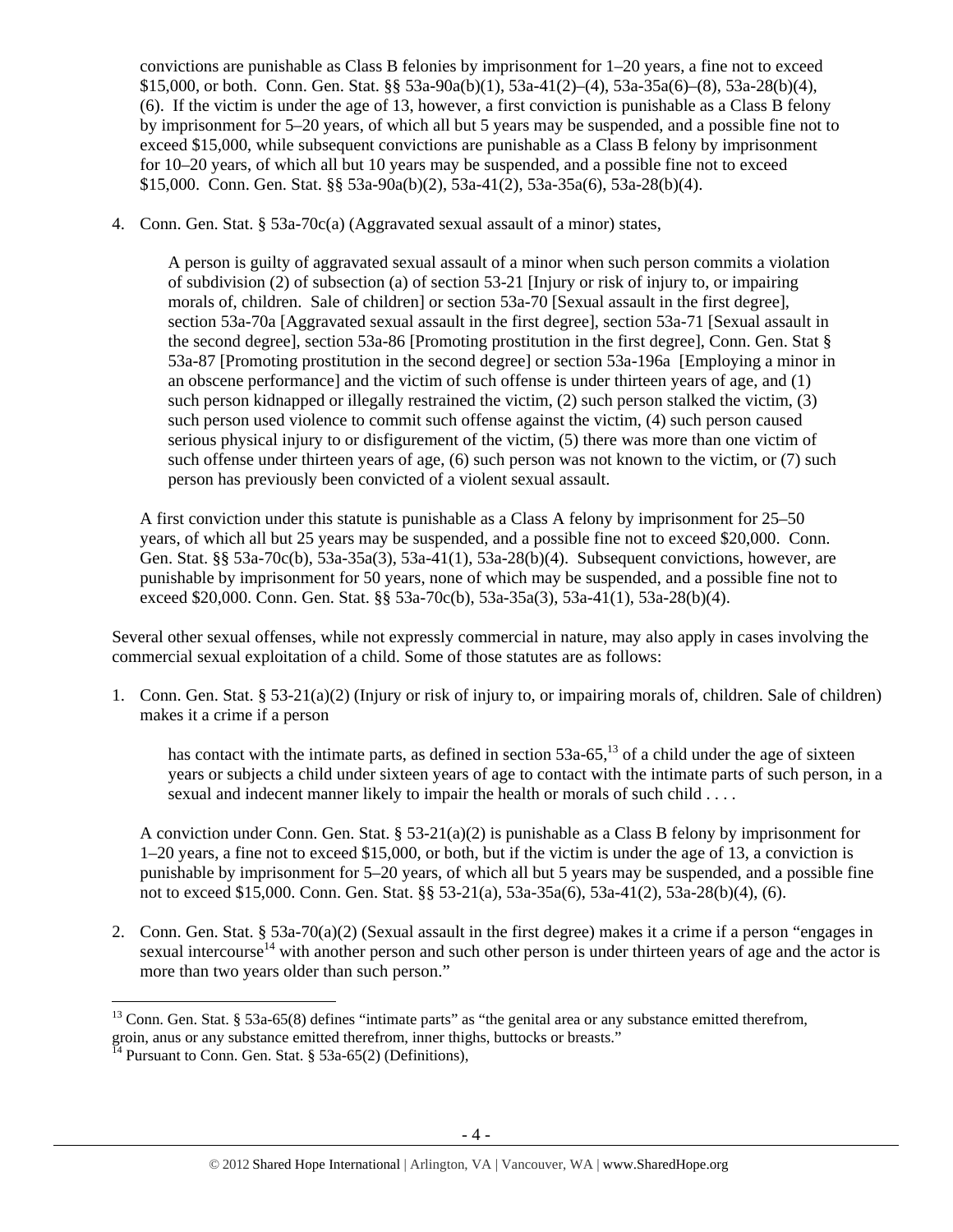A conviction under Conn. Gen. Stat. § 53a-70(a)(2) is punishable as a Class A felony by imprisonment for 10–25 years, a fine not to exceed \$20,000, or both. Conn. Gen. Stat. §§ 53a-70(b)(2), 53a-35a(4), 53a-41(1), 53a-28(b)(4), (6). If the victim is under 10 years of age, however, a conviction is punishable by imprisonment for 10–25 years, of which all but 10 years<sup>15</sup> may be suspended, and a possible fine not to exceed \$20,000. Conn. Gen. Stat. §§ 53a-70(b)(2), 53a-35a(4), 53a-41(1), 53a-28(b)(4).

3. Pursuant to Conn. Gen. Stat. § 53a-71(a),

A person is guilty of sexual assault in the second degree when such person engages in sexual intercourse with another person and: (1) Such other person is thirteen years of age or older but under sixteen years of age and the actor is more than three years older than such other person . . . .

A conviction under Conn. Gen. Stat.  $\S 53a-71(a)(1)$  is punishable as a Class B felony by imprisonment for 1–20 years, of which all but 9 months may be suspended, and a possible fine not to exceed \$15,000. Conn. Gen. Stat. §§ 53a-71(b), 53a-35a(6), 53a-41(2), 53a-28(b)(4).

4. Conn. Gen. Stat. § 53a-73a(a)(1)(A), (1)(B) (Sexual assault in the fourth degree) makes it a crime if a person

intentionally subjects another person to sexual contact<sup>16</sup> who is (A) under thirteen years of age and the actor is more than two years older than such other person, or (B) thirteen years of age or older but under fifteen years of age and the actor is more than three years older than such other person . . . .

A conviction under Conn. Gen. Stat. § 53a-73a(a)(1)(A), (B) is punishable as a Class D felony by imprisonment for 1–5 years, a fine not to exceed \$5,000, or both. Conn. Gen. Stat. §§ 53a-73a(b), 53a-41(4), 53a-35a(8), 53a-28(b)(4), (6).

*1.3 Commercial sexual exploitation of children (CSEC) or prostitution statutes refer to the sex trafficking statute to identify the commercially sexually exploited minor as a trafficking victim.* 

The CSEC statutes listed above do not refer to Conn. Gen. Stat. § 53a-192a (Trafficking in persons). However, Conn. Gen. Stat. § 53a-82 (Prostitution) refers to the human trafficking law to provide an affirmative defense for trafficking victims. Pursuant to Conn. Gen. Stat. § 53a-82(b)–(c),

(b) In any prosecution for an offense under this section, it shall be an affirmative defense that the actor was coerced into committing such offense by another person in violation of section 53a-192a [Trafficking in persons].

 <sup>&</sup>quot;Sexual intercourse" means vaginal intercourse, anal intercourse, fellatio or cunnilingus between persons regardless of sex. Its meaning is limited to persons not married to each other. Penetration, however slight, is sufficient to complete vaginal intercourse, anal intercourse or fellatio and does not require emission of semen. Penetration may be committed by an object manipulated by the actor into the genital or anal opening of the victim's body.<br><sup>15</sup> Pursuant to Conn. Gen. Stat. § 53a-70(b)(3), the mandatory 10 year sentence is composed of both imprisonment

and special parole under Conn. Gen. Stat. § 53a-28(b).

<sup>&</sup>lt;sup>16</sup> Pursuant to Conn. Gen. Stat. § 53a-65(3) (Definitions),

<sup>&</sup>quot;Sexual contact" means any contact with the intimate parts of a person not married to the actor for the purpose of sexual gratification of the actor or for the purpose of degrading or humiliating such person or any contact of the intimate parts of the actor with a person not married to the actor for the purpose of sexual gratification of the actor or for the purpose of degrading or humiliating such person.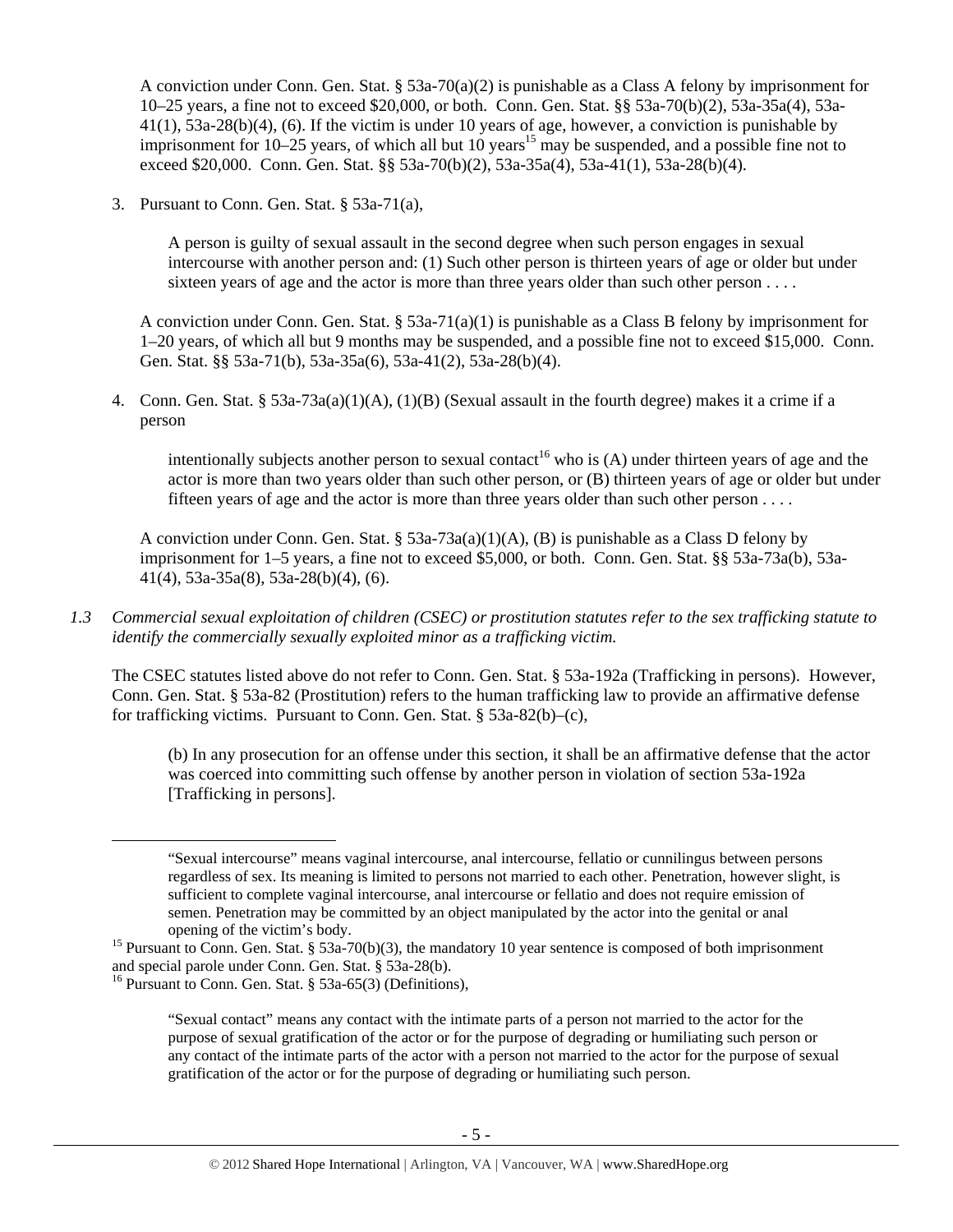(c) In any prosecution of a person sixteen or seventeen years of age<sup>17</sup> for an offense under this section, there shall be a presumption that the actor was coerced into committing such offense by another person in violation of section 53a-192a.

- 1.3.1 Recommendation: Amend Conn. Gen. Stat § 53a-86(a) (Promoting prostitution in the first degree), § 53a-70c (Aggravated sexual assault of a minor), § 53a-90a(a) (Enticing a minor. Penalties), and § 53a-196a (Employing a minor in an obscene performance) to refer cases of commercial sexual abuse of a minor to Conn. Gen. Stat. § 53a-192a (Trafficking in persons) to clarify the victim's status as a human trafficking victim.
- *1.4 The state racketeering or gang crimes statute includes sex trafficking and commercial sexual exploitation of children (CSEC) offenses as predicate acts allowing the statute to be used to prosecute trafficking crimes.*

Conn. Gen. Stat. § 53-395(a)–(c) (Prohibited activities) states,

(a) It is unlawful for any person who has knowingly received any proceeds derived, directly or indirectly, from a pattern of racketeering activity or through the collection of an unlawful debt to use or invest, whether directly or indirectly, any part of such proceeds, or the proceeds derived from the investment or use thereof, in the acquisition of any title to, or any right, interest or equity in, real property or in the establishment or operation of any enterprise.<sup>18</sup> (b) It is unlawful for any person, through a pattern of racketeering activity or through the collection of an unlawful debt, to receive anything of value or to acquire or maintain, directly or indirectly, any interest in or control of any enterprise or real property.

(c) It is unlawful for any person employed by, or associated with, any enterprise to knowingly conduct or participate in, directly or indirectly, such enterprise through a pattern of racketeering activity or through the collection of an unlawful debt.

Under Conn. Gen. Stat. § 53-394(e) (Definitions), "pattern of racketeering activity" is defined as

engaging in at least two incidents of racketeering activity that have the same or similar purposes, results, participants, victims or methods of commission or otherwise are interrelated by distinguishing characteristics, including a nexus to the same enterprise, and are not isolated incidents, provided the latter or last of such incidents occurred after October 1, 1982, and within five years after a prior incident of racketeering activity.

Additionally, pursuant to Conn. Gen. Stat. § 53-394(a),

"Racketeering activity" means to commit, attempt to commit, to conspire to commit, or to intentionally aid, solicit, coerce or intimidate another person to commit any crime which, at the time of its commission, was a felony chargeable by indictment or information under the following

<sup>&</sup>lt;sup>17</sup> Minors under the age of 16 are immune from prosecution for prostitution. Conn. Gen. Stat. § 53a-82(a) (Prostitution) states, "A person sixteen years of age or older is guilty of prostitution when such person engages or agrees or offers to engage in sexual conduct with another person in return for a fee."

 $18$  "Enterprise" is defined in Conn. Gen. Stat. § 53-394(c) as

any individual, sole proprietorship, corporation, business trust, union chartered under the laws of this state or other legal entity, or any unchartered union, association or group of individuals associated in fact although not a legal entity, and includes illicit as well as licit enterprises and governmental, as well as other entities. In determining whether any unchartered union, association or group of individuals exists, factors which may be considered as evidence of association include, but are not limited to: (1) A common name or identifying sign, symbols or colors and (2) rules of behavior for individual members.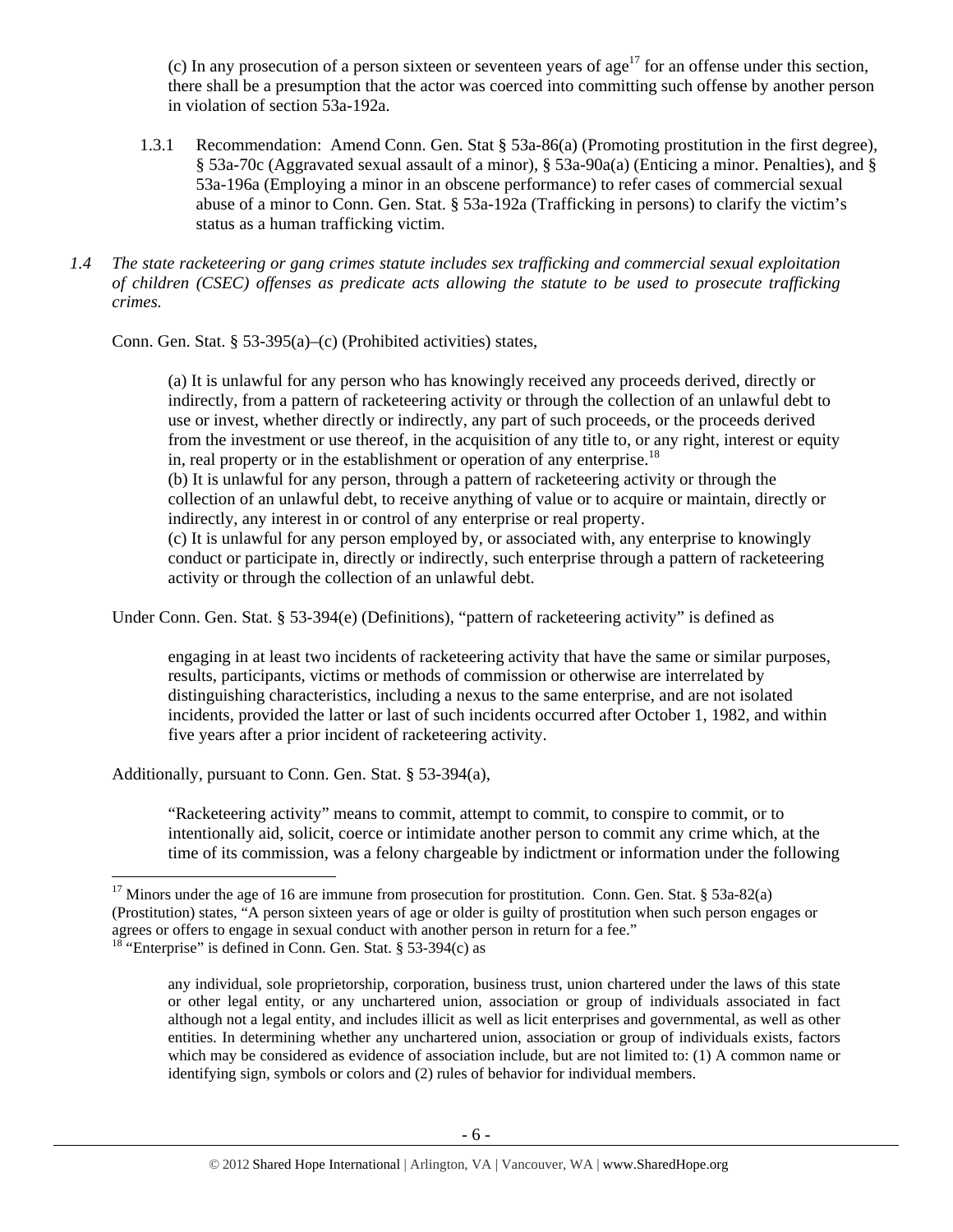provisions of the general statutes then applicable: . . . (5) sections 53a-85 to 53a-88, inclusive, relating to prostitution; . . . (11) chapter 952, part XX, relating to obscenity and related offenses; (12) chapter 952, part XIX, relating to coercion; . . . or (19) section 53a-192a, relating to trafficking in persons.

A conviction under Conn. Gen. Stat. § 53-395 is punishable by imprisonment for 1–20 years, a fine not to exceed \$25,000 or both. Conn. Gen. Stat. § 53-397(a).

Conn. Gen. Stat. § 53-397(a), (Penalty. Forfeiture of property. Disposition of seized property. Appointment of receiver) provides for mandatory asset forfeiture and states,

(a) A person who violates any provision of [the Corrupt Organizations and Racketeering Activity  $Act^{19}]$ ... and shall forfeit to the state: (1) Any property he has acquired, maintained or used in violation of [the Corrupt Organizations and Racketeering Activity Act], including profits derived therefrom and the appreciated value thereof, or, where applicable, the proceeds from the sale thereof; and (2) any interest in, security of, claim against, or property or contractual right of any kind affording a source of influence over any enterprise which he has established, operated, controlled, conducted or participated in the conduct of, in violation of [the Corrupt Organizations and Racketeering Activity Act].

1.4.1 Recommendation: Amend Conn. Gen. Stat. § 53-394(a) to include Public Act No. 12-141<sup>20</sup> (Commercial sexual exploitation of a minor), Conn. Gen. Stat. § 53a-90a(a) (Enticing a minor. Penalties), and Conn. Gen. Stat. § 53a-196a(a) (Employing a minor in an obscene performance) in the definition of "racketeering activity."

<sup>&</sup>lt;sup>19</sup> Conn. Gen. Stat. §§ 53-393 to -419.

 $20$  Here and elsewhere in this report that Public Act No. 12-141 is quoted or cited, it has been updated to reflect the amendments added by the passage of House Bill 5504. H.B. 5504, 2012 Gen. Assemb. Leg. Sess. (Conn. 2012) (effective October 1, 2012).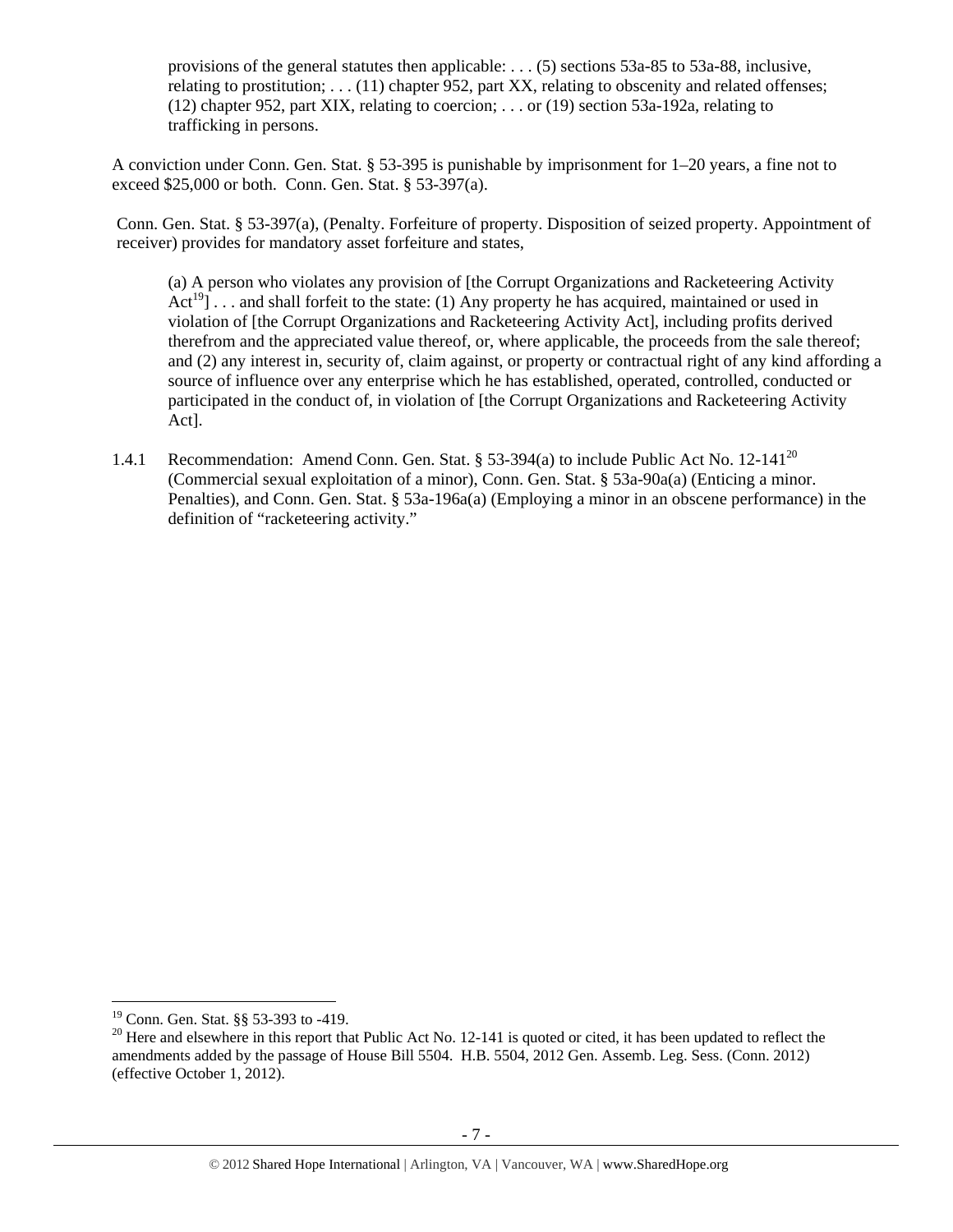#### **FRAMEWORK ISSUE 2: CRIMINAL PROVISIONS FOR DEMAND**

## *Legal Components:*

- *2.1 The state sex trafficking law can be applied to the buyers of commercial sex acts with a victim of domestic minor sex trafficking.*
- *2.2 Buyers of commercial sex acts with a minor can be prosecuted under commercial sexual exploitation of children (CSEC) laws.*
- *2.3 Solicitation laws differentiate buying sex acts with an adult and buying sex acts with a minor under 18.*
- *2.4 Penalties for buyers of commercial sex acts with minors are as high as federal penalties.*
- *2.5 Using the Internet to lure, entice, or purchase, or attempt to lure, entice, or purchase commercial sex acts with a minor is a separate crime or results in an enhanced penalty for buyers.*
- *2.6 No age mistake defense is permitted for a buyer of commercial sex acts with any minor under 18.*
- *2.7 Base penalties for buying sex acts with a minor under 18 are sufficiently high and not reduced for older minors.*
- *2.8 Financial penalties for buyers of commercial sex acts with minors are sufficiently high to make it difficult for buyers to hide the crime.*
- *2.9 Buying and possessing child pornography carries penalties as high as similar federal offenses.*
- *2.10 Convicted buyers of commercial sex acts with minors and child pornography are required to register as sex offenders.*

\_\_\_\_\_\_\_\_\_\_\_\_\_\_\_\_\_\_\_\_\_\_\_\_\_\_\_\_\_\_\_\_\_\_\_\_\_\_\_\_\_\_\_\_\_\_\_\_\_\_\_\_\_\_\_\_\_\_\_\_\_\_\_\_\_\_\_\_\_\_\_\_\_\_\_\_\_\_\_\_\_\_\_\_\_\_\_\_\_\_\_\_\_\_

## *Legal Analysis:*

*2.1 The state sex trafficking law can be applied to the buyers of commercial sex acts with a victim of domestic minor sex trafficking.* 

Conn. Gen. Stat. § 53a-192a (Trafficking in persons) is not specifically applicable to buyers and appears to focus solely on penalizing traffickers. Pursuant to Conn. Gen. Stat. § 53a-192a(a) "A person is guilty of trafficking in persons when such person commits coercion as provided in section 53a-192 and the other person is compelled or induced to (1) engage in conduct that constitutes a violation of section 53a-82 [Prostitution], or (2) provide labor or services."

In order for a buyer to be convicted for trafficking in persons, the buyer must be guilty of coercion. Conn. Gen. Stat. § 53a-192(a) states,

A person is guilty of coercion when he compels or induces another person to engage in conduct which such other person has a legal right to abstain from engaging in, or to abstain from engaging in conduct in which such other person has a legal right to engage, by means of instilling in such other person a fear that, if the demand is not complied with, the actor or another will: (1) Commit any criminal offense; or (2) accuse any person of a criminal offense; or (3) expose any secret tending to subject any person to hatred, contempt or ridicule, or to impair any person's credit or business repute; or (4) take or withhold action as an official, or cause an official to take or withhold action.

It is unlikely Connecticut's coercion statute is applicable against buyers, and, therefore, it is unlikely that buyers may be prosecuted for trafficking of persons under Conn. Gen. Stat. § 53a-192a.

2.1.1 Recommendation: Amend Conn. Gen. Stat. § 53a-192a (Trafficking in persons) to make the statute applicable to the actions of buyers of commercial sex with minors.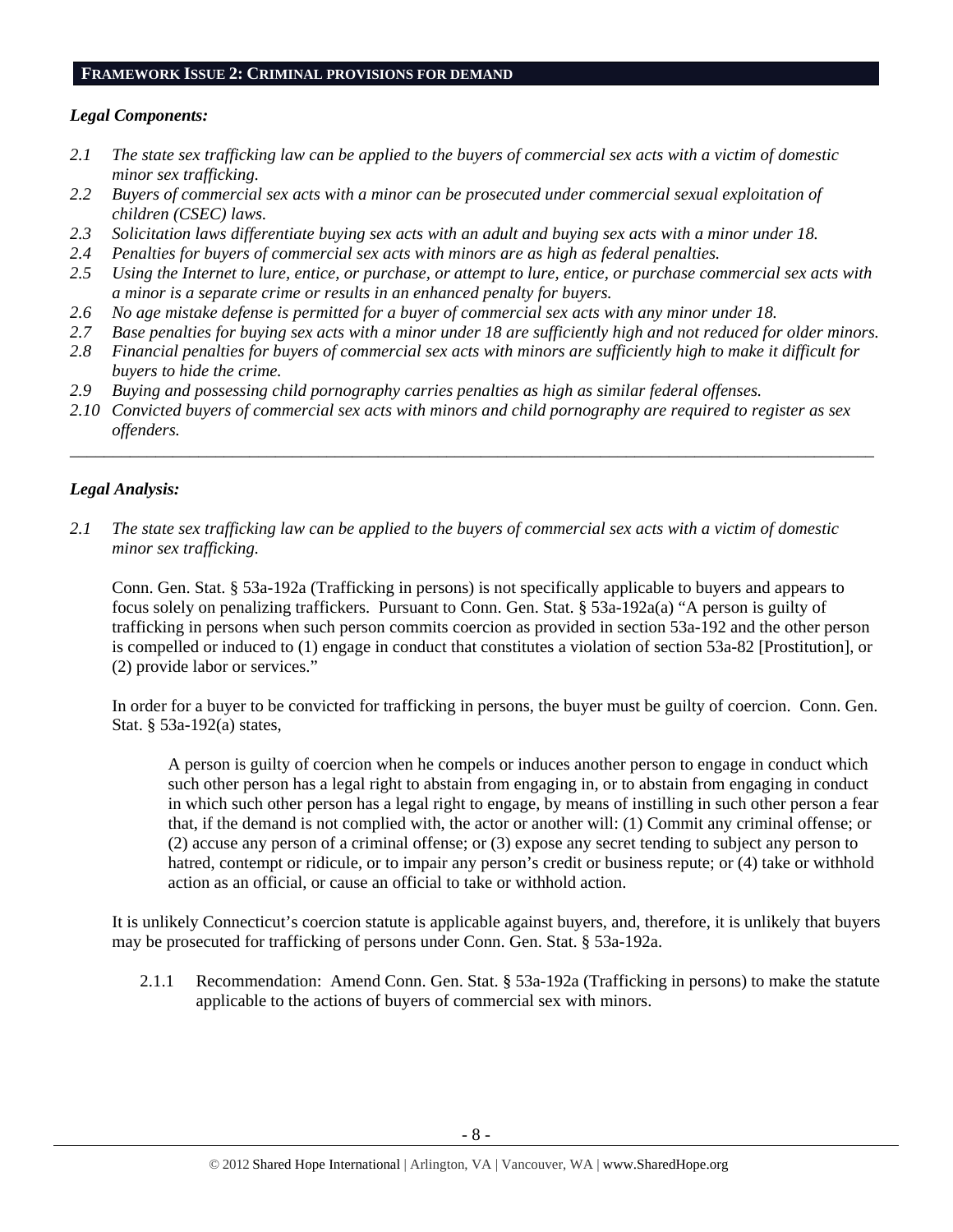*2.2 Buyers of commercial sex acts with a minor can be prosecuted under commercial sexual exploitation of children (CSEC) laws.* 

Conn. Gen. Stat § 53a-90a(a) (Enticing a minor. Penalties) states,

(a) A person is guilty of enticing a minor when such person uses an interactive computer service to knowingly persuade, induce, entice or coerce any person under sixteen years of age to engage in prostitution or sexual activity for which the actor may be charged with a criminal offense. For purposes of this section, "interactive computer service" means any information service, system or access software provider that provides or enables computer access by multiple users to a computer server, including specifically a service or system that provides access to the Internet and such systems operated or services offered by libraries or educational institutions.

(b) (1) Except as provided in subdivision (2) of this subsection, enticing a minor is a class D felony for a first offense, a class C felony for a second offense and a class B felony for any subsequent offense.

(2) Enticing a minor is a class B felony if the victim of the offense is under thirteen years of age and any person found guilty of such class B felony shall, for a first offense, be sentenced to a term of imprisonment of which five years of the sentence imposed may not be suspended or reduced by the court and, for any subsequent offense, be sentenced to a term of imprisonment of which ten years of the sentence imposed may not be suspended or reduced by the court.

However, Conn. Gen. Stat § 53a-90a(a) can only be used to prosecute buyers when a computer is used to commit the crime of buying sex with minors under the age of 16. Where the crime of purchasing sex with a minor does not involve an "interactive computer service" or the minor victim is 16 or 17, a buyer would be prosecuted under Conn. Gen. Stat. § 53a-83(a) (Patronizing a prostitute) which states,

(a) A person is guilty of patronizing a prostitute when: (1) Pursuant to a prior understanding, he pays a fee to another person as compensation for such person or a third person having engaged in sexual conduct with him; or (2) he pays or agrees to pay a fee to another person pursuant to an understanding that in return therefor such person or a third person will engage in sexual conduct with him; or (3) he solicits or requests another person to engage in sexual conduct with him in return for a fee. (b) Patronizing a prostitute is a class A misdemeanor.

- 2.2.1 Recommendation: Enact a law that expressly prohibits soliciting or buying sex with minors under the age of 18 by any means.
- *2.3 Solicitation laws differentiate buying sex acts with an adult and buying sex acts with a minor under 18.*

Connecticut's primary solicitation law, Conn. Gen. Stat. § 53a-83(a) (Patronizing a prostitute), does not differentiate between buying sex acts with an adult from buying sex acts with a minor.<sup>21</sup>

Conn. Gen. Stat § 53a-90a(a) (Enticing a minor. Penalties), does, however, specifically make it a crime if a person "uses an interactive computer service<sup>22</sup> to knowingly persuade, induce, entice or coerce any person under sixteen years of age to engage in prostitution or sexual activity for which the actor may be charged with a criminal offense."

2.3.1. Recommendation: Amend Conn. Gen. Stat. § 53a-83 (Patronizing a prostitute) to distinguish between buying sex acts with an adult versus buying sex acts with a minor.

<sup>&</sup>lt;sup>21</sup> Similar to Connecticut's primary solicitation law, Conn. Gen. Stat. § 53a-83a (Patronizing a prostitute) and § 53a-83a(a) (Patronizing a prostitute from a motor vehicle) does not differentiate between buying sex acts with an adult from buying sex acts with a minor.

<sup>22</sup> *See supra* note 12.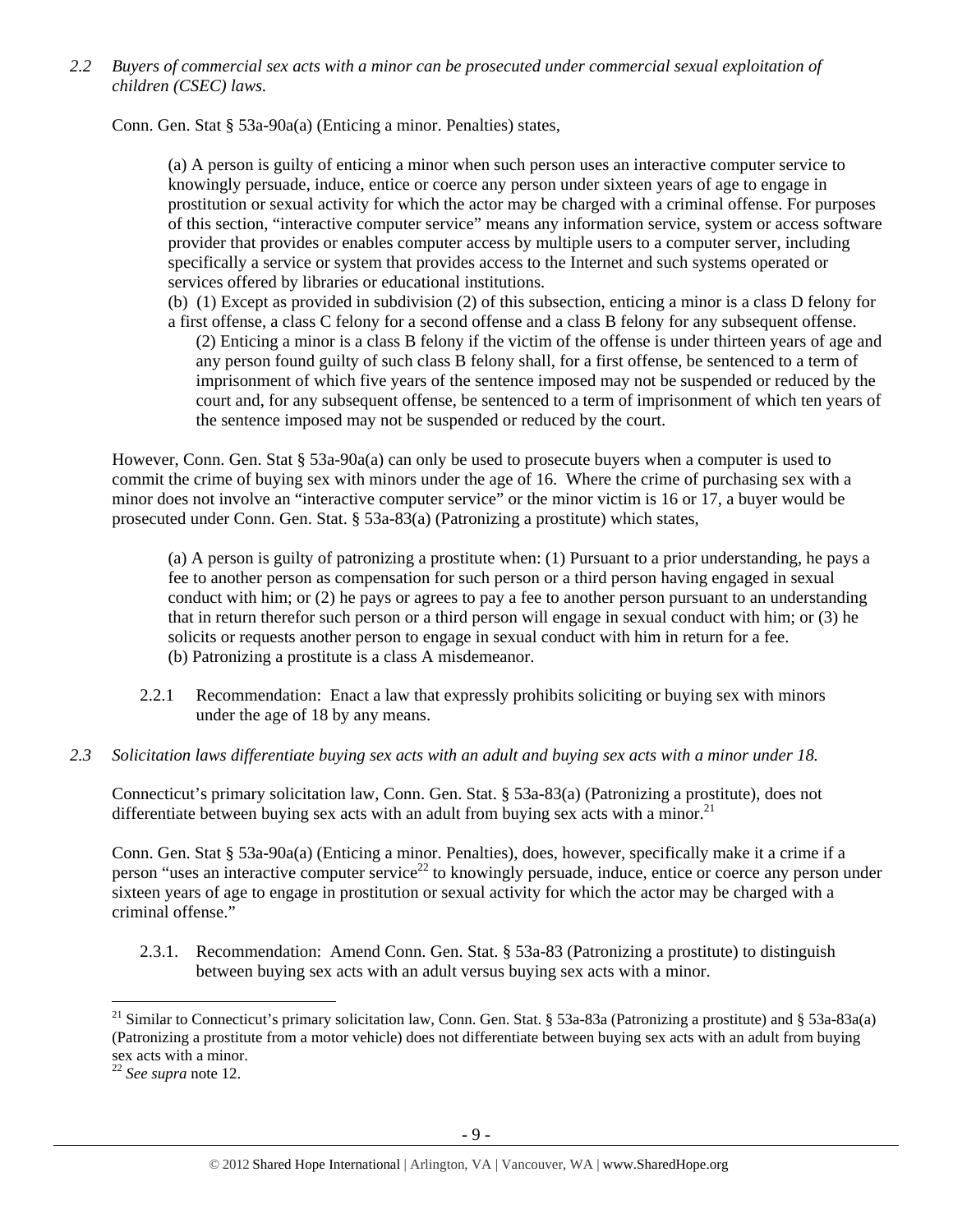## *2.4 Penalties for buyers of commercial sex acts with minors are as high as federal penalties.*

A buyer's first conviction under Conn. Gen. Stat. § 53a-90a (Enticing a minor. Penalties) is punishable as a Class D felony by imprisonment for 1–5 years, a fine not to exceed \$5,000, or both, a second conviction is punishable as a Class C felony by imprisonment for 1–10 years, a fine not to exceed \$10,000, or both, while third and subsequent convictions are punishable as Class B felonies by imprisonment for 1–20 years, a fine not to exceed \$15,000, or both. Conn. Gen. Stat. §§ 53a-90a(b)(1), 53a-41(2)–(4), 53a-35a(6)–(8), 53a-28(b)(4), (6). If the victim is under the age of 13, however, a first conviction is punishable as a Class B felony by imprisonment for 5–20 years, of which all but 5 years may be suspended, and a possible fine not to exceed \$15,000, while subsequent convictions are punishable as a Class B felony by imprisonment for 10–20 years, of which all but 10 years may be suspended, and a possible fine not to exceed \$15,000. Conn. Gen. Stat. §§ 53a-90a(b)(2), 53a-41(2), 53a-35a(6), 53a-28(b)(4).

Because Conn. Gen. Stat. § 53a-90a (Enticing a minor. Penalties) only prohibits the purchase of sex with a minor under 16 when an "interactive computer service" is used to commit the offense, a buyer of sex with older minors or a buyer who does not use a computer will be prosecuted under general prostitution statutes. Convictions under Conn. Gen. Stat. § 53a-83 (Patronizing a prostitute) or § 53a-83a (Patronizing a prostitute from a motor vehicle) are punishable as Class A misdemeanors by imprisonment up to 1 year, a fine not to exceed \$2,000, or both. Conn. Gen. Stat. §§ 53a-83(b), 53a-83a(b), 53a-42(1), 53a-36(1), 53a-28(b)(4).

In comparison, if the victim is under the age of 14, a conviction under the Trafficking Victims Protection Act  $(TVPA)^{23}$  for child sex trafficking is punishable by 15 years to life imprisonment and a fine not to exceed \$250,000. 18 U.S.C. §§ 1591(b)(1), 3559(a)(1), 3571(b)(3). If the victim is between the ages of 14–17, a conviction is punishable by 10 years to life imprisonment and a fine not to exceed \$250,000. 18 U.S.C. §§ 1591(b)(2),  $3559(a)(1)$ ,  $3571(b)(3)$ . A conviction is punishable by mandatory life imprisonment, however, if the buyer has a prior conviction for a federal sex offense<sup>24</sup> against a minor. 18 U.S.C. § 3559(e)(1). To the extent buyers can be prosecuted under other federal CSEC laws,<sup>25</sup> a conviction is punishable by penalties ranging from a fine not to exceed \$250,000 to life imprisonment and a fine not to exceed \$250,000.26

 $\overline{a}$ 

an offense under section 1591 [18 USCS § 1591] (relating to sex trafficking of children), 2241 [18 USCS § 2241] (relating to aggravated sexual abuse), 2242 [18 USCS § 2242] (relating to sexual abuse), 2244(a)(1) [18 USCS § 2244(a)(1)] (relating to abusive sexual contact), 2245 [18 USCS § 2245] (relating to sexual abuse resulting in death), 2251 [18 USCS § 2251] (relating to sexual exploitation of children), 2251A [18 USCS § 2251A] (relating to selling or buying of children), 2422(b) [18 USCS § 2422(b)] (relating to coercion and enticement of a minor into prostitution), or 2423(a) [18 USCS § 2423(a)] (relating

to transportation of minors).<br><sup>25</sup> 18 U.S.C. §§ 2251A(b) (Selling or buying of children), 2251(a) (Sexual exploitation of children), 2423(a) (Transportation of a minor with intent for minor to engage in criminal sexual activity), 2422(a) (Coercion and enticement), 2252(a)(2), (a)(4) (Certain activities relating to material involving the sexual exploitation of minors). <sup>26</sup> 18 U.S.C. §§ 2251A(b) (conviction punishable by imprisonment for 30 years to life and a fine), 22 (conviction punishable by imprisonment for 15–30 years and a fine), 2423(a) (conviction punishable by imprisonment for 10 years to life and a fine), 2422(a) (conviction punishable by a fine, imprisonment up to 20 years, or both),  $2252(a)(2)$ , (4) (stating that a conviction under subsection (a)(2) is punishable by imprisonment for 5–20 years and a fine, while a conviction under subsection (a)(4) is punishable by imprisonment up to 10 years, a fine, or both); *see also* 18 U.S.C. §§ 3559(a)(1) (classifying all of the above listed offenses as felonies), 3571(b)(3) (providing a fine up to \$250,000 for any felony conviction).

 $^{23}$  Trafficking Victims Protection Act (TVPA) of 2000, Pub. L. No. 106-386, 114 Stat. 1464, 1466 (codified in scattered sections of 18 and 22 U.S.C.).

<sup>&</sup>lt;sup>24</sup> Pursuant to 18 U.S.C. § 3559 $(e)(2)$ , "federal sex offense" is defined as,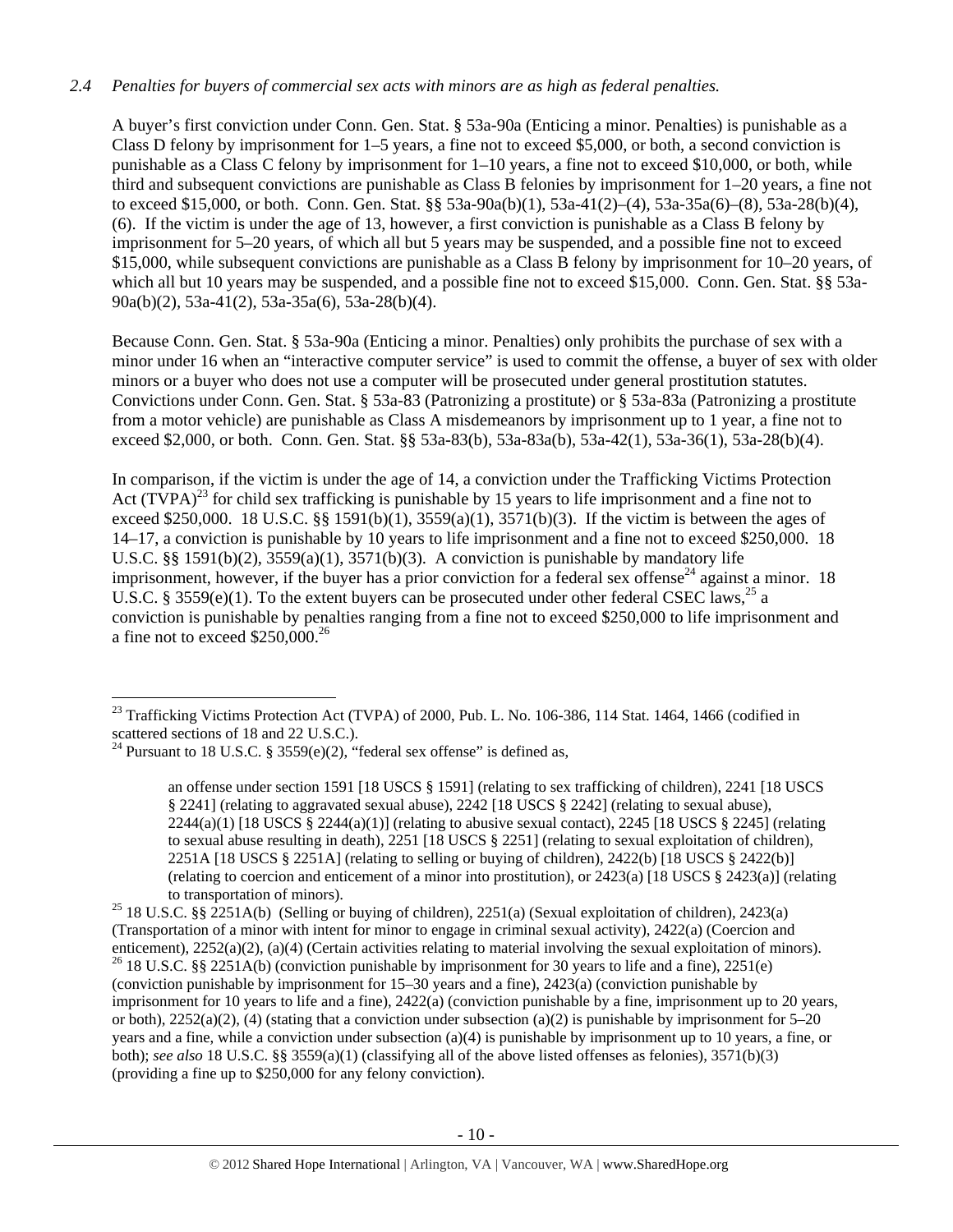- 2.4.1 Recommendation: Amend Conn. Gen. Stat. § 53a-90a (Enticing a minor. Penalties) to establish penalties comparable with federal penalties for all offenses involving a minor under 18.
- *2.5 Using the Internet to lure, entice, or purchase, or attempt to lure, entice, or purchase commercial sex acts with a minor is a separate crime or results in an enhanced penalty for buyers.*

Using the Internet to entice a minor to commit unlawful sexual activity is prohibited under Conn. Gen. Stat. § 53a-90a(a) (Enticing a minor), which prohibits a person from using "an interactive computer service<sup>27</sup> to knowingly persuade, induce, entice or coerce any person under sixteen years of age to engage in prostitution or sexual activity for which the actor may be charged with a criminal offense."

A buyer's first conviction under Conn. Gen. Stat. § 53a-90a (Enticing a minor. Penalties) is punishable as a Class D felony by imprisonment for 1–5 years, a fine not to exceed \$5,000, or both, a second conviction is punishable as a Class C felony by imprisonment for 1–10 years, a fine not to exceed \$10,000, or both, while third and subsequent convictions are punishable as Class B felonies by imprisonment for 1–20 years, a fine not to exceed \$15,000, or both. Conn. Gen. Stat. §§ 53a-90a(b)(1), 53a-41(2)–(4), 53a-35a(6)–(8), 53a-28(b)(4), (6). If the victim is under the age of 13, however, a first conviction is punishable as a Class B felony by imprisonment for 5–20 years, of which all but 5 years may be suspended, and a possible fine not to exceed \$15,000, while subsequent convictions are punishable as a Class B felony by imprisonment for 10–20 years, of which all but 10 years may be suspended, and a possible fine not to exceed \$15,000. Conn. Gen. Stat. §§ 53a-90a(b)(2), 53a-41(2), 53a-35a(6), 53a-28(b)(4).

*2.6 No age mistake defense is permitted for a buyer of commercial sex acts with any minor under 18.* 

Because Conn. Gen. Stat. § 53a-82 (Prostitution) and § 53a-83 (Patronizing a prostitute from a motor vehicle) are age neutral, a mistake of age defense is irrelevant. Conn. Gen. Stat § 53a-90a (Enticing a minor. Penalties) is minor specific, but it does not expressly prohibit a mistake of age defense.

- 2.6.1 Recommendation: Amend Conn. Gen. Stat. § 53a-90a (Enticing a minor. Penalties) to expressly prohibit a mistake of age defense.
- *2.7 Base penalties for buying sex acts with a minor under 18 are sufficiently high and not reduced for older minors.*

Conn. Gen. Stat. § 53a-90a (Enticing a minor. Penalties) only applies if the minor victim is under the age of 16 and the penalties are staggered to provide a heightened penalty if the victim is under the age of 13. A buyer's first conviction under Conn. Gen. Stat. § 53a-90a is punishable as a Class D felony by imprisonment for 1–5 years, a fine not to exceed \$5,000, or both, a second conviction is punishable as a Class C felony by imprisonment for 1–10 years, a fine not to exceed \$10,000, or both, while third and subsequent convictions are punishable as Class B felonies by imprisonment for 1–20 years, a fine not to exceed \$15,000, or both. Conn. Gen. Stat. §§ 53a-90a(b)(1), 53a-41(2)–(4), 53a-35a(6)–(8), 53a-28(b)(4), (6). If the victim is under the age of 13, however, a first conviction is punishable as a Class B felony by imprisonment for 5–20 years, of which all but 5 years may be suspended, and a possible fine not to exceed \$15,000, while subsequent convictions are punishable as a Class B felony by imprisonment for 10–20 years, of which all but 10 years may be suspended, and a possible fine not to exceed \$15,000. Conn. Gen. Stat. §§ 53a-90a(b)(2), 53a-41(2), 53a-35a(6), 53a- $28(b)(4)$ .

2.7.1 Amend Conn. Gen. Stat. § 53a-90a (Enticing a minor. Penalties) to raise the age of a minor victim to under 18 and raise the base penalty to provide sufficiently high penalties for all offenses involving a minor under the age of 18.

 $\overline{a}$ <sup>27</sup> *See supra* note 12.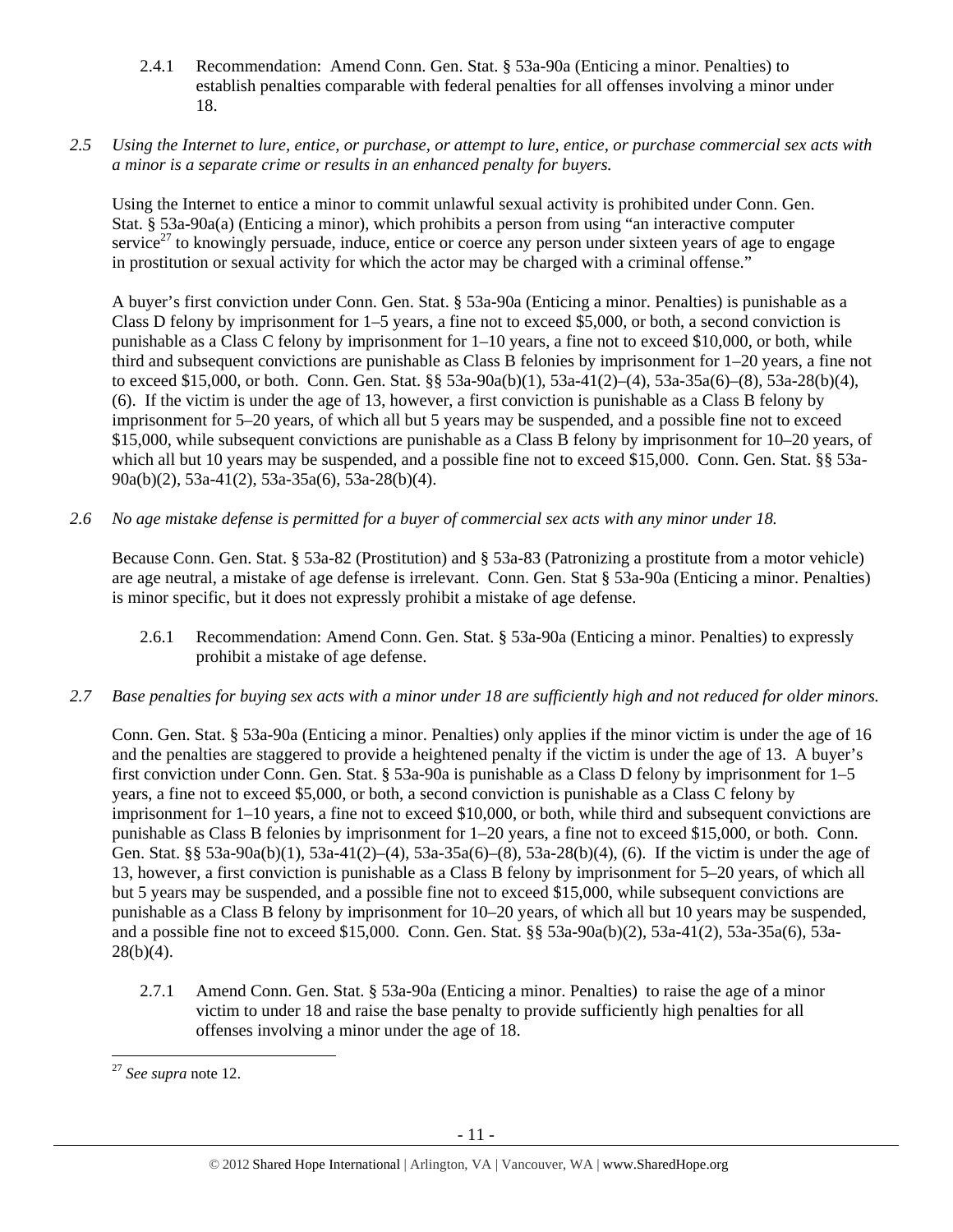*2.8 Financial penalties for buyers of commercial sex acts with minors are sufficiently high to make it difficult for buyers to hide the crime.* 

If the victim is under the age of 16, a buyer convicted under Conn. Gen. Stat. § 53a-90a (Enticing a minor: Penalties) is subject to a possible fine not to exceed \$5,000 for a first violation, \$10,000 for a second violation, and \$15,000 for subsequent violations; if the victim is under the age of 13, however, a buyer is subject to a possible fine not to exceed \$15,000. Conn. Gen. Stat. §§ 53a-90a(b)(1), (2), 53a-41(2), (3), (4), 53a-35a(6). Buyers are subject to possible fines up to \$15,000. Buyers convicted under Conn. Gen. Stat. § 53a-83 (Patronizing a prostitute) or Conn. Gen. Stat. § 53a-83a (Patronizing a prostitute from a motor vehicle) are subject to a possible fine not to exceed \$2,000. Conn. Gen. Stat. §§ 53a-83(b), 53a-83a(b), 53a-42(1), 53a- $28(b)(3)$ .

Additionally, a convicted buyer is subject to mandatory restitution orders where the victim suffers injury and requests restitution. Conn. Gen. Stat. § 53a-28(c) states,

In addition to any sentence imposed pursuant to subsection (b) of this section, if (1) a person is convicted of an offense that resulted in injury to another person or damage to or loss of property, (2) the victim requests financial restitution, and (3) the court finds that the victim has suffered injury or damage to or loss of property as a result of such offense, the court shall order the offender to make financial restitution under terms that it determines are appropriate. . . . Restitution ordered by the court pursuant to this subsection shall be based on easily ascertainable damages for injury or loss of property, actual expenses incurred for treatment for injury to persons and lost wages resulting from injury. Restitution shall not include reimbursement for damages for mental anguish, pain and suffering or other intangible losses, but may include the costs of counseling reasonably related to the offense...<sup>28</sup>

Pursuant to Conn. Gen. Stat. § 54-36p(a) (Forfeiture of moneys and property related to sexual exploitation and human trafficking), a violation of Conn. Gen. Stat. § 53a-90a (Enticing a minor) subjects a buyer to discretionary, civil asset forfeiture<sup>29</sup> as follows:

(a) The following property shall be subject to forfeiture to the state . . .

(1) All moneys used, or intended for use, in a violation of . . . 53a-90a [Enticing a minor. Penalties]...

. . .

(4) All property used or intended for use, in any manner or part, to commit or facilitate the commission of a violation for pecuniary gain of . . . 53a-90a . . . .

No specific seizure provisions are provided. Disposition of the forfeited property is governed by Conn. Gen. Stat. §54-36p and shall be disbursed as follows:

(e) Any property ordered forfeited pursuant to subsection (b) of this section shall be sold at public auction

. . .

 $\overline{a}$ 

(f) The proceeds from any sale of property under subsection (e) of this section and any moneys forfeited under this section shall be applied: (1) To payment of the balance due on any lien preserved by the court in the forfeiture proceedings; (2) to payment of any costs incurred for the storage, maintenance, security and forfeiture of any such property; and (3) to payment of court costs. The balance, if any, shall be deposited in the General Fund.

<sup>28</sup> *See infra* Section 5.10 for a more detailed discussion of this restitution provision.

<sup>&</sup>lt;sup>29</sup> For additional information on asset forfeiture laws and procedure, see http://www.sharedhope.org/wp-

content/uploads/2012/11/SHIStateAssetForfeitureLawsChart.pdf.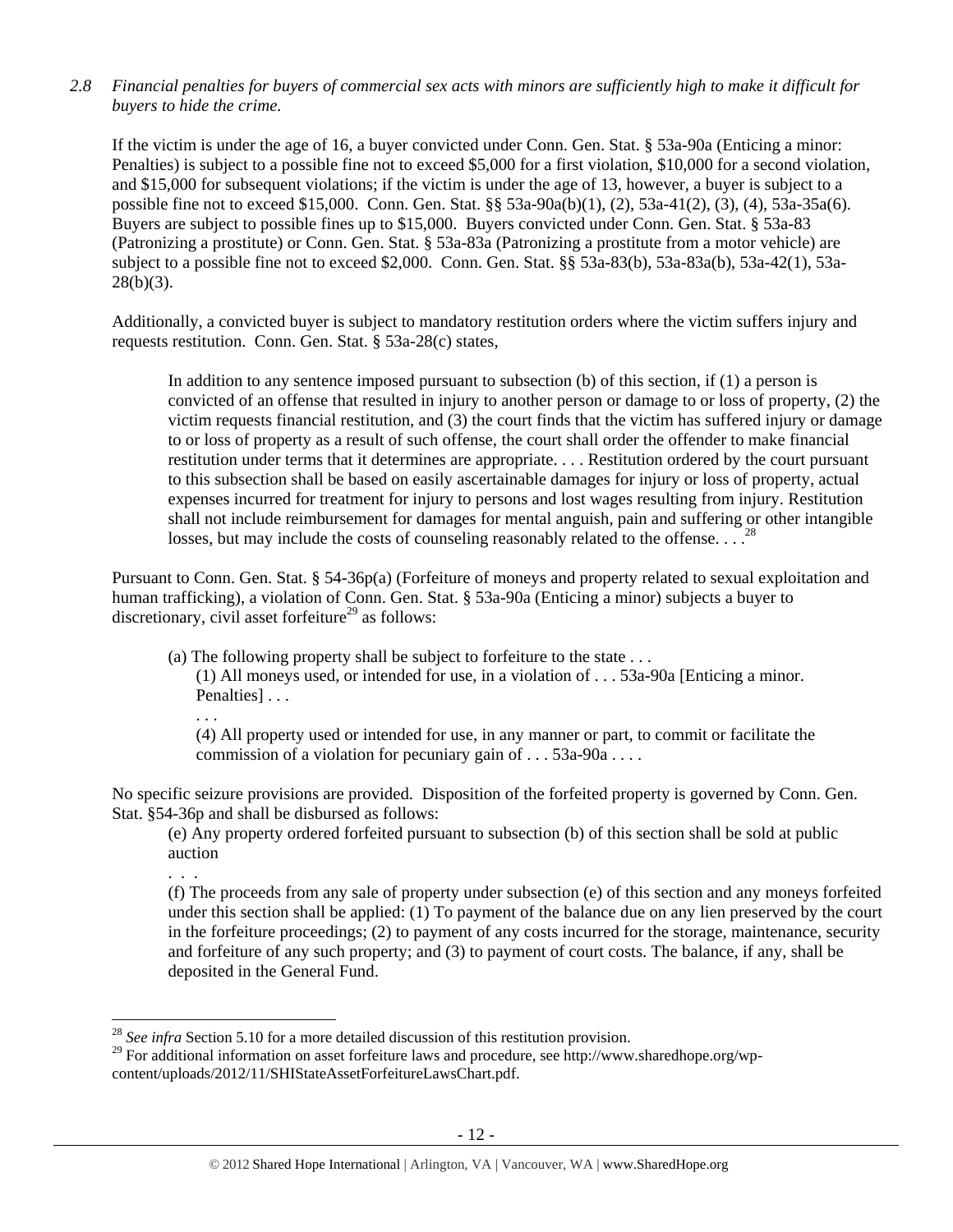## *2.9 Buying and possessing child pornography carries penalties as high as similar federal offenses.*

Connecticut punishes the possession of child pornography in three degrees. Conn. Gen. Stat. § 53a-196d(a) (Possessing child pornography in the first degree) makes it a crime if a person "knowingly possesses (1) fifty or more visual depictions of child pornography,  $30$  or (2) one or more visual depictions<sup>31</sup> of child pornography that depict the infliction or threatened infliction of serious physical injury." A conviction under this statue is punishable as a Class B felony by imprisonment for 5–20 years, of which all but 5 years may be suspended, and a possible fine not to exceed \$15,000. Conn. Gen. Stat. §§ 53a-196d(c), 53a-35a (6), 53a-41(2), 53a-28(b)(4).

Conn. Gen. Stat. § 53a-196e(a) (Possessing child pornography in the second degree) makes it a crime if a person "knowingly possesses twenty or more but fewer than fifty visual depictions of child pornography." A conviction under this statute is punishable as a Class C felony by imprisonment for 2–10 years, of which all but 2 years may be suspended, and a possible fine not to exceed \$10,000. Conn. Gen. Stat. §§ 53a-196e(c), 53a-35a(7), 53a-41(3), 53a-28(b)(4).

Lastly, Conn. Gen. Stat. § 53a-196f(a) (Possessing child pornography in the third degree) makes it a crime if a person "knowingly possesses fewer than twenty visual depictions of child pornography." A conviction under this statute is punishable as a Class D felony by imprisonment for 1–5 years, of which all but 1 year may be suspended, and a possible fine not to exceed \$5,000. Conn. Gen. Stat. §§ 53a-196f(c), 53a-35a(8), 53a-41(4), 53a-28(b)(4).

In comparison, a federal conviction for possession of child pornography $32$  is generally punishable by imprisonment for 5–20 years and a fine not to exceed  $$250,000.<sup>33</sup>$  Subsequent convictions, however, are punishable by imprisonment up to 40 years and a fine not to exceed  $$250,000.<sup>34</sup>$ 

 $33$  18 U.S.C. §§ 2252(b) (stating that a conviction under subsection (a)(2) is punishable by imprisonment for 5–20 years and a fine, while a conviction under subsection (a)(4) is punishable by imprisonment up to 10 years, a fine, or both), 2252A(b)(1) (a conviction is punishable by imprisonment for 5–20 years and a fine), 1466A(a), (b) (stating that a conviction under subsection (a) is "subject to the penalties provided in section  $2252A(b)(1)$ ," imprisonment for 5–20 years and a fine, while a conviction under subsection (b) is "subject to the penalties provided in section 2252A(b)(2)," imprisonment up to 10 years, a fine, or both); *see also* 18 U.S.C. §§ 3559(a)(1) (classifying all of the above listed offenses as felonies), 3571(b)(3) (providing a fine up to \$250,000 for any felony conviction).

 $34$  18 U.S.C. §§ 2252(b) (stating if a person has a prior conviction under subsection (a)(2), or a list of other statutes, a conviction is punishable by a fine and imprisonment for 15–40 years, but if a person has a prior conviction under subsection (a)(4), or a list of other statutes, a conviction is punishable by a fine and imprisonment for  $10-20$  years),  $2252A(b)(1)$  (stating if a person has a prior conviction under subsection (a)(2), (a)(3), or a list of other statutes, a conviction is punishable by a fine and imprisonment for  $15-40$  years),  $1466A(a)$ , (b) (stating that the penalty scheme for section 2252A(b) applies); *see also* 18 U.S.C. §§ 3559(a)(1) (classifying all of the above listed offenses as felonies), 3571(b)(3) (providing a fine up to \$250,000 for any felony conviction).

 $\overline{a}$  $30$  Pursuant to Conn. Gen. Stat. § 53a-193(13),

<sup>&</sup>quot;Child pornography" means any visual depiction including any photograph, film, videotape, picture or computer-generated image or picture, whether made or produced by electronic, mechanical or other means, of sexually explicit conduct, where the production of such visual depiction involves the use of a person under sixteen years of age engaging in sexually explicit conduct, provided whether the subject of a visual depiction was a person under sixteen years of age at the time the visual depiction was created is a question

to be decided by the trier of fact.<br><sup>31</sup> "Visual depiction' includes undeveloped film and videotape and data, as defined in subdivision (8) of section 53a-250, that is capable of conversion into a visual image and includes encrypted data." Conn. Gen. Stat. § 53a-193(15).

 $32\,18$  U.S.C. §§ 2252(a)(2), (a)(4) (Certain activities relating to material involving the sexual exploitation of minors),  $2252A(a)(2)$ –(3) (Certain activities relating to material constituting or containing child pornography), 1466A(a), (b) (Obscene visual representations of the sexual abuse of children).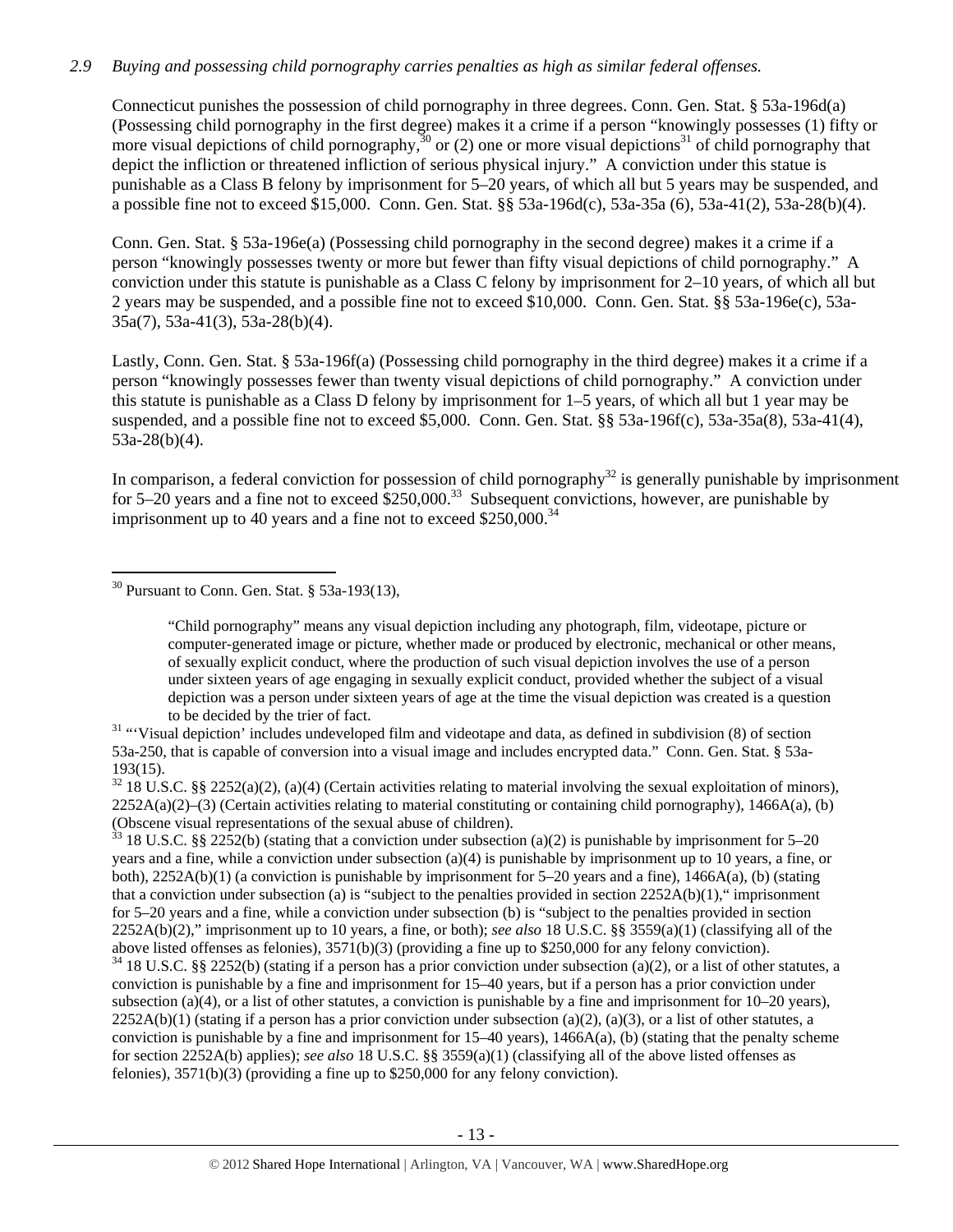*2.10 Convicted buyers of commercial sex acts with minors and child pornography are required to register as sex offenders.* 

Conn. Gen. Stat. § 54-251(a) (Registration of person who has committed a criminal offense against a victim who is a minor or a nonviolent sexual offense) states in part,

Any person who has been convicted or found not guilty by reason of mental disease or defect of a criminal offense against a victim who is a minor or a nonviolent sexual offense, and is released into the community on or after October 1, 1998, shall, within three days following such release or, if such person is in the custody of the Commissioner of Correction, at such time prior to release as the commissioner shall direct, and whether or not such person's place of residence is in this state, register such person's name, identifying factors, criminal history record, residence address and electronic mail address, instant message address or other similar Internet communication identifier, if any, with the Commissioner of Emergency Services and Public Protection . . . .

Conn. Gen. Stat. § 54-250(2)(A) (Definitions) defines "criminal offense against a victim who is a minor" to include violations of Conn. Gen. Stat. § 53a-90a (Enticing a minor. Penalties), § 53a-196d (Possessing child pornography in the first degree), § 53a-196e (Possessing child pornography in the second degree) or § 53a-196f (Possessing child pornography in the third degree).

2.10.1 Recommendation: Amend Conn. Gen. Stat. § 54-250(2)(A) (Definitions) to include Conn. Gen. Stat. § 53a-83 (Patronizing a prostitute) and Conn. Gen. Stat. § 53a-83a (Patronizing a prostitute from a motor vehicle), if the person patronized is under the age of 18, as offenses that qualify as a "criminal offense against a victim who is a minor" and require registration.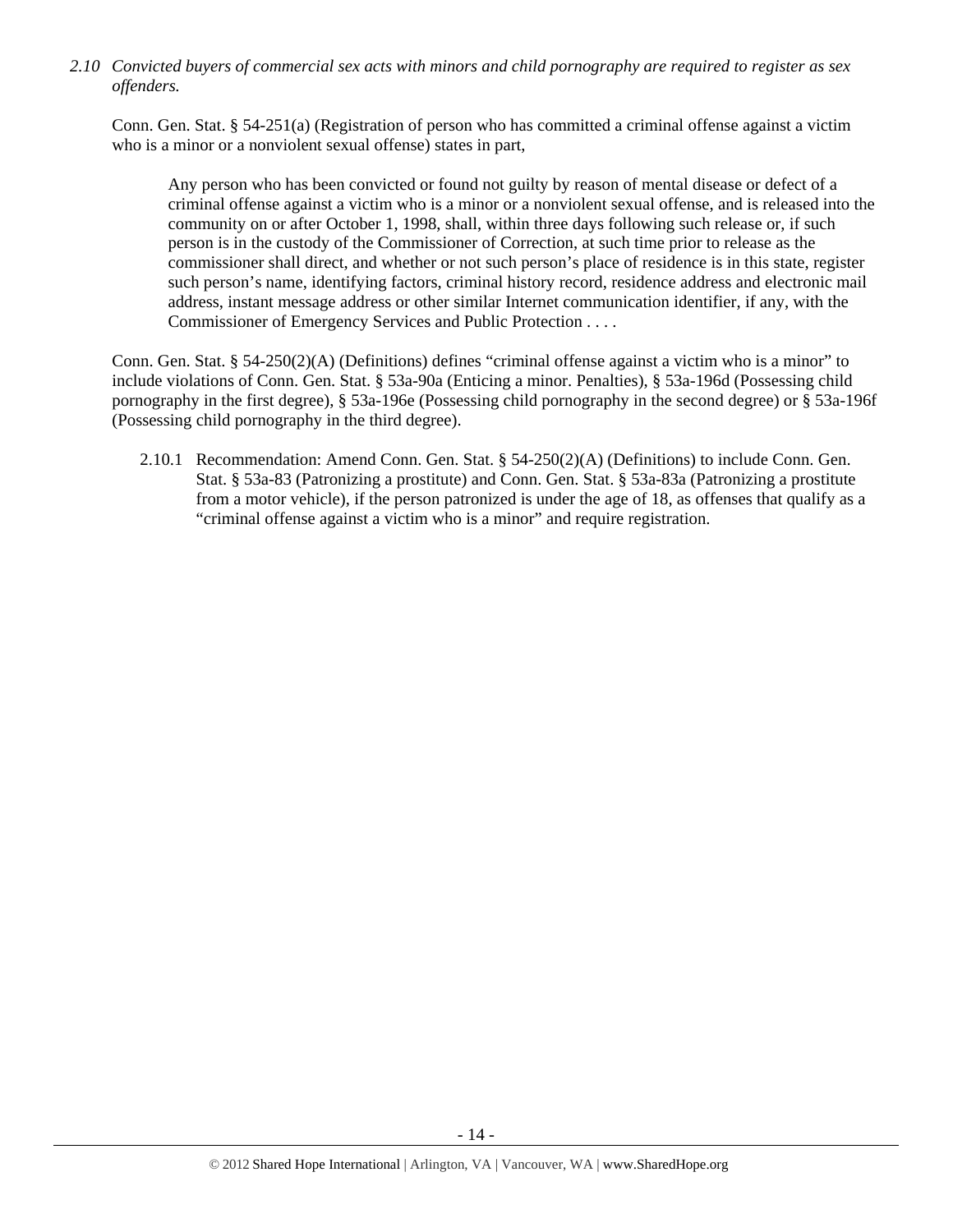## **FRAMEWORK ISSUE 3: CRIMINAL PROVISIONS FOR TRAFFICKERS**

#### *Legal Components:*

- *3.1 Penalties for trafficking a child for sexual exploitation are as high as federal penalties.*
- *3.2 Creating and distributing child pornography carries penalties as high as similar federal offenses.*
- *3.3 Using the Internet to lure, entice, recruit or sell commercial sex acts with a minor is a separate crime or results in an enhanced penalty for traffickers.*
- *3.4 Financial penalties for traffickers, including asset forfeiture, are sufficiently high.*
- *3.5 Convicted traffickers are required to register as sex offenders.*
- *3.6 Laws relating to termination of parental rights for certain offenses include sex trafficking or commercial sexual exploitation of children (CSEC) offenses in order to remove the children of traffickers from their control and potential exploitation.*

*\_\_\_\_\_\_\_\_\_\_\_\_\_\_\_\_\_\_\_\_\_\_\_\_\_\_\_\_\_\_\_\_\_\_\_\_\_\_\_\_\_\_\_\_\_\_\_\_\_\_\_\_\_\_\_\_\_\_\_\_\_\_\_\_\_\_\_\_\_\_\_\_\_\_\_\_\_\_\_\_\_\_\_\_\_\_\_\_\_\_\_\_*

#### *Legal Analysis:*

 $\overline{a}$ 

*3.1 Penalties for trafficking a child for sexual exploitation are as high as federal penalties.* 

A conviction under Conn. Gen. Stat. § 53a-192a (Trafficking in persons)<sup>35</sup> is punishable as a Class B felony by imprisonment for 1–20 years, a fine not to exceed \$15,000, or both. Conn. Gen. Stat. §§ 53a-192a(b), 53a-35a(6), 53a-41(2), 53a-28(b)(4), (6). Conn. Gen. Stat. § 53a-86(a)(2) (Promoting prostitution in the first degree)<sup>36</sup> is punishable as a Class B felony by imprisonment for  $1-20$  years, of which all but 9 months may be suspended, and a possible fine not to exceed \$15,000. Conn. Gen. Stat. §§ 53a-86(b), 53a-35a(6), 53a-41(2), 53a-28(b)(4).

A conviction under Public Act No. 12-14137 (Commercial sexual exploitation of a minor) is punishable as a Class C felony by imprisonment for 1–10 years, a fine not to exceed \$10,000, or both. Conn. Gen. §§ 53a-35a(7), 53a-41(3).

A conviction under Conn. Gen. Stat. § 53a-196a (Employing a minor in an obscene performance)<sup>38</sup> is punishable as a Class A felony by imprisonment for 10–25 years, of which all but 10 years may be suspended, and a possible fine not to exceed \$20,000. Conn. Gen. Stat. §§ 53a-196a(b), 53a-35a(4), 53a-41(1), 53a- $28(b)(4)$ .

A first conviction under Conn. Gen. Stat. § 53a-90a (Enticing a minor. Penalties) is punishable as a Class D felony by imprisonment for 1–5 years, a fine not to exceed \$5,000, or both; a second conviction is punishable as a Class C felony by imprisonment for 1–10 years, a fine not to exceed \$10,000, or both, while third and subsequent convictions are punishable as Class B felonies by imprisonment for  $1-20$ years, a fine not to exceed \$15,000, or both. Conn. Gen. Stat. §§ 53a-90a(b)(1), 53a-41(2)–(4), 53a- $35a(6)$ – $(8)$ ,  $53a-28(b)(4)$ ,  $(6)$ . If the victim is under the age of 13, however, a first conviction is punishable as a Class B felony by imprisonment for 5–20 years, of which all but 5 years may be suspended, and a possible fine not to exceed \$15,000, while subsequent convictions are punishable as Class B felonies by imprisonment for 10–20 years, of which all but 10 years may be suspended, and a

<sup>&</sup>lt;sup>35</sup> See supra Section 1.1 for the substantive provisions of Conn. Gen. Stat. § 53a-192a.<br><sup>36</sup> See supra Section 1.2 for the substantive provisions of Conn. Gen. Stat. § 53a-86(a)(2).<br><sup>37</sup> Here and elsewhere in this repor amendments added by the passage of House Bill 5504. H.B. 5504, 2012 Gen. Assemb., Leg. Sess. (Conn. 2012) (effective October 1, 2012).

<sup>38</sup> *See supra* Section 1.2 for the substantive provisions of Conn. Gen. Stat. § 53a-196a.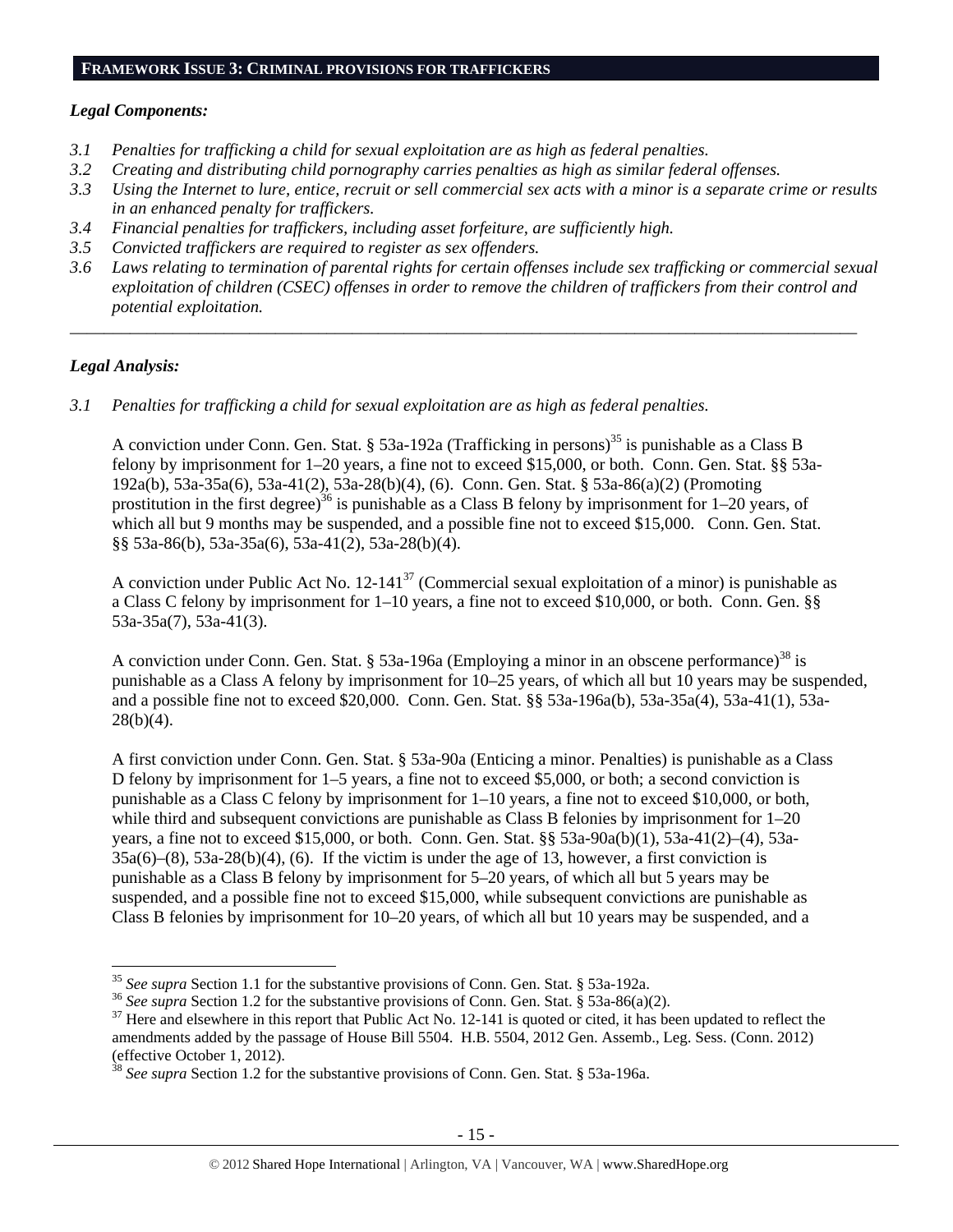possible fine not to exceed \$15,000. Conn. Gen. Stat. §§ 53a-90a(b)(2), 53a-41(2), 53a-35a(6), 53a- $28(b)(4)$ .

Additionally, a trafficker's first conviction under Conn. Gen. Stat. § 53a-70c (Aggravated sexual assault of a minor)<sup>39</sup> is punishable as a Class A felony by imprisonment for 25–50 years, of which all but 25 years may be suspended, and a possible fine not to exceed \$20,000. Conn. Gen. Stat. §§ 53a-70c(b), 53a-35a(3), 53a-41(1), 53a-28(b)(4). Subsequent convictions, however, are punishable by imprisonment for 50 years, none of which may be suspended, and a possible fine not to exceed \$20,000. Conn. Gen. Stat. §§ 53a-70c(b), 53a-35a(3), 53a-41(1), 53a-28(b)(4).

In comparison, if the victim is under the age of 14, a conviction under the TVPA for child sex trafficking is punishable by 15 years to life imprisonment and a fine not to exceed \$250,000. 18 U.S.C. §§ 1591(b)(1),  $3559(a)(1)$ ,  $3571(b)(3)$ . If the victim is between the ages of  $14-17$ , a conviction is punishable by 10 years to life imprisonment and a fine not to exceed \$250,000. 18 U.S.C. §§ 1591(b)(2), 3559(a)(1), 3571(b)(3). A conviction is punishable by mandatory life imprisonment, however, if the trafficker has a prior conviction for a federal sex offense<sup>40</sup> against a minor. Additionally, a federal conviction for distribution of child pornography<sup>41</sup> is generally punishable by imprisonment for  $5-20$  years and a fine not to exceed \$250,000.<sup>42</sup> Subsequent convictions, however, are punishable by imprisonment up to 40 years and a fine not to exceed \$250,000.<sup>43</sup>

#### *3.2 Creating and distributing child pornography carries penalties as high as similar federal offenses.*

Conn. Gen. Stat. § 53a-196a (Employing a minor in an obscene performance)<sup>44</sup> is a Class A felony punishable by imprisonment for 10–25 years, of which all but 10 years may be suspended, and a possible fine not to exceed \$20,000. Conn. Gen. Stat. §§ 53a-196a(b), 53a-35a(4), 53a-41(1), 53a-28(b)(4).

Conn. Gen. Stat. § 53a-196b(a), (c) (Promoting a minor in an obscene performance) makes it a crime if a person "knowingly<sup>45</sup> promotes<sup>46</sup> any material<sup>47</sup> or performance in which a minor is employed, whether or not such minor receives any consideration, and such material or performance is obscene as to minors notwithstanding

 $39$  See supra Section 1.2 for the substantive provisions of Conn. Gen. Stat. § 53a-70c.

<sup>&</sup>lt;sup>40</sup> See supra note **Error! Bookmark not defined.**<br><sup>41</sup> 18 U.S.C. §§ 2252(a)(1), (a)(2), (a)(3) (Certain activities relating to material involving the sexual exploitation of minors),  $2252A(a)(2)$ , (a)(3) (Certain activities relating to material constituting or containing child pornography), 1466A(a) (Obscene visual representations of the sexual abuse of children).<br><sup>42</sup> 18 U.S.C. §§ 2252(b) (stating that a conviction under subsection (a)(1), (a)(2), or (a)(3) is punishable by

imprisonment for 5–20 years and a fine), 2252A(b)(1) (a conviction is punishable by imprisonment for 5–20 years and a fine), 1466A(a), (b) (stating that a conviction under subsection (a) is "subject to the penalties provided in section 2252A(b)(1)," imprisonment for 5–20 years and a fine, while a conviction under subsection (b) is "subject to the penalties provided in section 2252A(b)(2)," imprisonment up to 10 years, a fine, or both); *see also* 18 U.S.C. §§  $3559(a)(1)$  (classifying all of the above listed offenses as felonies),  $3571(b)(3)$  (providing a fine up to \$250,000 for any felony conviction).

<sup>&</sup>lt;sup>43</sup> 18 U.S.C. §§ 2252(b) (stating if a person has a prior conviction under subsection (a)(1), (a)(2), or (a)(3) or a list of other statutes, a conviction is punishable by a fine and imprisonment for  $15-40$  years),  $2252A(b)(1)$  (stating if a person has a prior conviction under subsection (a)(2), (a)(3), or a list of other statutes, a conviction is punishable by a fine and imprisonment for 15–40 years),  $1466A(a)$ , (b) (stating that the penalty scheme for section 2252A(b) applies); *see also* 18 U.S.C. §§ 3559(a)(1) (classifying all of the above listed offenses as felonies), 3571(b)(3) (providing a fine up to \$250,000 for any felony conviction).<br><sup>44</sup> See supra Section 1.2 for a full discussion of Conn. Gen. Stat. § 53a-196a.

<sup>&</sup>lt;sup>45</sup> "Knowingly" is defined in Conn. Gen. Stat. § 53a-196b(b) as, "having general knowledge of or reason to know or any belief or ground for belief which warrants further inspection or inquiry as to (1) the character and content of any material or performance which is reasonably susceptible of examination by such person and (2) the age of the minor employed."<br><sup>46</sup> See supra note 8.

<sup>46</sup> *See supra* note 8. 47 *See supra* note 9.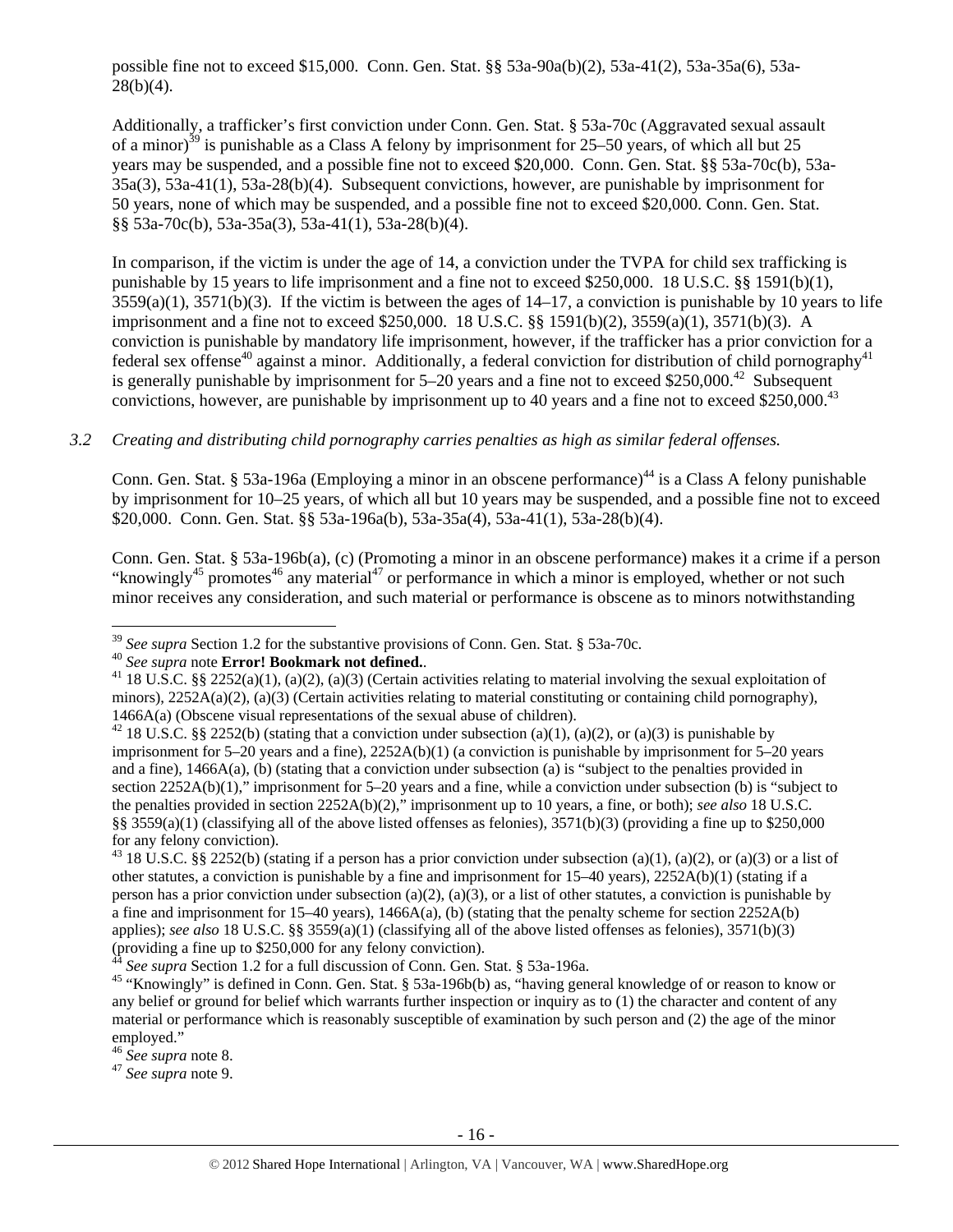that such material or performance is intended for an adult audience." A conviction under this statute is punishable as a Class B felony by imprisonment for 1–20 years, a fine not to exceed \$15,000, or both. Conn. Gen. Stat. §§ 53a-35a(6), 53a-41(2), 53a-28(b)(4), (6).

Additionally, a federal conviction for distribution of child pornography<sup>48</sup> is generally punishable by imprisonment for 5–20 years and a fine not to exceed \$250,000.<sup>49</sup> Subsequent convictions, however, are punishable by imprisonment up to 40 years and a fine not to exceed \$250,000.<sup>50</sup>

*3.3 Using the Internet to lure, entice, recruit or sell commercial sex acts with a minor is a separate crime or results in an enhanced penalty for traffickers.* 

Using the Internet to entice a minor to commit unlawful sexual activity is prohibited under Conn. Gen. Stat. § 53a-90a(a) (Enticing a minor), which states, "A person is guilty of enticing a minor when such person uses an interactive computer service<sup>51</sup> to knowingly persuade, induce, entice or coerce any person under sixteen years of age to engage in prostitution or sexual activity for which the actor may be charged with a criminal offense."

A first conviction under this statute is punishable as a Class D felony by imprisonment for 1–5 years, a fine not to exceed \$5,000, or both; a second conviction is punishable as a Class C felony by imprisonment for 1–10 years, a fine not to exceed \$10,000, or both, while third and subsequent convictions are punishable as Class B felonies by imprisonment for 1–20 years, a fine not to exceed \$15,000, or both. Conn. Gen. Stat. §§ 53a-90a(b)(1), 53a-41(2)–(4), 53a-35a(6)–(8), 53a-28(b)(4), (6). If the victim is under the age of 13, however, a first conviction is punishable as a Class B felony by imprisonment for 5– 20 years, of which all but 5 years may be suspended, and a possible fine not to exceed \$15,000, while subsequent convictions are punishable as a Class B felony by imprisonment for 10–20 years, of which all but 10 years may be suspended, and a possible fine not to exceed \$15,000. Conn. Gen. Stat. §§ 53a-90a(b)(2), 53a-41(2), 53a-35a(6), 53a-28(b)(4).

A trafficker who uses the Internet to advertise commercial sexual exploitation of a minor may also be prosecuted under Public Act No.  $12-141^{52}$  (Commercial sexual exploitation of a minor) which states,

<sup>&</sup>lt;sup>48</sup> 18 U.S.C. §§ 2252(a)(1), (a)(2), (a)(3) (Certain activities relating to material involving the sexual exploitation of minors),  $2252A(a)(2)$ ,  $(a)(3)$  (Certain activities relating to material constituting or containing child pornography), 1466A(a) (Obscene visual representations of the sexual abuse of children).

<sup>&</sup>lt;sup>49</sup> 18 U.S.C. §§ 2252(b) (stating that a conviction under subsection (a)(1), (a)(2), or (a)(3) is punishable by imprisonment for 5–20 years and a fine), 2252A(b)(1) (a conviction is punishable by imprisonment for 5–20 years and a fine), 1466A(a), (b) (stating that a conviction under subsection (a) is "subject to the penalties provided in section 2252A(b)(1)," imprisonment for 5–20 years and a fine, while a conviction under subsection (b) is "subject to the penalties provided in section 2252A(b)(2)," imprisonment up to 10 years, a fine, or both); *see also* 18 U.S.C. §§  $3559(a)(1)$  (classifying all of the above listed offenses as felonies),  $3571(b)(3)$  (providing a fine up to \$250,000 for any felony conviction).

<sup>&</sup>lt;sup>50</sup> 18 U.S.C. §§ 2252(b) (stating if a person has a prior conviction under subsection (a)(1), (a)(2), or (a)(3) or a list of other statutes, a conviction is punishable by a fine and imprisonment for 15–40 years), 2252A(b)(1) (stating if a person has a prior conviction under subsection (a)(2), (a)(3), or a list of other statutes, a conviction is punishable by a fine and imprisonment for 15–40 years), 1466A(a), (b) (stating that the penalty scheme for section 2252A(b) applies); *see also* 18 U.S.C. §§ 3559(a)(1) (classifying all of the above listed offenses as felonies), 3571(b)(3) (providing a fine up to  $$250,000$  for any felony conviction).

<sup>&</sup>lt;sup>51</sup> See supra note 12.<br><sup>52</sup> Here and elsewhere in this report that Public Act No. 12-141 is quoted or cited, it has been updated to reflect the amendments added by the passage of House Bill 5504. H.B. 5504, 2012 Gen. Assemb., Leg. Sess. (Conn. 2012) (effective October 1, 2012).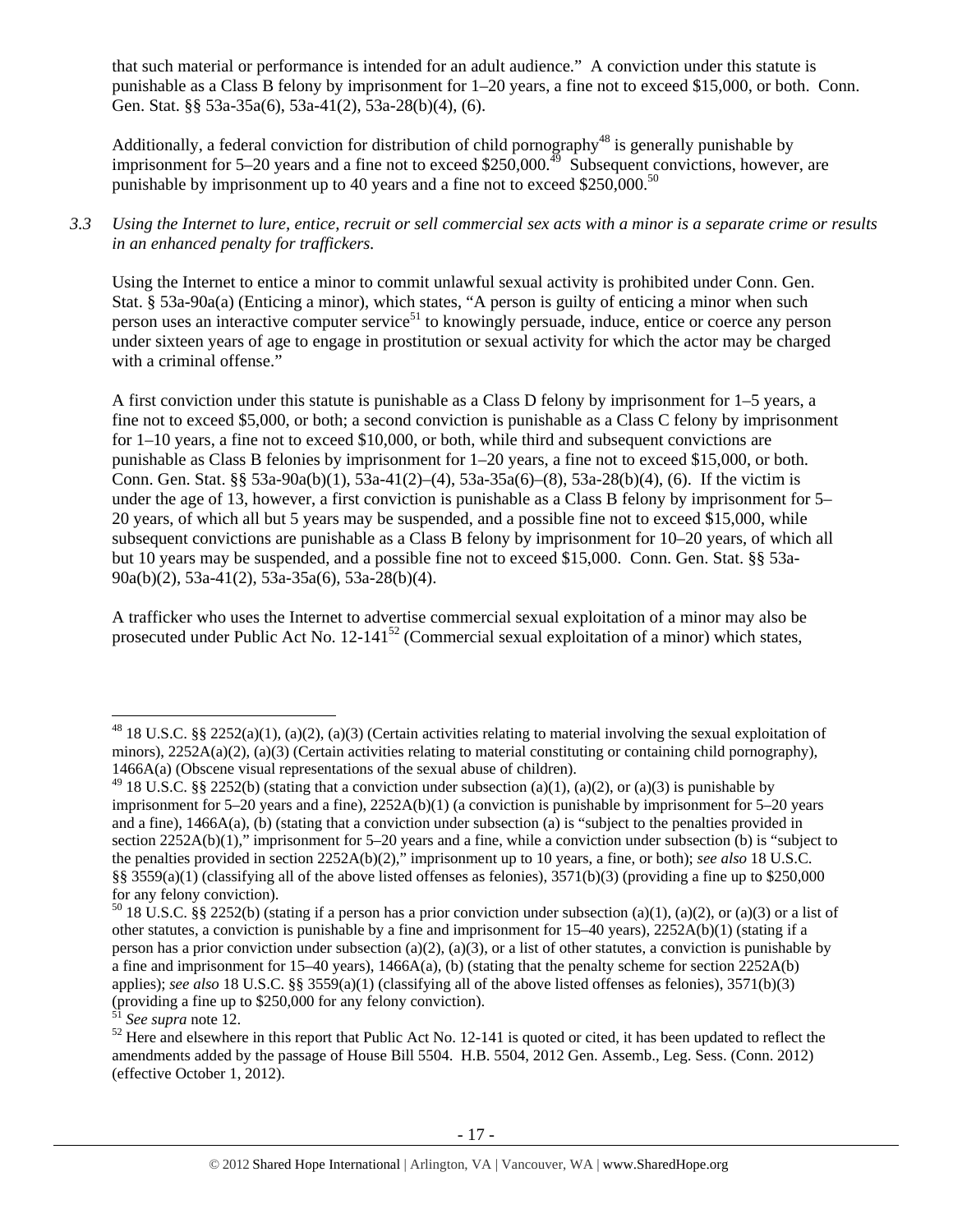(b) A person is guilty of commercial sexual exploitation of a minor when such person knowingly purchases advertising space for an advertisement for a commercial sex act that includes a depiction of a minor.

(c) (1) In any prosecution for an offense under this section, it shall not be a defense that the defendant (A) did not know the age of the person depicted in the advertisement, (B) relied on an oral or written representation of the age of the person depicted in the advertisement, or (C) relied on the apparent age of the person depicted in the advertisement.

(2) In any prosecution for an offense under this section, it shall be an affirmative defense that the defendant, prior to purchasing advertising space for the advertisement, made a reasonable bona fide attempt to ascertain the true age of the person depicted in the advertisement by requiring the person depicted in the advertisement to produce a driver's license, marriage license, birth certificate or other government-issued or school-issued identity card that identifies the age of the person, provided the defendant retains and produces a copy or other record of the license, certificate or identity card used to ascertain the age of the person depicted in the advertisement.

A conviction under this statute is punishable as a Class C felony by imprisonment for 1–10 years, a fine not to exceed \$10,000, or both. Conn. Gen. §§ 53a-35a(7), 53a-41(3).

#### *3.4 Financial penalties for traffickers, including asset forfeiture, are sufficiently high.*

Traffickers are subject to possible fines up to \$20,000. A trafficker convicted under Conn. Gen. Stat. § 53a-192a (Trafficking in Persons) or § 53a-86(a)(2) (Promoting prostitution in the first degree) is subject to a possible fine not to exceed \$15,000. Conn. Gen. Stat. §§ 53a-192a(b), 53a-86(b), 53a-41(2), 53a-28(3). Traffickers convicted under Conn. Gen. Stat. § 53a-196a (Employing a minor in an obscene performance) are subject to a possible fine not to exceed \$20,000. Conn. Gen. Stat. §§ 53a-196a(b), 53a-41a(4), 53a-28(3). Traffickers convicted under Public Act No. 12-14153 (Commercial sexual exploitation of a minor) are subject to a fine not to exceed \$10,000. Conn. Gen. §§ 53a-35a(7), 53a-41(3).

If the victim is under the age of 16, a trafficker convicted under Conn. Gen. Stat. § 53a-90a (Enticing a minor: Penalties) is subject to a possible fine not to exceed \$5,000 for a first violation, \$10,000 for a second violation, and \$15,000 for third and subsequent violations; if the victim is under the age of 13, however, a trafficker is subject to a possible fine not to exceed \$15,000. Conn. Gen. Stat. §§ 53a-90a(b)(1), (2), 53a-41(2), (3), (4), 53a-28(3).

A trafficker is also subject to discretionary, civil asset forfeiture. Pursuant to Conn. Gen. Stat. § 54-36p(a) (Forfeiture of moneys and property related to sexual exploitation and human trafficking),

(a) The following property shall be subject to forfeiture to the state pursuant to subsection (b) of this section:

(1) All moneys used, or intended for use, in a violation of . . . section 53a-86 [Promoting prostitution in the first degree], 53a-87 [Promoting prostitution in the second degree], 53a-90a [Enticing a minor. Penalties] . . . 53a-192a [Trafficking in persons], 53a-196a [Obscenity as to minors], 53a-196b [Promoting a minor in an obscene performance] or 53a-196c [Importing child pornography];

(2) All property constituting the proceeds obtained, directly or indirectly, from a violation of . . . section 53a-86, 53a-87, 53a-90a . . . 53a-192a, 53a-196a, 53a-196b or 53a-196c;

<sup>&</sup>lt;sup>53</sup> Here and elsewhere in this report that Public Act No. 12-141 is quoted or cited, it has been updated to reflect the amendments added by the passage of House Bill 5504. H.B. 5504, 2012 Gen. Assemb., Leg. Sess. (Conn. 2012) (effective October 1, 2012).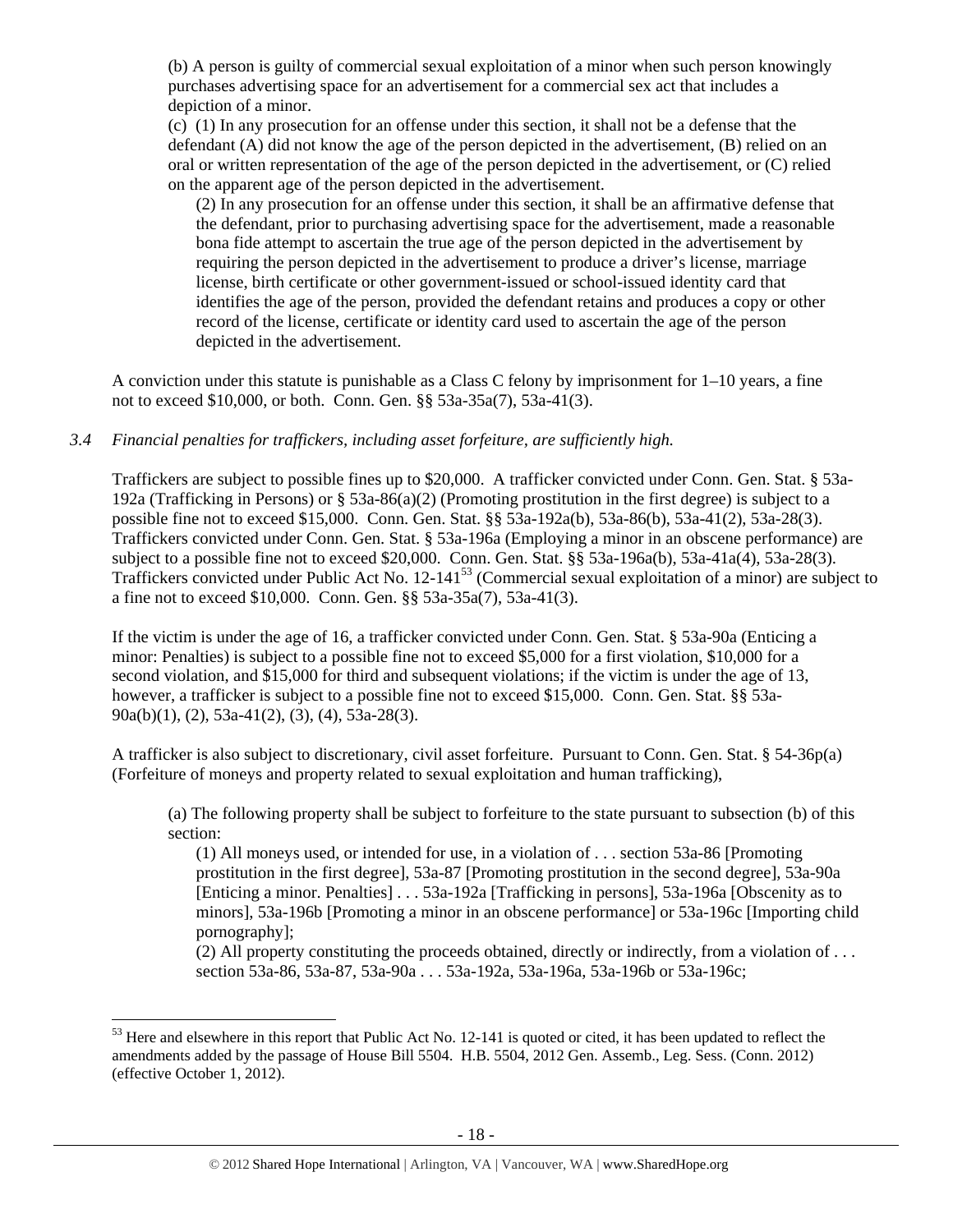(3) All property derived from the proceeds obtained, directly or indirectly, from any sale or exchange for pecuniary gain from a violation of . . . 53a-86, 53a-87, 53a-90a . . . 53a-192a, 53a-196a, 53a-196b or 53a-196c;

(4) All property used or intended for use, in any manner or part, to commit or facilitate the commission of a violation for pecuniary gain of . . . section 53a-86, 53a-87, 53a-90a . . . 53a-192a, 53a-196a, 53a-196b or 53a-196c.

No specific seizure provisions are provided. Disposition of the forfeited property is governed by Conn. Gen. Stat. §54-36p and shall be disbursed as follows:

(e) Any property ordered forfeited pursuant to subsection (b) of this section shall be sold at public auction

(f) The proceeds from any sale of property under subsection (e) of this section and any moneys forfeited under this section shall be applied: (1) To payment of the balance due on any lien preserved by the court in the forfeiture proceedings; (2) to payment of any costs incurred for the storage, maintenance, security and forfeiture of any such property; and (3) to payment of court costs. The balance, if any, shall be deposited in the General Fund.

Additionally, convicted traffickers are subject to mandatory restitution orders where their crimes cause injury and the victim requests restitution. Pursuant to Conn. Gen. Stat. § 53a-28(c) (Authorized sentences),

In addition to any sentence imposed pursuant to subsection (b) of this section, if (1) a person is convicted of an offense that resulted in injury to another person or damage to or loss of property, (2) the victim requests financial restitution, and (3) the court finds that the victim has suffered injury or damage to or loss of property as a result of such offense, the court shall order the offender to make financial restitution under terms that it determines are appropriate. . . . Restitution ordered by the court pursuant to this subsection shall be based on easily ascertainable damages for injury or loss of property, actual expenses incurred for treatment for injury to persons and lost wages resulting from injury. Restitution shall not include reimbursement for damages for mental anguish, pain and suffering or other intangible losses, but may include the costs of counseling reasonably related to the offense....

#### *3.5 Convicted traffickers are required to register as sex offenders.*

. . .

Conn. Gen. Stat. § 54-251(a) (Registration of person who has committed a criminal offense against a victim who is a minor or a nonviolent sexual offense) $54$  states in part,

Any person who has been convicted or found not guilty by reason of mental disease or defect of a criminal offense against a victim who is a minor or a nonviolent sexual offense, and is released into the community on or after October 1, 1998, shall, within three days following such release or, if such person is in the custody of the Commissioner of Correction, at such time prior to release as the commissioner shall direct, and whether or not such person's place of residence is in this state, register such person's name, identifying factors, criminal history record, residence address and electronic mail address, instant message address or other similar Internet communication identifier, if any, with the Commissioner of Emergency Services and Public Protection . . . .

Conn. Gen. Stat. § 54-250(2)(A) (Definitions) defines "criminal offense against a victim who is a minor" to include violations of Conn. Gen. Stat. § 53a-86 (Promoting prostitution in the first degree), § 53a-90a (Enticing a minor. Penalties), § 53a-196a (Employing a minor in an obscene performance), § 53a-196b (Promoting a minor in an obscene performance), and § 53a-196c (Importing child pornography).

<sup>54</sup> *See supra* note **Error! Bookmark not defined.**.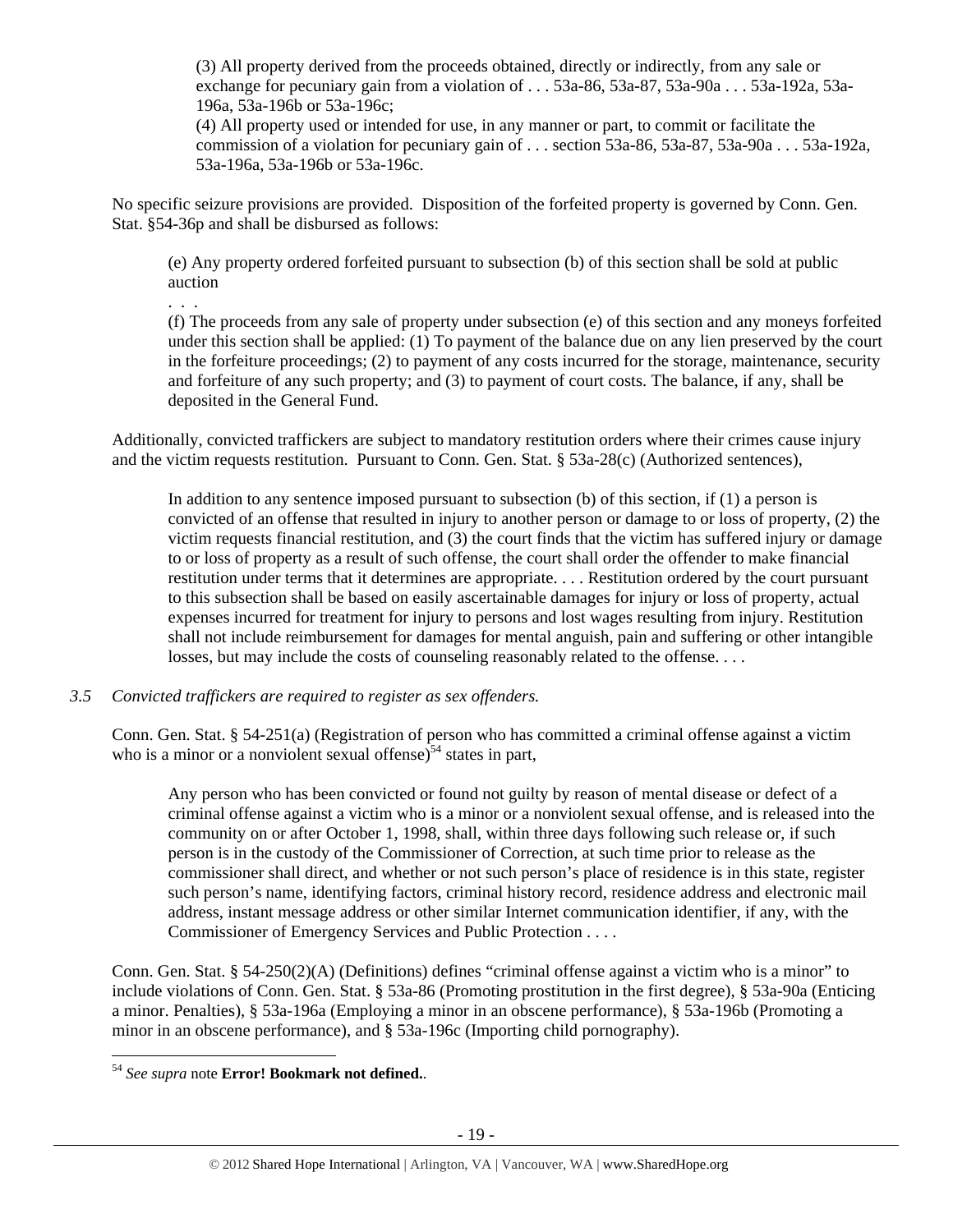- 3.5.1 Recommendation: Amend Conn. Gen. Stat. § 54-250(2)(A) (Definitions) to include Conn. Gen. Stat. § 53-192a (Trafficking in persons), if the person trafficked is under the age of 18, as an offense that qualifies as a "criminal offense against a victim who is a minor."
- *3.6 Laws relating to termination of parental rights for certain offenses include sex trafficking or commercial sexual exploitation of children (CSEC) offenses in order to remove the children of traffickers from their control and potential exploitation.*

Conn. Gen. Stat. § 45a-717(g) (Termination of parental rights. Conduct of hearing. Investigation and report. Grounds for termination) states that parental rights can be terminated if a court determines by clear and convincing evidence that the termination is in the best interest of the child and the child has, among other things, been sexually molested or exploited. Pursuant to Conn. Gen. Stat.  $\S$  45a-717(g),

At the adjourned hearing or at the initial hearing where no investigation and report has been requested, the court may approve a petition terminating the parental rights and may appoint a guardian of the person of the child, or, if the petitioner requests, the court may appoint a statutory parent, if it finds, upon clear and convincing evidence that (1) the termination is in the best interest of the child, and (2) (A) the child has been abandoned by the parent in the sense that the parent has failed to maintain a reasonable degree of interest, concern or responsibility as to the welfare of the child; (B) the child has been denied, by reason of an act or acts of parental commission or omission, including, but not limited to sexual molestation and exploitation, severe physical abuse or a pattern of abuse, the care, guidance or control necessary for the child's physical, educational, moral or emotional well-being. Nonaccidental or inadequately explained serious physical injury to a child shall constitute prima facie evidence of acts of parental commission or omission sufficient for the termination of parental rights; . . . or (G) the parent was convicted as an adult or a delinquent by a court of competent jurisdiction of sexual assault resulting in the conception of a child except for a violation of section 53a-71 or 53a-73a provided the court may terminate such parent's parental rights to such child at any time after such conviction.

3.6.1 Recommendation: Amend Conn. Gen. Stat.  $\S 45a-717(g)(2)$  (Termination of parental rights. Conduct of hearing. Investigation and report. Grounds for termination) to clearly specify that a violation of Conn. Gen. Stat. § 53-192a (Trafficking in persons) or other CSEC offenses is satisfactory grounds for termination of parental rights.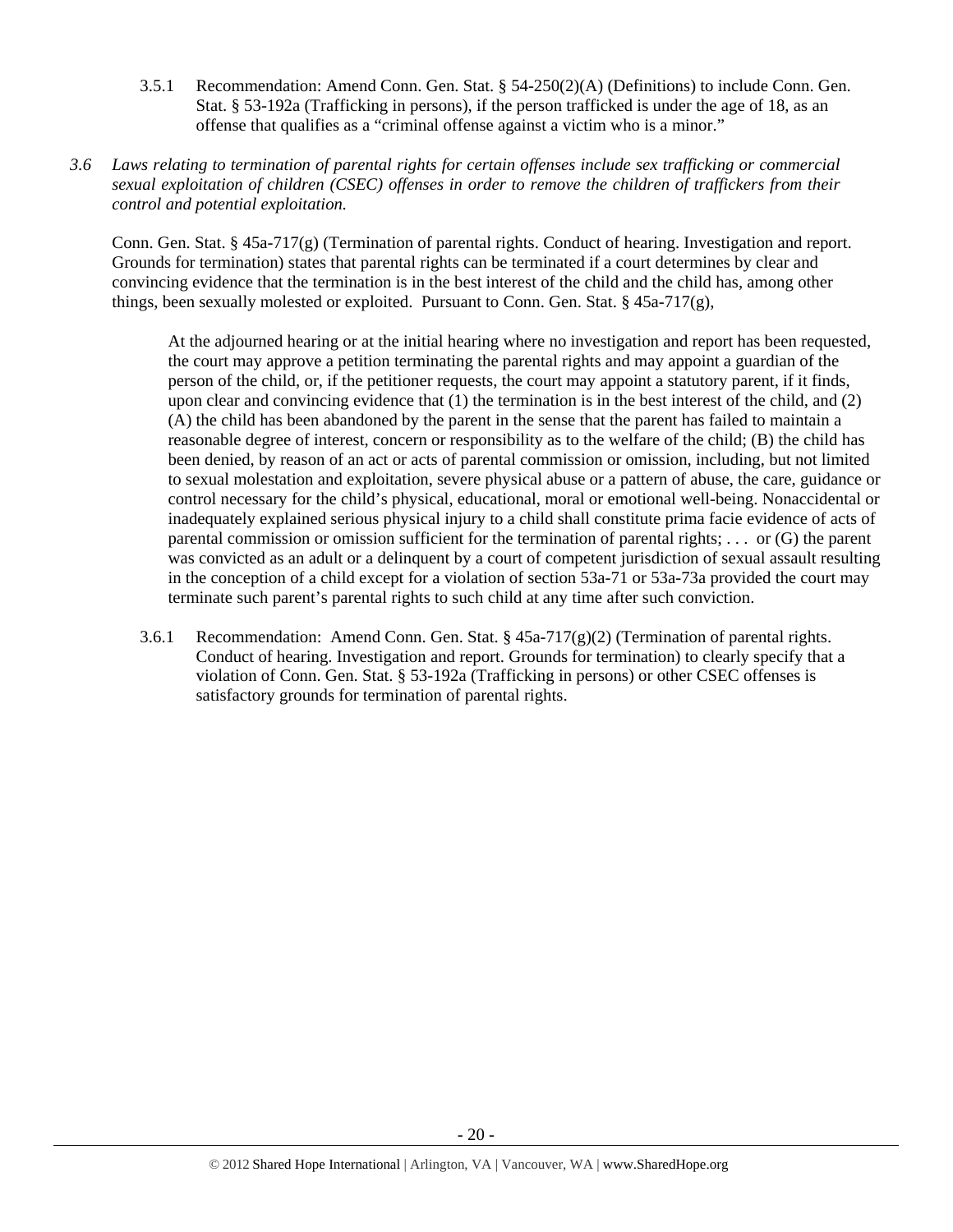#### **FRAMEWORK ISSUE 4: CRIMINAL PROVISIONS FOR FACILITATORS**

#### *Legal Components:*

- *4.1 The acts of assisting, enabling, or financially benefitting from child sex trafficking are included as criminal offenses in the state sex trafficking statute.*
- *4.2 Financial penalties, including asset forfeiture laws, are in place for those who benefit financially from or aid and assist in committing domestic minor sex trafficking.*

*\_\_\_\_\_\_\_\_\_\_\_\_\_\_\_\_\_\_\_\_\_\_\_\_\_\_\_\_\_\_\_\_\_\_\_\_\_\_\_\_\_\_\_\_\_\_\_\_\_\_\_\_\_\_\_\_\_\_\_\_\_\_\_\_\_\_\_\_\_\_\_\_\_\_\_\_\_\_\_\_\_\_\_\_\_\_\_\_\_\_\_\_\_\_* 

- *4.3 Promoting and selling child sex tourism is illegal.*
- *4.4 Promoting and selling child pornography is illegal.*

#### *Legal Analysis:*

*4.1 The acts of assisting, enabling, or financially benefitting from child sex trafficking are included as criminal offenses in the state sex trafficking statute.* 

Conn. Gen. Stat. § 53a-192a (Trafficking in persons)<sup>55</sup> does not expressly make it a crime for a person to assist, enable, or financially benefit from domestic minor sex trafficking.

A facilitator may be convicted under Conn. Gen. Stat § 53a-86(a)(2) (Promoting prostitution in the first degree) if the facilitator knowingly "advances<sup>56</sup> or profits from prostitution<sup>57</sup> of a person less than eighteen years old." A conviction under this statute is punishable as a Class B felony by imprisonment for 1–20 years, of which all but 9 months may be suspended, and a possible fine not to exceed \$15,000. Conn. Gen. Stat. §§ 53a-86(b), 53a-35a(6), 53a-41(2), 53a-28(b)(4).

Additionally, a facilitator may be convicted under Conn. Gen. Stat. § 53a-70c(a) (Aggravated sexual assault of a minor).<sup>58</sup> A first conviction under this statute is punishable as a Class A felony by imprisonment for 25–50 years, of which all but 25 years may be suspended, and a possible fine not to exceed \$20,000. Conn. Gen. Stat. §§ 53a-70c(b), 53a-35a(3), 53a-41(1), 53a-28(b)(4). Subsequent convictions, however, are punishable by imprisonment for 50 years, none of which may be suspended, and a possible fine not to exceed \$20,000. Conn. Gen. Stat. §§ 53a-70c(b), 53a-35a(3), 53a-41(1), 53a-28(b)(4).

- 4.1.1. Recommendation: Amend Conn. Gen. Stat. § 53a-192a (Trafficking in persons) to include those who have knowingly assisted, enabled, or financially benefited from domestic minor sex trafficking.
- *4.2 Financial penalties, including asset forfeiture laws, are in place for those who benefit financially from or aid and assist in committing domestic minor sex trafficking.*

A person who facilitates the commercial sexual exploitation of a minor is subject to possible fines not to exceed \$20,000. A facilitator convicted under Conn. Gen. Stat. § 53a-86 (Promoting prostitution in the first degree) is subject to a possible fine not to exceed \$15,000. Conn. Gen. Stat. §§ 53a-86(b), 53a-41(2), 53a-28(b)(3). A facilitator convicted under Conn. Gen. Stat. § 53a-70c (Aggravated sexual assault of a minor), however, is subject to a possible fine not to exceed \$20,000. Conn. Gen. Stat. §§ 53a-70c(b), 53a-41(b), 53a-28(b)(3).

<sup>&</sup>lt;sup>55</sup> See supra Section 1.1 for the substantive provisions of Conn. Gen. Stat. § 53a-192a.

<sup>&</sup>lt;sup>56</sup> See supra note 6.<br><sup>57</sup> See supra note 7.<br><sup>58</sup> See supra Section 1.2 for the substantive provisions of Conn. Gen. Stat. § 53a-70c(a).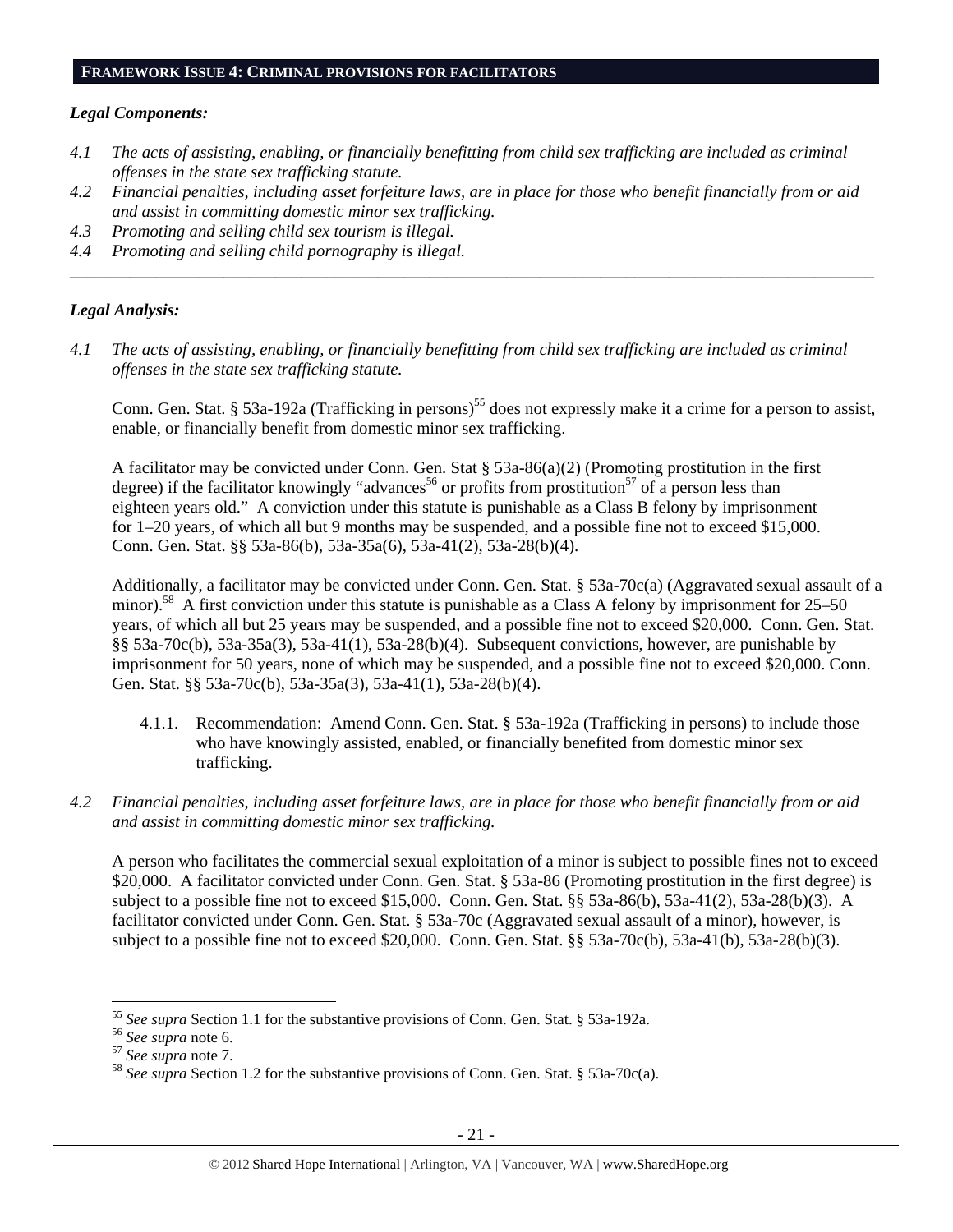A convicted facilitator is subject to mandatory restitution orders where the victim suffers injury and requests restitution. Conn. Gen. Stat. § 53a-28(c) states,

In addition to any sentence imposed pursuant to subsection (b) of this section, if (1) a person is convicted of an offense that resulted in injury to another person or damage to or loss of property, (2) the victim requests financial restitution, and (3) the court finds that the victim has suffered injury or damage to or loss of property as a result of such offense, the court shall order the offender to make financial restitution under terms that it determines are appropriate. . . . Restitution ordered by the court pursuant to this subsection shall be based on easily ascertainable damages for injury or loss of property, actual expenses incurred for treatment for injury to persons and lost wages resulting from injury. Restitution shall not include reimbursement for damages for mental anguish, pain and suffering or other intangible losses, but may include the costs of counseling reasonably related to the offense. . . .<sup>59</sup>

Additionally, a facilitator may be subject to asset forfeiture under Conn. Gen. Stat. § 54-36p(a) (Forfeiture of moneys and property related to sexual exploitation and human trafficking) and § 53-397 (Penalty. Forfeiture of property. Disposition of seized property. Appointment of receiver), and may be required to pay restitution pursuant Conn. Gen. Stat. § 53a-28(c) (Authorized sentences).

Conn. Gen. Stat. § 54-36p(a) (Forfeiture of moneys and property related to sexual exploitation and human trafficking) subjects a facilitator to discretionary civil asset forfeiture and states,

(a) The following property shall be subject to forfeiture to the state pursuant to subsection (b) of this section:

(1) All moneys used, or intended for use, in a violation of . . . section 53a-86 [Promoting prostitution in the first degree], 53a-87 [Promoting prostitution in the second degree] . . .  $(2)$  All property constituting the proceeds obtained, directly or indirectly, from a violation of ... section 53a-86, 53a-87 . . .

 (3) All property derived from the proceeds obtained, directly or indirectly, from any sale or exchange for pecuniary gain from a violation of . . . 53a-86, 53a-87 . . .

(4) All property used or intended for use, in any manner or part, to commit or facilitate the commission of a violation for pecuniary gain of . . . section 53a-86, 53a-87 . . .

No specific seizure provisions are provided. Disposition of the forfeited property is governed by Conn. Gen. Stat. §54-36p and shall be disbursed as follows:

(e) Any property ordered forfeited pursuant to subsection (b) of this section shall be sold at public auction

. . .

(f) The proceeds from any sale of property under subsection (e) of this section and any moneys forfeited under this section shall be applied: (1) To payment of the balance due on any lien preserved by the court in the forfeiture proceedings; (2) to payment of any costs incurred for the storage, maintenance, security and forfeiture of any such property; and (3) to payment of court costs. The balance, if any, shall be deposited in the General Fund.

*4.3 Promoting and selling child sex tourism is illegal.* 

There is no provision in the Connecticut code prohibiting child sex tourism.

 $\overline{a}$ <sup>59</sup> *See infra* Section 5.10 for a more detailed discussion of this restitution provision.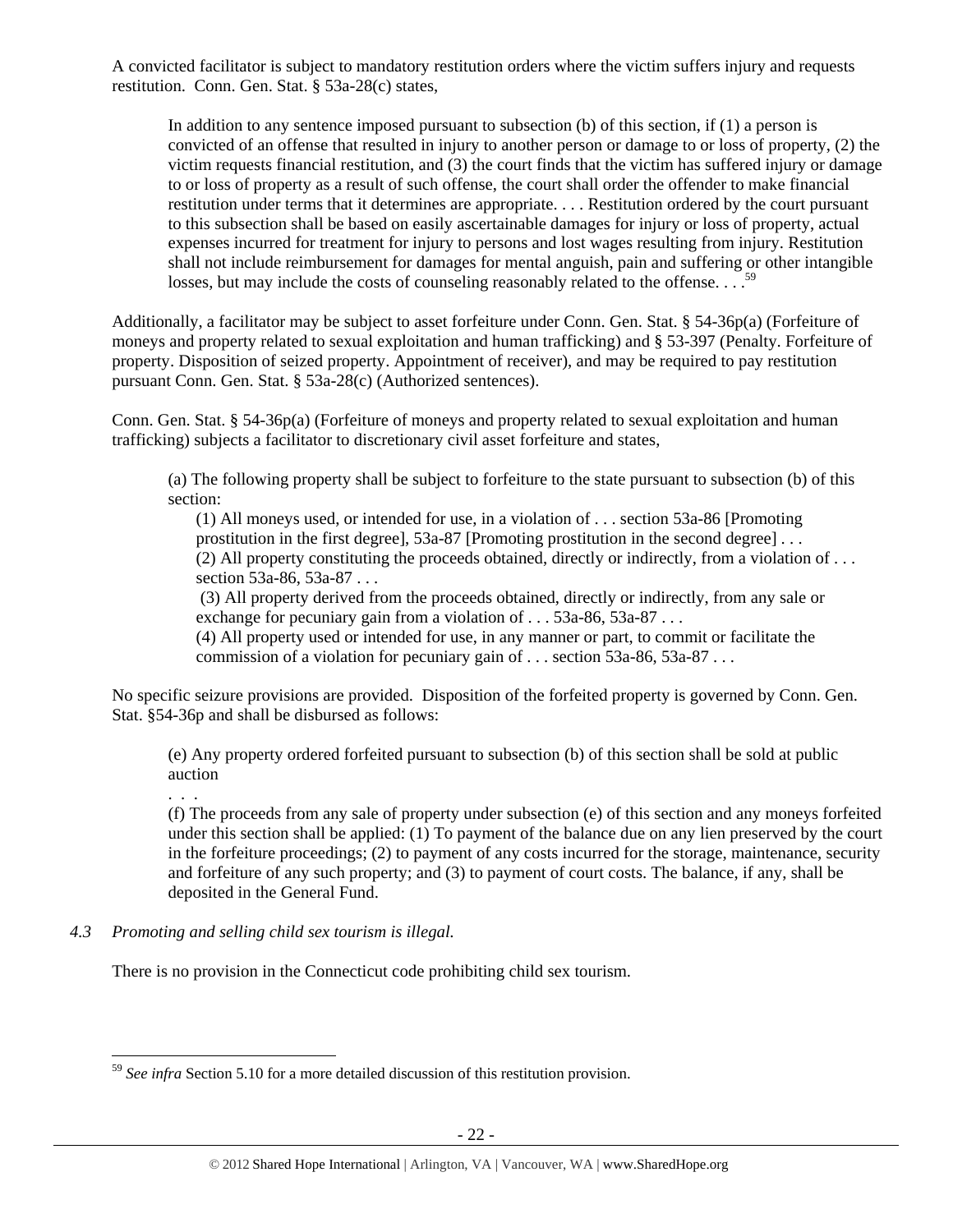4.3.1 Recommendation: Enact a law that prohibits selling or offering to sell travel services in Connecticut that include or facilitate travel for the purpose of engaging in commercial sexual exploitation of a minor or prostitution of a minor.

## *4.4 Promoting and selling child pornography is illegal.*

Connecticut expressly prohibits the promotion of child pornography. Conn. Gen. Stat. § 53a-196b(a) (Promoting a minor in an obscene performance) states,

(a) A person is guilty of promoting a minor in an obscene performance when he knowingly<sup>60</sup> promotes<sup>61</sup> any material<sup>62</sup> or performance<sup>63</sup> in which a minor is employed, whether or not such minor receives any consideration, and such material or performance is obscene as to minors<sup>64</sup> notwithstanding that such material or performance is intended for an adult audience.

A conviction under Conn. Gen. Stat. § 53a-196b(a) is punishable as a Class B felony by imprisonment for 1–20 years, a fine not to exceed \$15,000, or both. Conn. Gen. Stat. §§ 53a-35a(6), 53a-41(2), 53a-28(b)(4), (6).

Pursuant to Conn. Gen. Stat. § 53a-196c(a) (Importing child pornography), "A person is guilty of importing child pornography when, with intent to promote child pornography, such person knowingly imports or causes to be imported into the state three or more visual depictions of child pornography of known content and character." A conviction under this statute is punishable as a Class B felony by 5–20 years, of which all but 5 years may be suspended, and a possible fine not to exceed \$15,000. Conn. Gen. Stat. §§ 53a-196c(b), 53a-35a(6), 53a-41(2), 53a-28(b)(4).

<sup>60</sup> *See supra* note 45. 61 *See supra* note 8. 62 *See supra* note 47. 63 *See supra* note 10. 64 *See supra* note 11.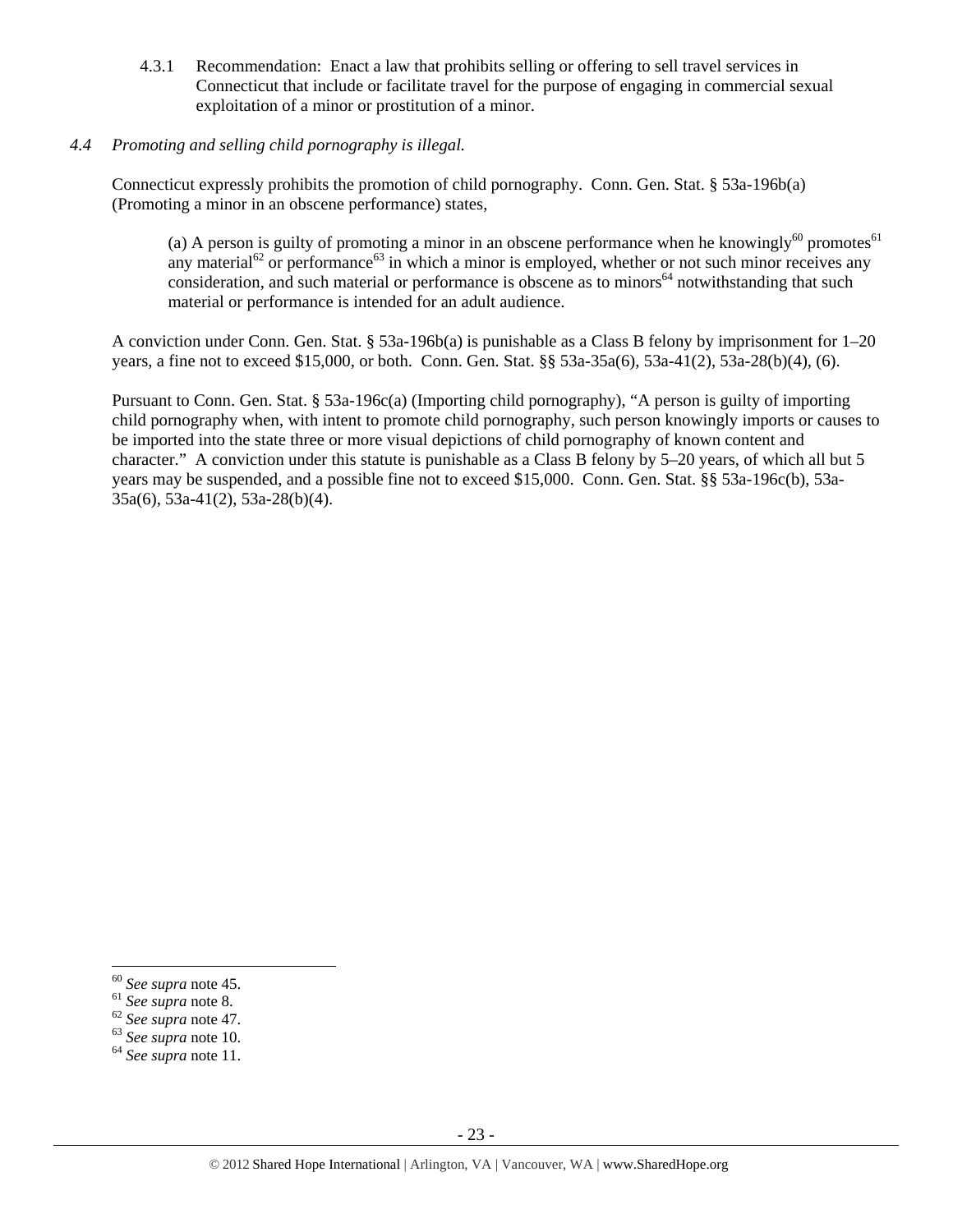## **FRAMEWORK ISSUE 5: PROTECTIVE PROVISIONS FOR THE CHILD VICTIMS**

## *Legal Components:*

- *5.1 Statutorily-mandated victim services define "victim" to specifically include victims of domestic minor sex trafficking or commercial sexual exploitation of children (CSEC) to ensure prompt identification and access to victims' rights and services.*
- *5.2 The state sex trafficking statute expressly prohibits a defendant from raising consent of the minor to the commercial sex acts as a defense.*
- *5.3 Prostitution laws apply only to adults, making minors under 18 specifically immune from this offense.*
- *5.4 Child victims of sex trafficking or commercial sexual exploitation are provided with a child protection response, including specialized shelter and services, and are not detained in juvenile detention facilities.*
- *5.5 Commercial sexual exploitation is identified as a type of abuse and neglect within child protection statutes.*
- *5.6 The definition of "caregiver" (or similar term) in the child welfare statutes is broad enough to include a trafficker who has custody or control of a child in order to bring a trafficked child into protection of child protective services.*
- *5.7 Crime victims' compensation is specifically available to a child victim of sex trafficking or commercial sexual exploitation of children (CSEC) without regard to ineligibility factors.*
- *5.8 Victim-friendly procedures and protections are provided in the trial process for minors under 18.*
- *5.9 Expungement or sealing of juvenile delinquency records resulting from arrests or adjudications for prostitutionrelated offenses committed as a result of, or in the course of, the commercial sexual exploitation of a minor is available within a reasonable time after turning 18.*
- *5.10 Victim restitution and civil remedies for victims of domestic minor sex trafficking or commercial sexual exploitation of children (CSEC) are authorized by law.*
- *5.11 Statutes of limitations for civil and criminal actions for child sex trafficking or commercial sexual exploitation of children (CSEC) offenses are eliminated or lengthened sufficiently to allow prosecutors and victims a realistic opportunity to pursue criminal action and legal remedies.*

*\_\_\_\_\_\_\_\_\_\_\_\_\_\_\_\_\_\_\_\_\_\_\_\_\_\_\_\_\_\_\_\_\_\_\_\_\_\_\_\_\_\_\_\_\_\_\_\_\_\_\_\_\_\_\_\_\_\_\_\_\_\_\_\_\_\_\_\_\_\_\_\_\_\_\_\_\_\_\_\_\_\_\_\_\_\_\_\_\_\_\_\_\_\_* 

# *Legal Analysis:*

*5.1 Statutorily-mandated victim services define "victim" to specifically include victims of domestic minor sex trafficking or commercial sexual exploitation of children (CSEC) to ensure prompt identification and access to victims' rights and services.* 

Under Conn. Const., Art XXIX(b), victims are guaranteed a number of constitutional rights but the definition of "victim" is left to the discretion of the general assembly. The general assembly defined "victim" under Conn. Gen. Stat. § 1-1k ("Victim of crime", "crime victim", defined):

Except as otherwise provided by the general statutes, "victim of crime" or "crime victim" means an individual who suffers direct or threatened physical, emotional or financial harm as a result of a crime and includes immediate family members of a minor, incompetent individual or homicide victim and a person designated by a homicide victim in accordance with section 1-56r [Designation of person for decision-making and certain rights and obligations].

For the purposes of victim services, Conn. Gen. Stat. § 54-201(1) (Definitions) defines "victim" as "a person who is injured or killed as provided in section 54-209 [Compensation ordered, when]." Conn. Gen. Stat. § 54-209(a) states,

The Office of Victim Services or, on review, a victim compensation commissioner may order the payment of compensation in accordance with the provisions of sections 54-201 to 54-233 [Chapter 968 Victim Services],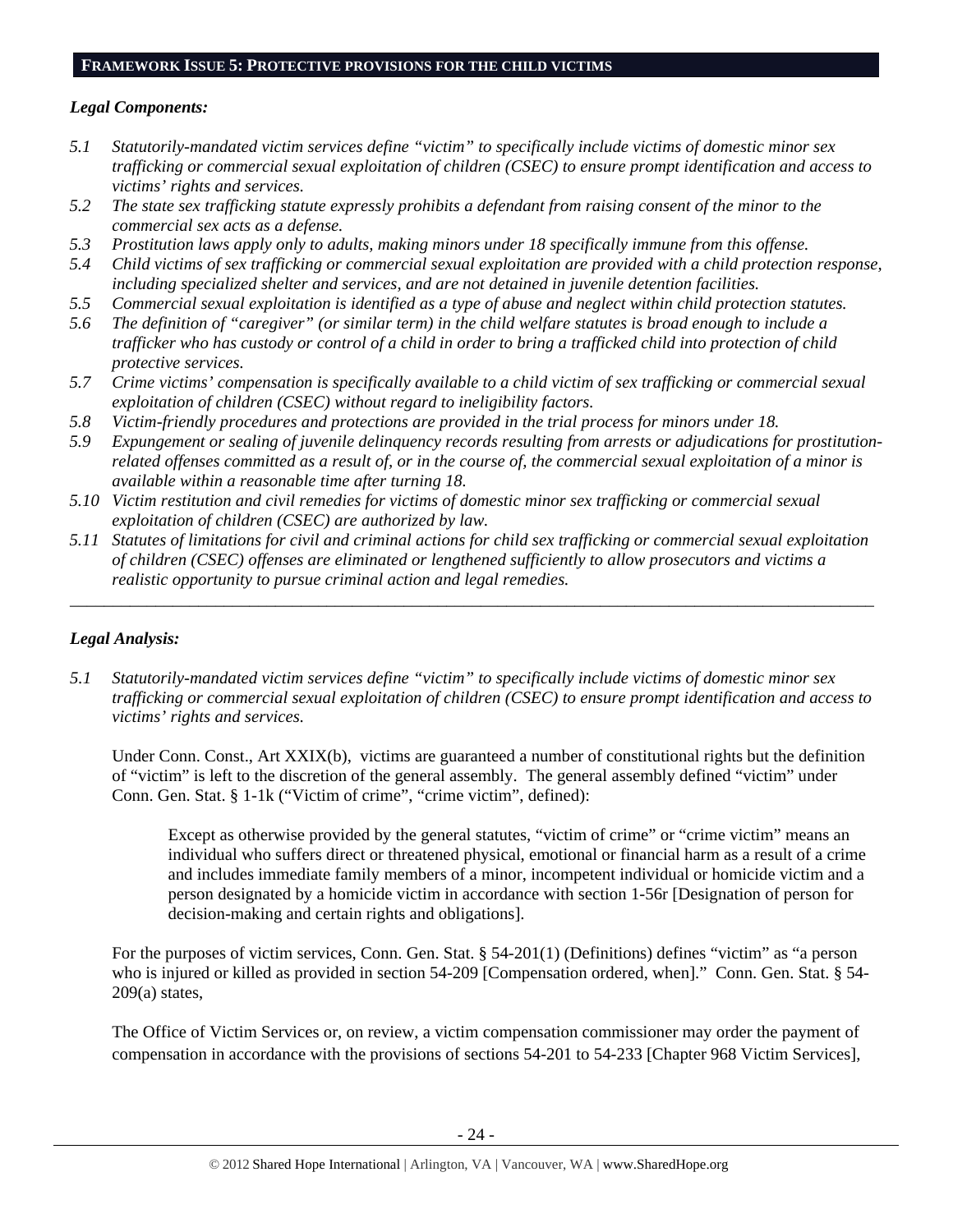inclusive, for personal injury or death which resulted from: . . . (2) the commission or attempt to commit by another of any crime as provided in section 53a-24 [Offense defined. Application of sentencing provisions to motor vehicle and drug selling violators] . . . . Pursuant to Conn. Gen. Stat. § 53a-24(a), "The term 'crime' comprises felonies and misdemeanors." Therefore, commercially sexually exploited children are included as victims for purposes of compensation. These definitions of "victim" and "crime" apply also to victim restitution under Conn. Gen. Stat. § Sec. 54-216 (Restitution services), which incorporates § 54-209 in its eligibility criteria.

Conn. Gen. Stat. § 19a-112b (Services to victims of sexual acts) requires the Department of Public Health to provide certain benefits<sup>65</sup> for victims of Conn. Gen. Stats. § 53-21 (Injury or risk of injury to, or impairing morals of, children. Sale of children), § 53a-70 (Sexual assault in the first degree), § 53a-70a (Aggravated sexual assault in the first degree), § 53a-70b (Sexual assault in spousal or cohabiting relationship), § 53a-71 (Sexual assault in the second degree), § 53a-72a (Sexual assault in the third degree), § 53a-72b (Sexual assault in the third degree with a firearm), and § 53a-73a (Sexual assault in the fourth degree), "regardless of whether any person is convicted or adjudicated delinquent for such violation." However, it does not provide those benefits to victims of Conn. Gen. Stat. § 53a-192a (Trafficking in persons) or other CSEC crimes.

Furthermore, Conn. Gen. Stat. § 46a-170 establishes the Council for Trafficking in Persons and subsection (d) assigns the Council the responsibility to " identify criteria for providing services to adult trafficking victims [and] identify criteria for providing services to children of trafficking victims," but does not task it with identifying criteria for providing services to child victims independent of a trafficked adult.

- 5.1.1 Recommendation: Amend Conn. Gen. Stat. § 19a-112b (Services to victims of sexual acts) to include Conn. Gen. Stat. § 53a-192a (Trafficking in persons) and other CSEC offenses.
- 5.1.2 Recommendation: Amend Conn. Gen. Stat. § 46a-170 (Trafficking in Persons Council. Membership. Duties. Reports) to expressly include CSEC and other child trafficking victims.
- *5.2 The state sex trafficking statute expressly prohibits a defendant from raising consent of the minor to the commercial sex acts as a defense.*

Conn. Gen. Stat. § 53a-192a (Trafficking in persons), § 53a-86 (Promoting prostitution in the first degree), § 53a-196a (Employing a minor in an obscene performance), § 53a-90a (Enticing a minor. Penalties), and § 53a-70c (Aggravated sexual assault of a minor) do not expressly prohibit or allow a defense based on a minor's consent to the commercial sex act.

- 5.2.1 Recommendation: Enact a statute that expressly prohibits a consent defense to any commercial sex act against a minor under the age of 18.
- *5.3 Prostitution laws apply only to adults, making minors under 18 specifically immune from this offense.*

Under Connecticut law, minors under the age of 16 are immune from prosecution for prostitution and older minors receive a presumption of coercion for violations of Conn. Gen. Stat. § 53a-82 (Prostitution). Pursuant to Conn. Gen. Stat. § 53a-82(a)–(c),

 $\overline{a}$  $65$  Pursuant to Conn. Gen. Stat. § 19a-112b, these benefits are "(1) Counseling regarding human immunodeficiency virus and acquired immune deficiency syndrome; (2) HIV-related testing; and (3) referral service for appropriate health care and support services. Such services shall be provided through counseling and testing sites funded by the Department of Public Health."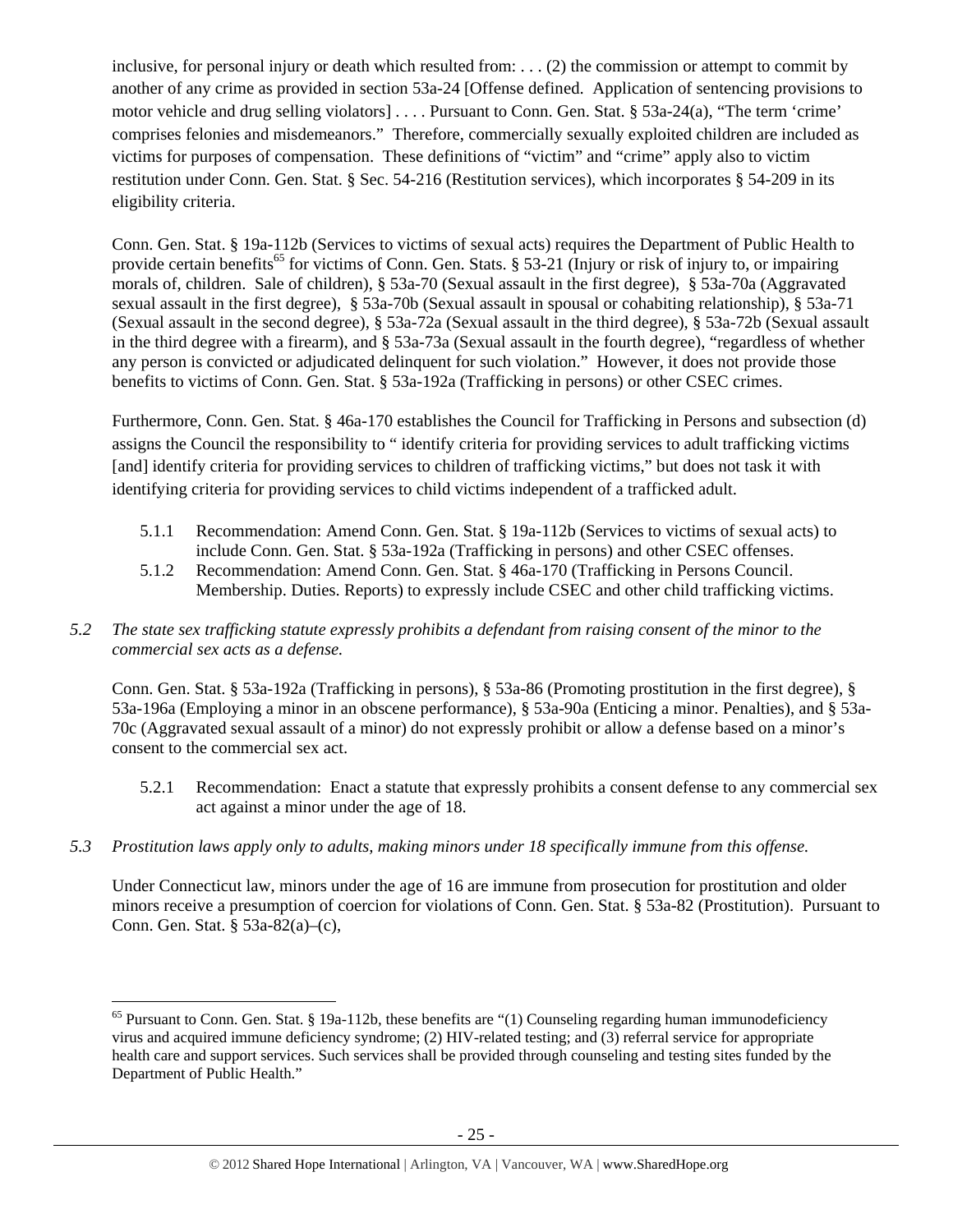(a) A person sixteen years of age or older is guilty of prostitution when such person engages or agrees or offers to engage in sexual conduct with another person in return for a fee.

(b) In any prosecution for an offense under this section, it shall be an affirmative defense that the actor was coerced into committing such offense by another person in violation of section 53a-192a [Trafficking in persons].

(c) In any prosecution of a person sixteen or seventeen years of age for an offense under this section, there shall be a presumption that the actor was coerced into committing such offense by another person in violation of section 53a-192a.

- 5.3.1 Recommendation: Amend Conn. Gen. Stat. § 53a-82(a) (Prostitution) to make prostitution an offense that is inapplicable to all minors under the age of 18.
- *5.4 Child victims of sex trafficking or commercial sexual exploitation are provided with a child protection response, including specialized shelter and services, and are not detained in juvenile detention facilities.*

Connecticut law provides for the development of response and service programs for victims of human trafficking. Conn. Gen. Stat. § 54-234 (Development of response system for victims of offense of trafficking in persons) states,

(a) The Office of Victim Services within the Judicial Department shall, within available appropriations, contract with nongovernmental organizations to develop a coordinated response system to assist victims of the offense of trafficking in persons.

(b) Such contracts shall be entered into for the following purposes, including, but not limited to: (1) Developing a uniform curriculum to address rights and services for such victims; (2) Developing information and materials on available resources and services for such victims;

(3) Actively seeking out quality training and other educational opportunities regarding the identification and assistance of such victims that take into consideration such victims' cultural context and needs; and

(4) Promoting and disseminating information on training and other educational opportunities concerning the assistance of such victims to emergency medical services, faith-based communities, sexual assault service providers, domestic violence service providers and state and local governmental agencies.

A domestic minor sex trafficking victim may be classified as an "abused" or "neglected" child, enter the juvenile justice system, or be routed to an "alternative program." Conn. Gen. Stat. § 46b-120(6), (7) (Definitions) defines an "abused" or "neglected" child as follows:

(6) A child<sup>66</sup> or youth may be found "neglected" who, for reasons other than being impoverished, (A) has been abandoned, (B) is being denied proper care and attention, physically, educationally,

 $\overline{a}$  $66$  Conn. Gen. Stat. § 46b-120(1) defines "child" as,

any person under eighteen years of age who has not been legally emancipated, except that (A) for purposes of delinquency matters and proceedings, "child" means any person (i) under eighteen years of age who has not been legally emancipated, or (ii) eighteen years of age or older who, prior to attaining eighteen years of age, has committed a delinquent act or, subsequent to attaining eighteen years of age, (I) violates any order of the Superior Court or any condition of probation ordered by the Superior Court with respect to a delinquency proceeding, or (II) willfully fails to appear in response to a summons under section 46b-133or at any other court hearing in a delinquency proceeding of which the child had notice, and (B) for purposes of family with service needs matters and proceedings, child means a person under eighteen years of age.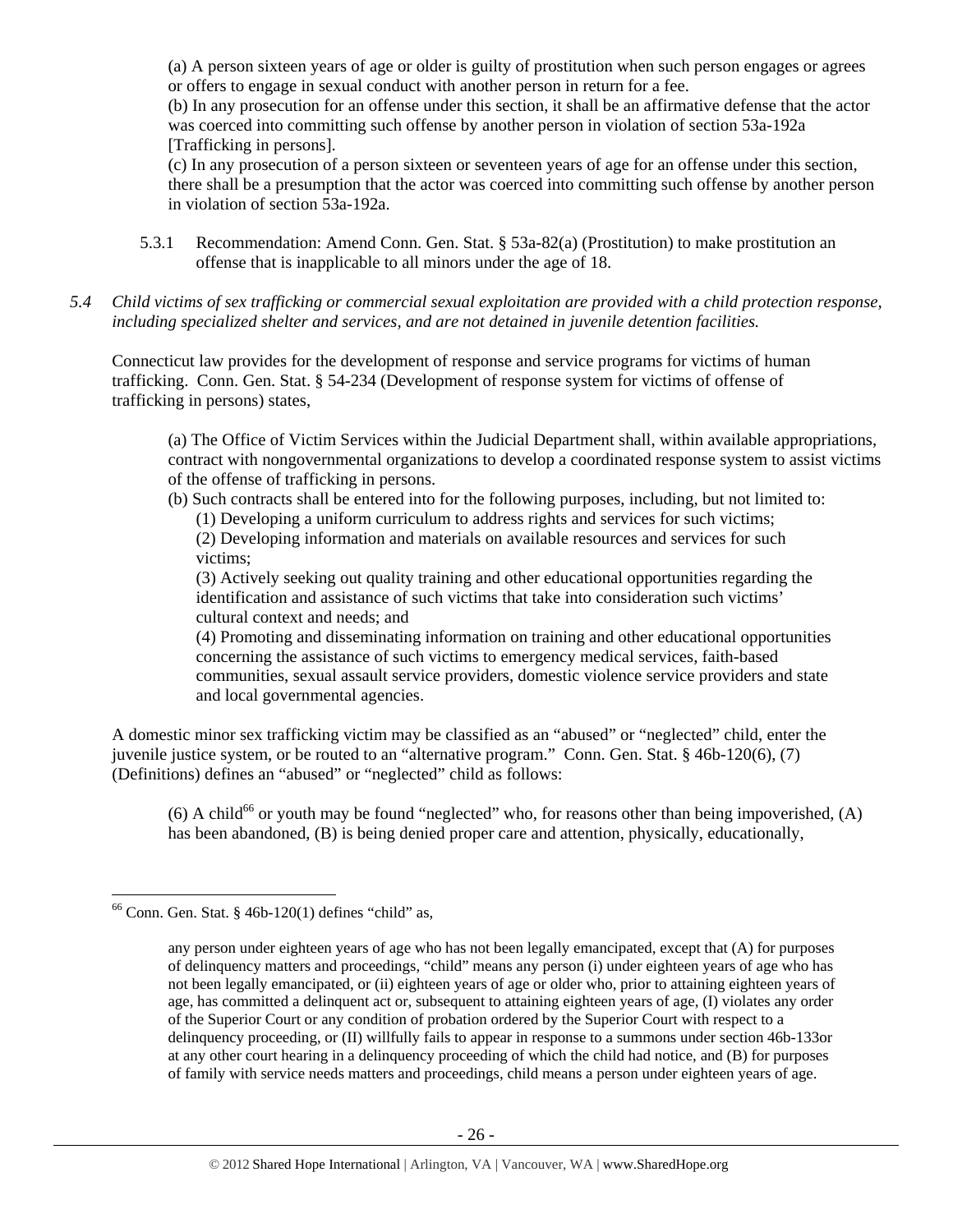emotionally or morally, or (C) is being permitted to live under conditions, circumstances or associations injurious to the well-being of the child or youth;

(7) A child or youth may be found "abused" who (A) has been inflicted with physical injury or injuries other than by accidental means, (B) has injuries that are at variance with the history given of them, or (C) is in a condition that is the result of maltreatment, including, but not limited to, malnutrition, sexual molestation or exploitation, deprivation of necessities, emotional maltreatment or cruel punishment.

Pursuant to Conn. Gen. Stat. § 46b-129(a) (Commitment of child or youth),

Any selectman, town manager, or town, city or borough welfare department, any probation officer, or the Commissioner of Social Services, the Commissioner of Children and Families or any child-caring institution or agency approved by the Commissioner of Children and Families, a child or such child's representative or attorney or a foster parent of a child, having information that a child or youth is neglected, uncared-for or abused may file with the Superior Court that has venue over such matter a verified petition plainly stating such facts as bring the child or youth within the jurisdiction of the court as neglected, uncared-for or abused . . . .

If the allegations in the petition create reasonable cause to believe that the child is seriously physically ill or injured or "is in immediate physical danger" from the child's surroundings and, as a result of those conditions, the child's "safety is endangered and immediate removal from such surroundings is necessary to ensure the child's . . . safety," the court is directed to either order a hearing on temporary care and custody of the child "pending disposition of the petition" or issue an ex parte order granting temporary care and custody to a person related to the child. Conn. Gen. Stat. § 46b-129(b). Pursuant to Conn. Gen. Stat. § 46b-129(j),

(j) Upon finding and adjudging that any child or youth is uncared-for, neglected or abused the court may commit such child or youth to the Commissioner of Children and Families. Such commitment shall remain in effect until further order of the court, except that such commitment may be revoked or parental rights terminated at any time by the court, or the court may vest such child's or youth's legal guardianship in any private or public agency that is permitted by law to care for neglected, uncared-for or abused children or youths or with any other person or persons found to be suitable and worthy of such responsibility by the court, including, but not limited to, any relative of such child or youth by blood or marriage. . . .

Identification and intervention of a domestic minor sex trafficking victim could occur through Conn. Gen. Stat. § 17a-185 (Police transportation of certain minors to facility for care), which states,

Any officer of the state police or of an organized municipal police department may transport, with the sole written consent of the person transported, any person over sixteen years of age and less than eighteen years of age who appears to be away from home without permission of such person's parents or guardian or who appears to be suffering from lack of food, shelter or medical care to any public or private facility, provided institutions of the Department of Correction, the Connecticut Juvenile Training School and local police detention facilities shall not be used for such purpose. The person or organization to whom such person is transported shall, if practicable, inform such person's parent or guardian of such person's whereabouts within twelve hours. Such procedure shall be civil in nature, shall not constitute an arrest and shall be made solely for the purpose of safeguarding the interests and welfare of such person.

Notably, Conn. Gen. Stat. § 17a-201a (Commitment under sixteen restricted) states, "No court shall commit any child under sixteen years of age to any community correctional center or almshouse."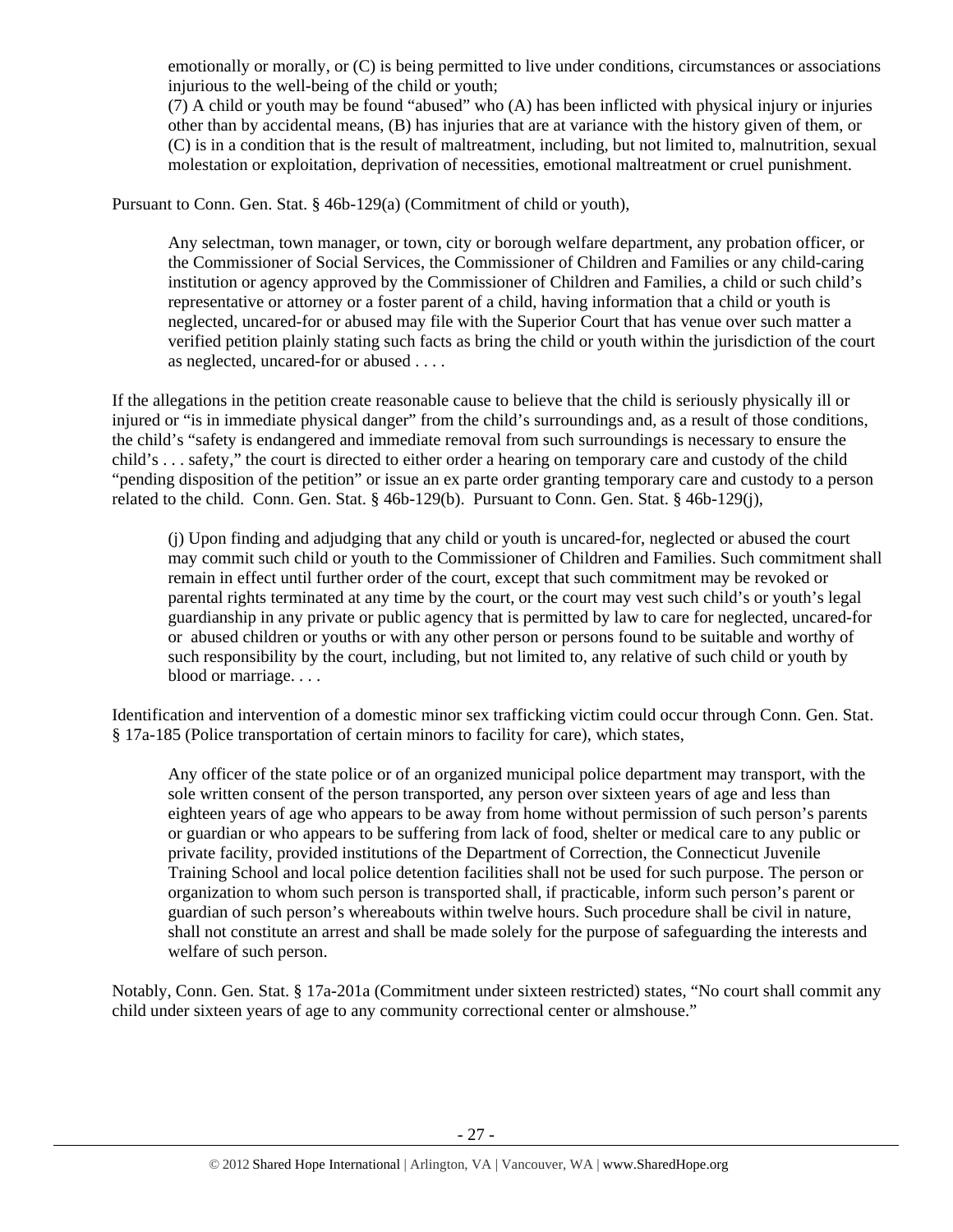Domestic minor sex trafficking victims who are 16 or 17 years old, however, may be considered delinquents if they are not able to successfully assert an affirmative defense to a prostitution charge.<sup>67</sup> Conn. Gen. Stat. § 46b-133(c)(2) (Arrest of child. Release or detention of arrested child) states, "Upon the arrest of any youth by an officer for a violation of section 53a-82 [Prostitution], such officer shall report suspected abuse or neglect to the Department of Children and Families . . . ." This report, however, does not prevent these minors from being adjudicated as delinquents.

Conn. Gen. Stat. § 46b-133(c)(1), (e) states,

(c) (1) Upon the arrest of any child by an officer, such officer may (A) release the child to the custody of the child's parent or parents, guardian or some other suitable person or agency, (B) at the discretion of the officer, release the child to the child's own custody, or (C) immediately turn the child over to a juvenile detention center. No child shall be placed in detention unless it appears from the available facts that there is probable cause to believe that the child has committed the acts alleged, there is no less restrictive alternative available and there is (A) a strong probability that the child will run away prior to the court hearing or disposition, (B) a strong probability that the child will commit or attempt to commit other offenses injurious to the child or to the community prior to the court disposition, . . . (E) a need to hold the child to assure the child's appearance before the court, in view of the child's previous failure to respond to the court process, or (F) a finding by the court that the child has violated one or more of the conditions of a suspended detention order. No child shall be held in any detention center unless an order to detain is issued by a judge of the Superior Court.

. . . . . . . .

 $\overline{a}$ 

(e) The court or detention supervisor may turn such child over to a youth service program created for such purpose, if such course is practicable, or such child may be detained pending a hearing which shall be held on the business day next following the child's arrest. No child shall be detained after such hearing or held in detention pursuant to a court order unless it appears from the available facts there is probable cause to believe that the child has committed the acts alleged, there is no less restrictive alternative available and that there is (1) a strong probability that the child will run away prior to the court hearing or disposition, (2) a strong probability that the child will commit or attempt to commit other offenses injurious to the child or to the community prior to the court disposition, (3) probable cause to believe that the child's continued residence in the child's home pending disposition poses a risk to the child or the community because of the serious and dangerous nature of the act or acts the child is alleged to have committed, (4) a need to hold the child for another jurisdiction, (5) a need to hold the child to assure the child's appearance before the court, in view of the child's previous failure to respond to the court process, or (6) a finding by the court that the child has violated one or more of the conditions of a suspended detention order. Such probable cause may be shown by sworn affidavit in lieu of testimony. . . .

After conviction a child may be routed into an alternative program pursuant to Conn. Gen. Stat. § 46b-141a(a) (Placement of delinquent child in alternative incarceration program), which states in part, that when "a child is convicted as delinquent, the court, in lieu of committing such child to the Department of Children and Families or to a juvenile detention center, may, in its discretion, order an assessment for placement in an alternative incarceration program" and, should the court decide "that the child shall participate in such program, the court shall suspend any commitment to the Department of Children and Families or to a juvenile detention center and shall make participation in the alternative incarceration program a condition of probation." These alternative programs include "fines, restitution, community service, halfway houses, alternative incarceration centers, day incarceration centers, drug, alcohol and mental health programs, electronic monitoring, intensive probation, vocational probation, boot camps, structured wilderness programs, pretrial diversion options aimed at creating alternatives to unnecessary detention, and school and job training programs." Conn. Gen. Stat. § 46b-141a(b).

<sup>67</sup> *See supra* Section 5.3 discussing the applicability of Conn. Gen. Stat. § 53a-82 to minors.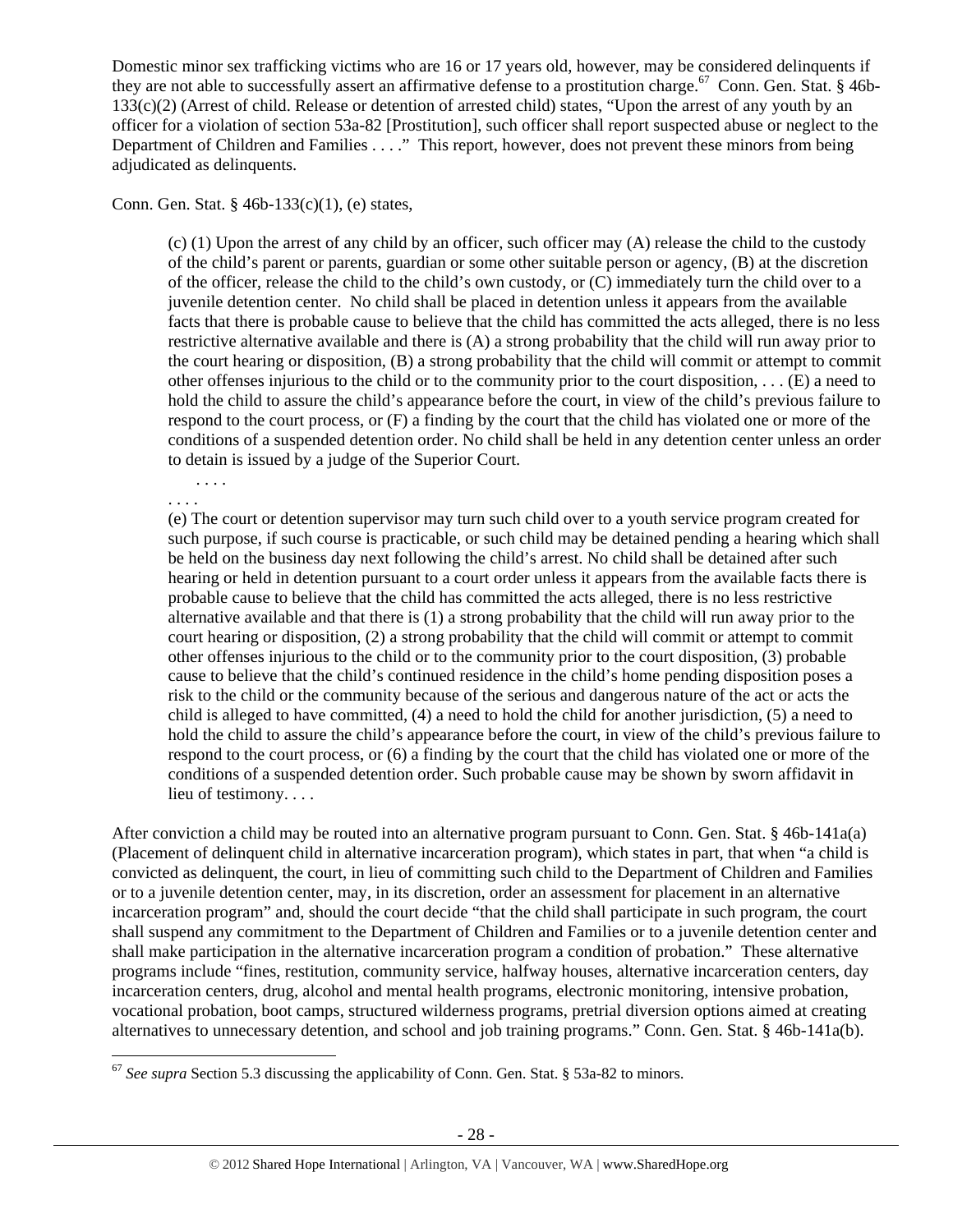The statutory language relating to these programs is not specifically geared toward treatment or counseling for victims of domestic minor sex trafficking.

- 5.4.1 Recommendation: Establish a mandatory response law directing any minor under the age of 18 involved in prostitution or who is identified through a sex trafficking prosecution away from the juvenile justice system and into a protective system.
- *5.5 Commercial sexual exploitation is identified as a type of abuse and neglect within child protection statutes.*

Pursuant to Conn. Gen. Stat. § 46b-120(6), (7) (Definitions)

(6) A child<sup>68</sup> or youth may be found "neglected" who, for reasons other than being impoverished, (A) has been abandoned, (B) is being denied proper care and attention, physically, educationally, emotionally or morally, or (C) is being permitted to live under conditions, circumstances or associations injurious to the well-being of the child or youth;

(7) A child or youth may be found "abused" who (A) has been inflicted with physical injury or injuries other than by accidental means, (B) has injuries that are at variance with the history given of them, or (C) is in a condition that is the result of maltreatment, including, but not limited to, malnutrition, sexual molestation or exploitation, deprivation of necessities, emotional maltreatment or cruel punishment.

*5.6 The definition of "caregiver" (or similar term) in the child welfare statutes is broad enough to include a trafficker who has custody or control of a child in order to bring a trafficked child into protection of child protective services.* 

Chapter 815t (Juvenile Matters), which addresses abused and neglected children, does not define terms related to caregiver. Throughout the chapter "person having responsibility for the care of the child or youth" is utilized, but undefined.

- 5.6.1 Recommendation: Amend Conn. Gen. Stat. § 46b-120 (Definitions) to define the term "person having responsibility for the care of the child or youth," to include persons in control or custody of a minor regardless of legal authorization to allow for child welfare intervention when a trafficker has custody or control of a child.
- *5.7 Crime victims' compensation is specifically available to a child victim of sex trafficking or commercial sexual exploitation of children (CSEC) without regard to ineligibility factors.*

For the purposes of victim services, Conn. Gen. Stat. § 54-201(1) (Definitions) defines "victim" as "a person who is injured or killed as provided in section 54-209." Conn. Gen. Stat. § 54-209(a) (Compensation ordered, when) states,

The Office of Victim Services or, on review, a victim compensation commissioner may order the payment of compensation in accordance with the provisions of sections 54-201 to 54-233 [Chapter 968 Victim Services], inclusive, for personal injury or death which resulted from: . . . (2) the commission or attempt to commit by another of any crime as provided in section 53a-24 [Offense defined] . . . .

Pursuant to Conn. Gen. Stat. § 53a-24(a), "The term 'crime' comprises felonies and misdemeanors." Therefore, commercially sexually exploited children are included as victims.

<sup>68</sup> *See supra* note 66.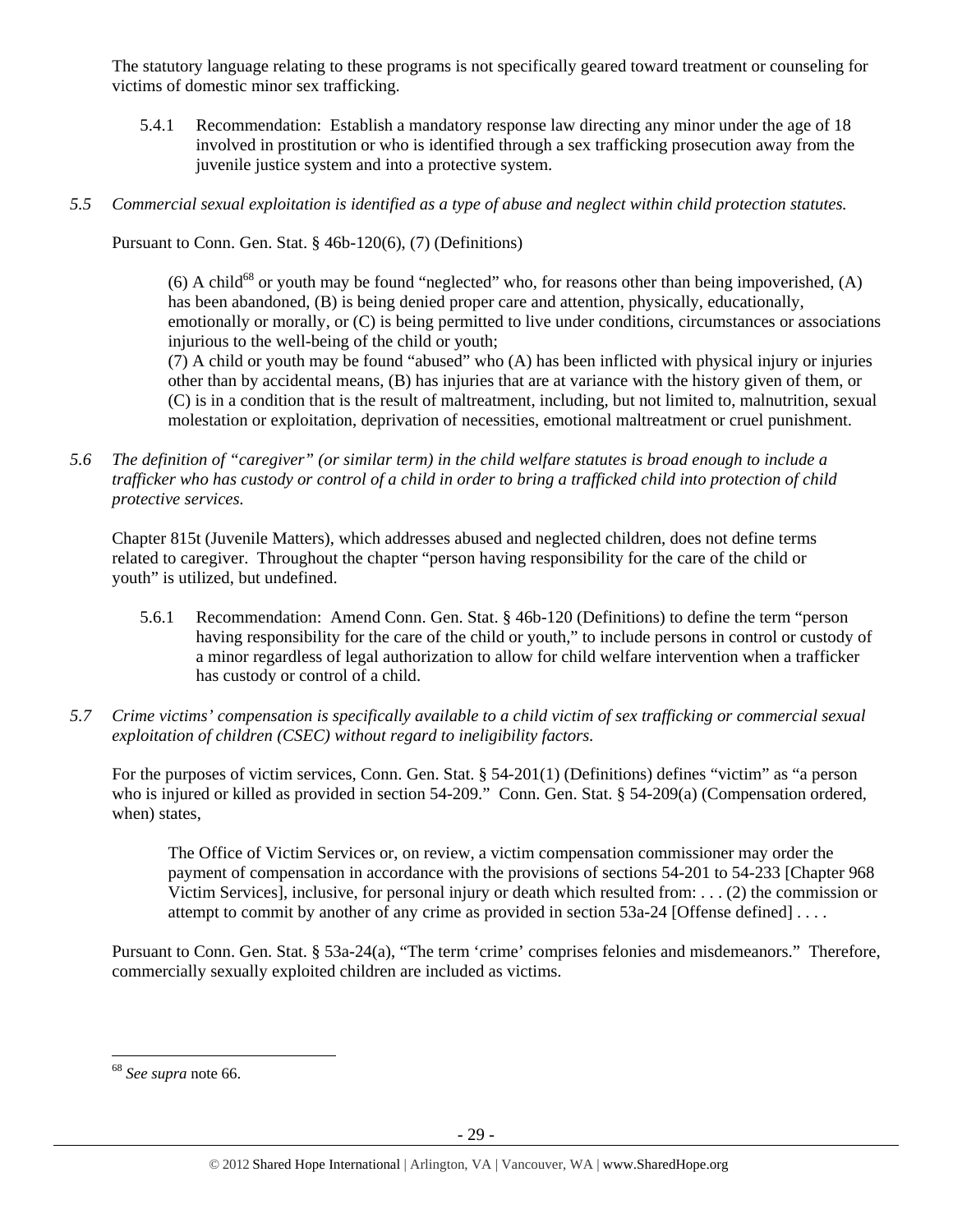Due to several victim compensation eligibility factors, however, commercially sexually exploited children may not be eligible for victim compensation. Conn. Gen. Stat. § 54-211(a) (Time limitation on filing application for compensation. Restrictions on award of compensation. Amount of compensation) states,

(1) No order for the payment of compensation shall be made under section 54-210 [Compensation ordered for expenses, loss of earnings, pecuniary loss and other losses] unless (A) the application has been made within two years after the date of the personal injury or death, (B) the personal injury or death was the result of an incident or offense listed in section 54-209, and (C) such incident or offense has been reported to the police within five days of its occurrence or, if the incident or offense could not reasonably have been reported within such period, within five days of the time when a report could reasonably have been made, except that a victim of a sexual assault shall not be ineligible for the payment of compensation by reason of failing to make a report pursuant to this subparagraph if such victim presented himself or herself to a health care facility within seventy-two hours of such sexual assault for examination and collection of evidence of such sexual assault in accordance with the provisions of section 19a-112a. (2) Notwithstanding the provisions of subdivision (1) of this subsection, any person who, before, on or after October 1, 2005, fails to make application for compensation within two years after the date of the personal injury or death as a result of physical, emotional or psychological injuries caused by such personal injury or death may apply for a waiver of such time limitation. The Office of Victim Services, upon a finding of such physical, emotional or psychological injury, may grant such waiver. (3) Notwithstanding the provisions of subdivision (1) of this subsection, any minor who, before, on or after October 1, 2005, fails to make application for compensation within two years after the date of the personal injury or death through no fault of the minor, may apply for a waiver of such time limitation. The Office of Victim Services, upon a finding that such minor is not at fault, may grant such waiver. . . . (6) Notwithstanding the provisions of subdivision (1), (2) or (3) of this subsection, the Office of Victim Services may, for good cause shown and upon a finding of compelling equitable circumstances, waive the time limitations of subdivision (1) of this subsection.

Furthermore, Conn. Gen. Stat. § 54-211(b)(2) states that no compensation will be given if "the victim violated a penal law of this state, which violation caused or contributed to his injuries or death."

An additional possible limitation for domestic minor sex trafficking victims can be found in Conn. Gen. Stat. §  $54-208(c)$  (Order of payment of compensation), which states,

In determining whether to make an order under this section, the Office of Victim Services or, on review, a victim compensation commissioner shall consider all circumstances determined to be relevant, including but not limited to provocation, consent or any other behavior of the victim which directly or indirectly contributed to such victim's injury or death, the extent of the victim's cooperation in investigating the application and the extent of the victim's cooperation with law enforcement agencies in their efforts to apprehend and prosecute the offender, and any other relevant matters.

Pursuant to Conn. Gen. Stat. § 54-210(a) (Compensation ordered for expenses, loss of earnings, pecuniary loss and other losses), compensation may be paid for, among other things, medical costs beyond Medicaid or health insurance coverage and loss of earning ability due to incapacity of the victim. However, compensation for pain and suffering is not permitted. Conn. Gen. Stat. § 54-211(c).

5.7.1 Recommendation: Amend Conn. Gen. Stat. § 54-211 (Time limitation on filing application for compensation. Restrictions on award of compensation. Amount of compensation) and § 54-208(c) (Order of payment compensation) to make an exception from the listed ineligibility factors for commercially sexually exploited minors under the age of 18.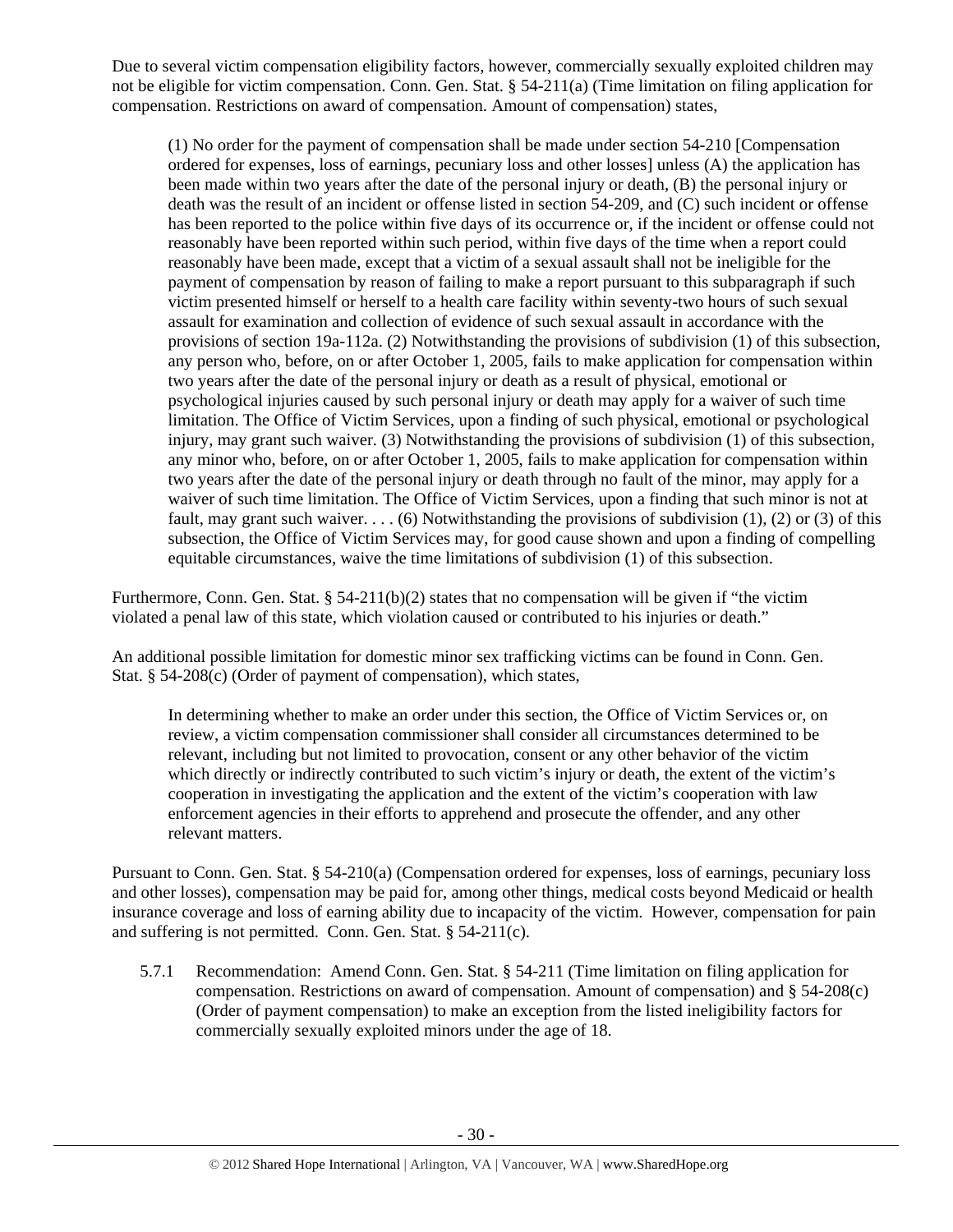# *5.8 Victim-friendly procedures and protections are provided in the trial process for minors under 18.*

Most of Connecticut's victim-friendly criminal justice procedures and protections do not extend to or do not explicitly cover victims of domestic minor sex trafficking. Conn. Gen. Stat. § 54-86f (Admissibility of evidence of sexual conduct), which limits the introduction of a victim's prior sexual conduct, subject to several exceptions, does not apply to domestic minor sex trafficking victims. Conn. Gen. Stat. § 54-86f only applies "[i]n any prosecution for sexual assault under sections 53a-70 [Sexual assault in the first degree:], 53a-70a [Sexual assault in the first degree], and 53a-71 to 53a-73a, inclusive [Sexual assault in the second degree; Sexual assault in the third degree; Sexual assault in the third degree with a firearm; Sexual assault in the fourth degree]."

Children 12 years of age or younger who are victims of assault, sexual assault, or abuse are provided certain additional protections. Conn. Gen. Stat. § 54-86g(b) (Testimony of victim of child abuse. Court may order testimony taken outside courtroom. Procedure) states,

In any criminal prosecution of an offense involving assault, sexual assault or abuse of a child twelve years of age or younger, the court may, upon motion of the attorney for any party, order that the following procedures be used when the testimony of the child is taken: (1) Persons shall be prohibited from entering and leaving the courtroom during the child's testimony; (2) an adult who is known to the child and with whom the child feels comfortable shall be permitted to sit in close proximity to the child during the child's testimony, provided such person shall not obscure the child from the view of the defendant or the trier of fact; (3) the use of anatomically correct dolls by the child shall be permitted; and (4) the attorneys for the defendant and for the state shall question the child while seated at a table positioned in front of the child, shall remain seated while posing objections and shall ask questions and pose objections in a manner which is not intimidating to the child.

Additionally, for such victims, under Conn. Gen. Stat. § 54-86g(a), the court may order the child's testimony taken outside the courtroom and "televised by closed circuit equipment in the courtroom or recorded for later showing before the court." The defendant may be excluded from the room or screened from the child's sight when the testimony is taken, "only if the state proves, by clear and convincing evidence, that the child would be so intimidated, or otherwise inhibited, by the physical presence of the defendant that a compelling need exists to take the testimony of the child outside the physical presence of the defendant in order to insure the reliability of such testimony." If the defendant is excluded or screened, however, "the court shall ensure that the defendant is able to observe and hear the testimony of the child, but that the child cannot see or hear the defendant. The defendant shall be able to consult privately with his attorney at all times during the taking of the testimony."

Pursuant to the 2011 Connecticut Practice Book, "All oral testimony shall be given under oath."<sup>69</sup> If the person testifying in Superior Court is under the age of  $18<sup>70</sup>$  however, the court may administer a simplified age-

<sup>69</sup> THE COMMISSION ON OFFICIAL LEGAL PUBLICATIONS, CONNECTICUT PRACTICE BOOK (2011) § 32a-4(a), *available* 

 $^{70}$  Pursuant to The commission on Official Legal Publications, Connecticut Practice book (2011) § 26- $1(a)(1), (2),$ 

<sup>&</sup>quot;Child" means any person under sixteen years of age, except that (A) for purposes of delinquency matters and proceedings, "child" means any person (i) under seventeen years of age who has not been legally emancipated or, (ii) seventeen years of age or older who, prior to attaining seventeen years of age, has committed a delinquent act and, subsequent to attaining seventeen years of age, (i) violates any order of a judicial authority or any condition of probation ordered by a judicial authority with respect to such delinquency proceeding; or (ii) willfully fails to appear in response to a summons under General Statutes § 46b-133, with respect to such delinquency proceeding, and (B) for purposes of family with service needs matters and proceedings, child means a person under seventeen years of age; (2) "Youth" means any person sixteen or seventeen years of age who has not been legally emancipated.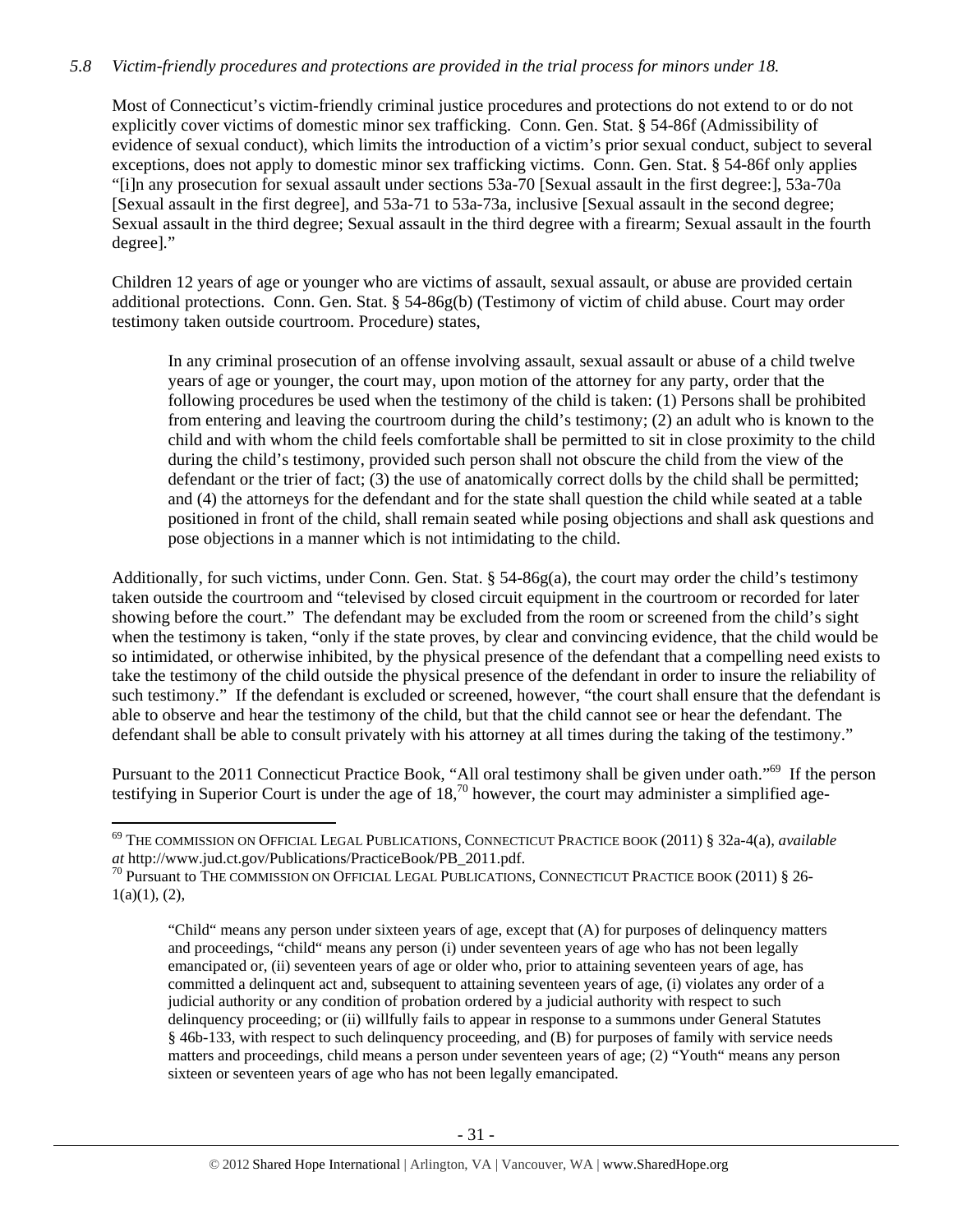appropriate oath or "admit the testimony of a child or youth without the imposition of a formal oath if the judicial authority finds that the oath would be meaningless to the particular child or youth, or would otherwise inhibit the child or youth from testifying freely and fully."<sup>71</sup> Additional victim-friendly procedures include allowing a trusted adult to sit with the child or youth during testimony and requiring the attorneys to remain seated and proceed in a non-threatening manner.<sup>72</sup> If the minor who is testifying is the child of the respondent, the respondent may be excluded from the hearing "upon a showing by clear and convincing evidence that the child or youth witness would be so intimidated or inhibited that trustworthiness of the child or youth witness is seriously called into question."<sup>73</sup>

- 5.8.1 Recommendation: Amend Conn. Gen. Stat. § 54-86f (Admissibility of evidence of sexual conduct) and § 54-86g (Testimony of victim of child abuse. Court may order testimony taken outside courtroom. Procedure) to specify that minor victims of Conn. Gen. Stat. § 53a-192a (Trafficking in persons), § 53a-86(a) (Promoting prostitution in the first degree), § 53a-70c (Aggravated sexual assault of a minor), § 53a-90a(a) (Enticing a minor. Penalties), or § 53a-196a (Employing a minor in an obscene performance) are entitled to victim friendly criminal justice procedures.
- *5.9 Expungement or sealing of juvenile delinquency records resulting from arrests or adjudications for prostitution-related offenses committed as a result of, or in the course of, the commercial sexual exploitation of a minor is available within a reasonable time after turning 18.*

Conn. Gen. Stat. § 46b-146 (Erasure of police and court records) states,

Whenever any child has been convicted as delinquent, has been adjudicated a member of a family with service needs or has signed a statement of responsibility admitting to having committed a delinquent act, and has subsequently been discharged from the supervision of the Superior Court or from the custody of the Department of Children and Families or from the care of any other institution or agency to whom the child has been committed by the court, such child, or the child's parent or guardian, may file a petition with the Superior Court. If such court finds (1) that at least two years or, in the case of a child convicted as delinquent for the commission of a serious juvenile offense,four years have elapsed from the date of such discharge, (2) that no subsequent juvenile proceeding or adult criminal proceeding is pending against such child, (3) that such child has not been convicted of a delinquent act that would constitute a felony or misdemeanor if committed by an adult during such two-year or four-year period, (4) that such child has not been convicted as an adult of a felony or misdemeanor during such two-year or four-year period, and (5) that such child has reached eighteen years of age, the court shall order all police and court records pertaining to such child to be erased. . . . .

- 5.9.1 Recommendation: Amend Conn. Gen. Stat. § 46b-146 (Erasure of police and court records) to permit a minor who has incurred a criminal record as a result of being trafficked to expunge the records immediately or, at latest, upon turning 18 years of age.
- *5.10 Victim restitution and civil remedies for victims of domestic minor sex trafficking or commercial sexual exploitation of children (CSEC) are authorized by law.*

Civil remedies are specifically available in cases of trafficking in persons through Conn. Gen. Stat § 52-571i (Action for damages resulting from trafficking in persons), which states.

Any person aggrieved by a violation of section 53a-192a [Trafficking in persons] may bring a civil action in the superior court for the judicial district where such person resides or the judicial district of

 $71$  See supra note 69.

<sup>71</sup> *See supra* note 69. <sup>72</sup> *See supra* note 69, § 32a-4(c). 73 *See supra* note 69, § 32a-4(e).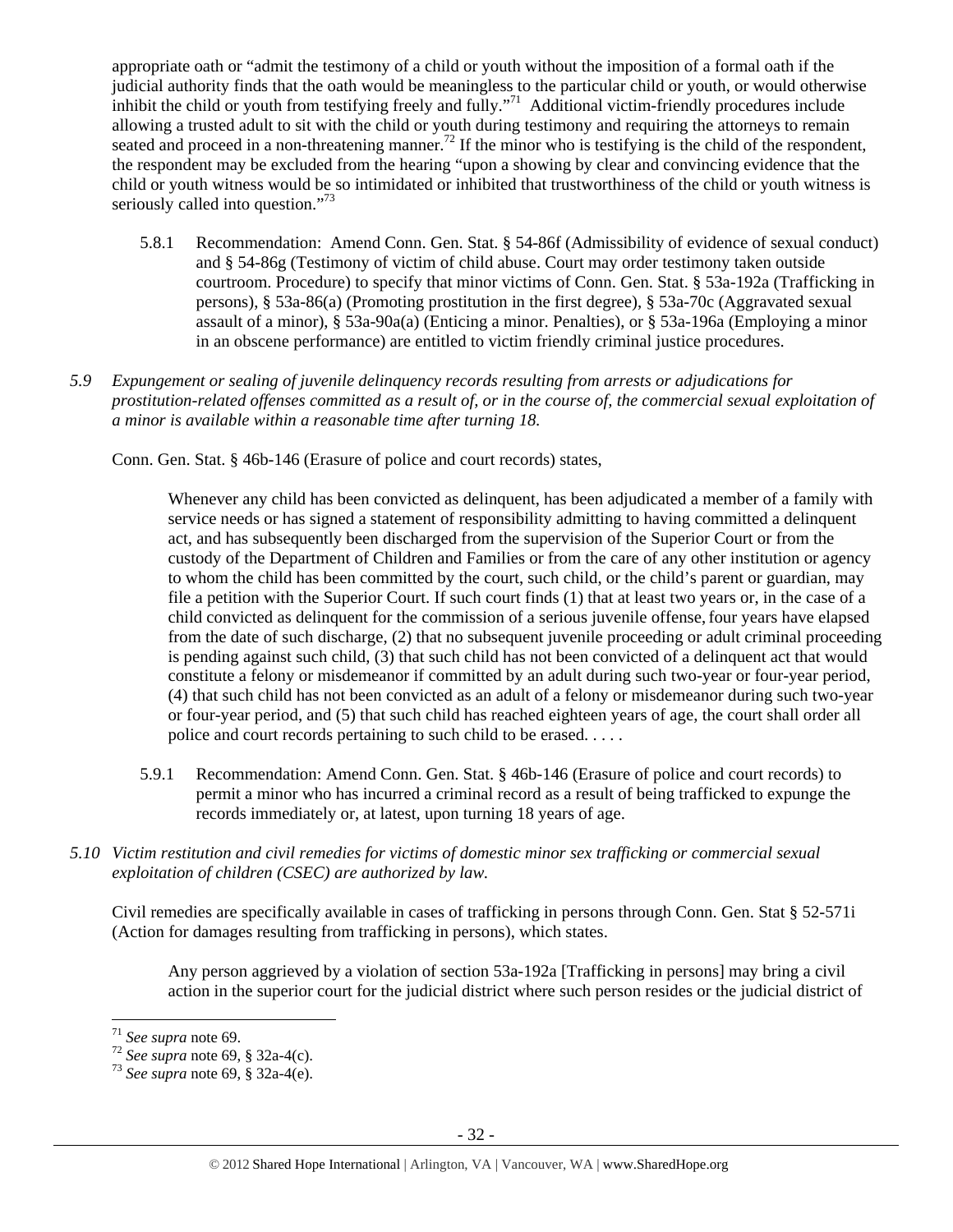Hartford against the person or persons who committed such violation to recover actual damages, statutory damages of not more than one thousand dollars for each day such person was coerced by another person in violation of section 53a-192a and a reasonable attorney's fee.

A domestic minor sex trafficking victim may also receive restitution under Conn. Gen. Stat. § 53a-28(c) which states,

In addition to any sentence imposed pursuant to subsection (b) of this section, if (1) a person is convicted of an offense that resulted in injury to another person or damage to or loss of property, (2) the victim requests financial restitution, and (3) the court finds that the victim has suffered injury or damage to or loss of property as a result of such offense, the court shall order the offender to make financial restitution under terms that it determines are appropriate. . . . Restitution ordered by the court pursuant to this subsection shall be based on easily ascertainable damages for injury or loss of property, actual expenses incurred for treatment for injury to persons and lost wages resulting from injury. Restitution shall not include reimbursement for damages for mental anguish, pain and suffering or other intangible losses, but may include the costs of counseling reasonably related to the offense. . . .

In deciding the amount of restitution under Conn. Gen. Stat. § 53a-28(c),

the court shall consider: (A) The financial resources of the offender and the burden restitution will place on other obligations of the offender; (B) the offender's ability to pay based on installments or other conditions; (C) the rehabilitative effect on the offender of the payment of restitution and the method of payment; and (D) other circumstances, including the financial burden and impact on the victim, that the court determines make the terms of restitution appropriate. If the court determines that the current financial resources of the offender or the offender's current ability to pay based on installments or other conditions are such that no appropriate terms of restitution can be determined, the court may forego setting such terms. The court shall articulate its findings on the record with respect to each of the factors set forth in subparagraphs (A) to (D), inclusive, of this subsection.

*5.11 Statutes of limitations for civil and criminal actions for child sex trafficking or commercial sexual exploitation of children (CSEC) offenses are eliminated or lengthened sufficiently to allow prosecutors and victims a realistic opportunity to pursue criminal action and legal remedies.* 

Pursuant to Conn. Gen. Stat. § 54-193(a) (Limitation of prosecution for certain offenses), "There shall be no limitation of time within which a person may be prosecuted for . . . a class A felony." Therefore prosecutions for Conn. Gen. Stat. § 53a-196a (Employing a minor in an obscene performance) or § 53a-70c (Aggravated sexual assault of a minor) are not subject to a statute of limitations and may be prosecuted at any time. All offenses punishable by imprisonment for more than 1 year are subject to a 5-year statute of limitations, while all other offenses are subject to a 1-year statute of limitations. Conn. Gen. Stat. § 54-193(b), (c).

Under Conn. Gen. Stat. § 54-193a (Limitation of prosecution for offenses involving sexual abuse of minor), however,

Notwithstanding the provisions of section 54-193, no person may be prosecuted for any offense, except a class A felony, involving sexual abuse, sexual exploitation or sexual assault of a minor except within thirty years from the date the victim attains the age of majority or within five years from the date the victim notifies any police officer or state's attorney acting in such police officer's or state's attorney's official capacity of the commission of the offense, whichever is earlier . . . .

Pursuant to Conn. Gen. Stat. § 52-577d (Limitation of action for damages to minor caused by sexual abuse, exploitation or assault),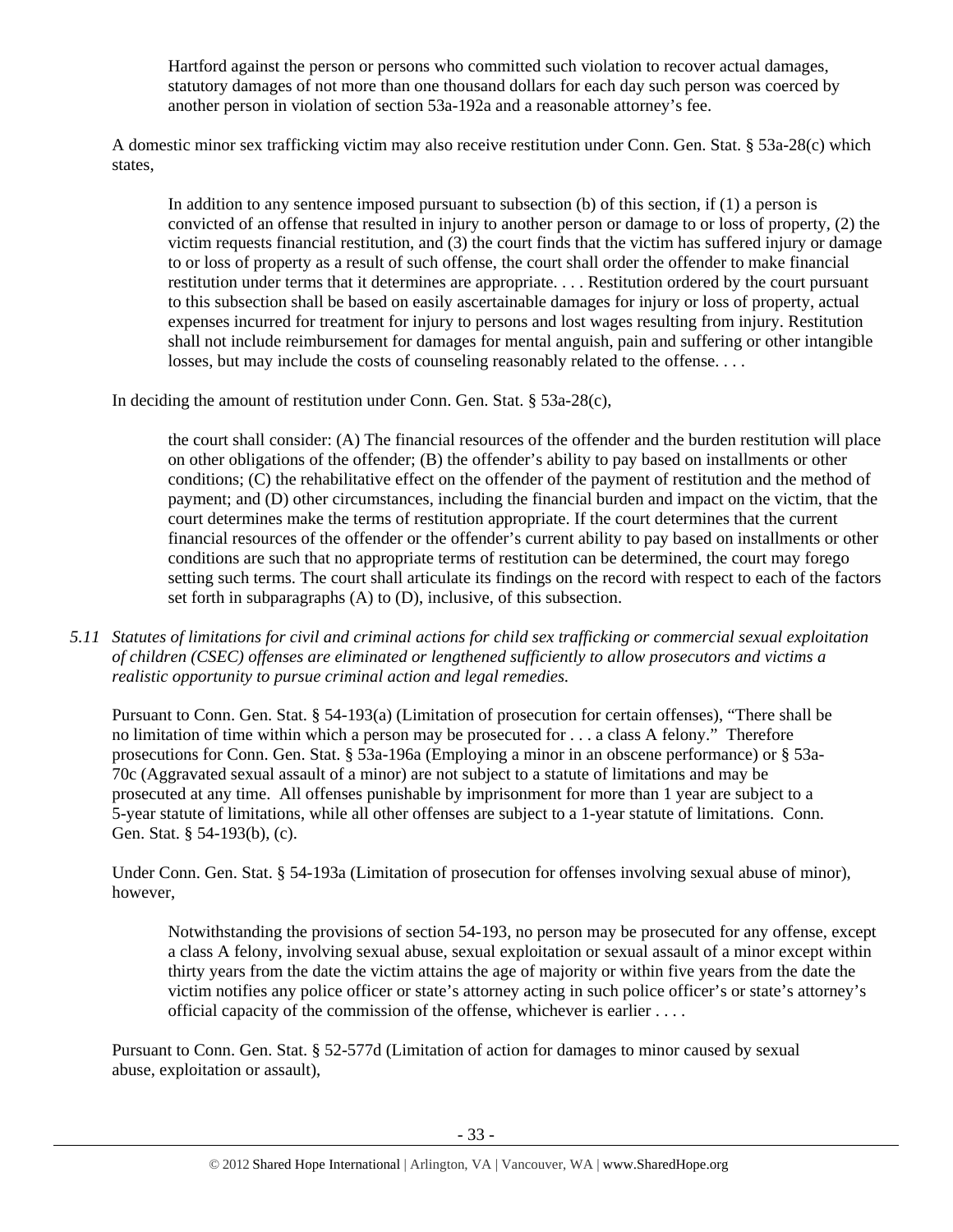Notwithstanding the provisions of section 52-577 [Action founded upon a tort], no action to recover damages for personal injury to a minor, including emotional distress, caused by sexual abuse, sexual exploitation or sexual assault may be brought by such person later than thirty years from the date such person attains the age of majority.

- 34 -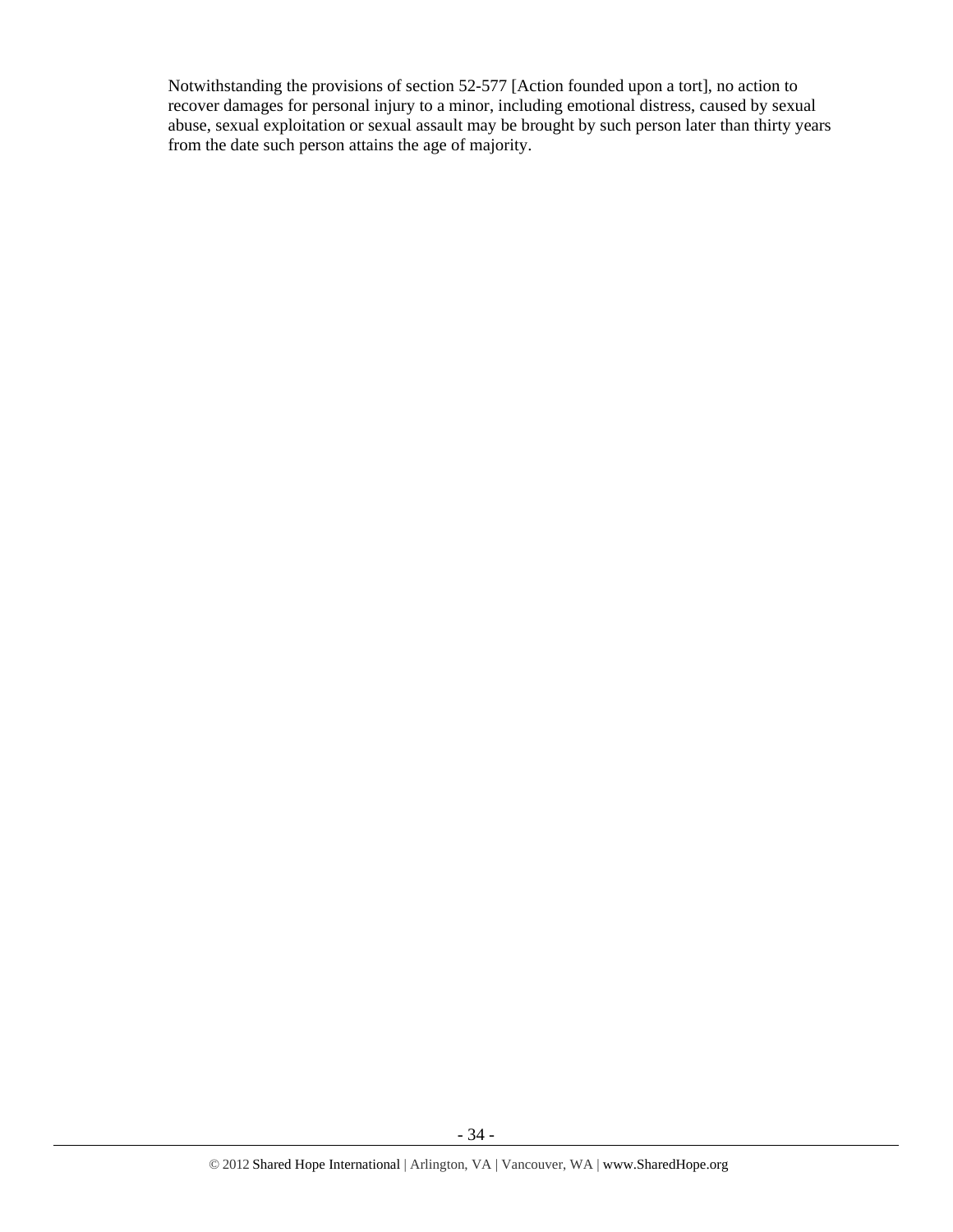#### **FRAMEWORK ISSUE 6: CRIMINAL JUSTICE TOOLS FOR INVESTIGATION AND PROSECUTIONS**

## *Legal Components:*

- *6.1 Training on human trafficking and domestic minor sex trafficking for law enforcement is statutorily mandated.*
- *6.2 Single party consent to audiotaping is permitted in law enforcement investigations.*
- *6.3 Wiretapping is an available tool to investigate domestic minor sex trafficking.*
- *6.4 Using a law enforcement posing as a minor to investigate buying or selling of commercial sex acts is not a defense to soliciting, purchasing, or selling sex with a minor.*
- *6.5 Using the Internet to investigate buyers and traffickers is a permissible investigative technique.*
- *6.6 Law enforcement and child welfare agencies are mandated to promptly report missing and recovered children. \_\_\_\_\_\_\_\_\_\_\_\_\_\_\_\_\_\_\_\_\_\_\_\_\_\_\_\_\_\_\_\_\_\_\_\_\_\_\_\_\_\_\_\_\_\_\_\_\_\_\_\_\_\_\_\_\_\_\_\_\_\_\_\_\_\_\_\_\_\_\_\_\_\_\_\_\_\_\_\_\_\_\_\_\_\_\_\_\_\_\_\_\_\_*

# *Legal Analysis:*

*6.1 Training on human trafficking and domestic minor sex trafficking for law enforcement is statutorily mandated.* 

While training is not mandated, Connecticut has developed a training program on trafficking in persons pursuant to Conn. Gen. Stat. § 46a-4b (Training program on trafficking in persons) which states,

The Permanent Commission on the Status of Women, in conjunction with the Police Officer Standards and Training Council, shall develop a training program on trafficking in persons and make such training program available, upon request, to the Division of State Police within the Department of Emergency Services and Public Protection, the office of the Chief State's Attorney, local police departments and community organizations.

- 6.1.1 Recommendation: Enact a statute that mandates the training developed under Conn. Gen. Stat. § 46a-4b (Training program on trafficking in persons) for law enforcement personnel.
- *6.2 Single party consent to audiotaping is permitted in law enforcement investigations.*

Connecticut requires two-party consent for the recording of telephonic communications. Pursuant to Conn. Gen. Stat. § 52-570d(a) (Action for illegal recording of private telephonic communications),

No person shall use any instrument, device or equipment to record an oral private telephonic communication unless the use of such instrument, device or equipment (1) is preceded by consent of all parties to the communication and such prior consent either is obtained in writing or is part of, and obtained at the start of, the recording, or (2) is preceded by verbal notification which is recorded at the beginning and is part of the communication by the recording party, or (3) is accompanied by an automatic tone warning device which automatically produces a distinct signal that is repeated at intervals of approximately fifteen seconds during the communication while such instrument, device or equipment is in use.

- 6.2.1. Recommendation: Amend Conn. Gen. Stat. § 52-570d(a) (Action for illegal recording of private telephonic communications) to create an exception that allows for single-party consent to audiotaping if the offense being investigated is a trafficking in persons offense under Conn. Gen. Stat. § 53a-192a or a CSEC offense.
- *6.3 Wiretapping is an available tool to investigate domestic minor sex trafficking.*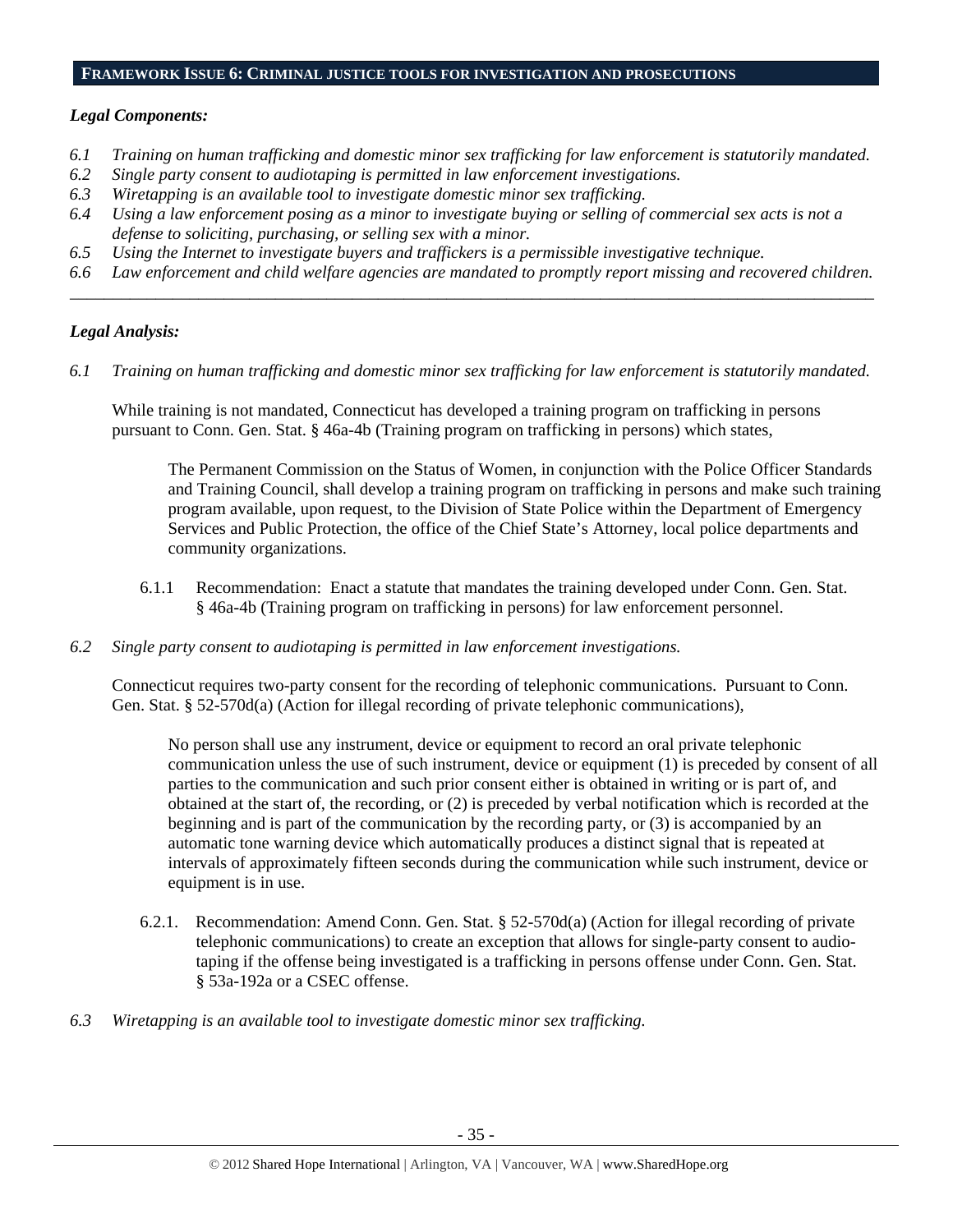Pursuant to Conn. Gen. Stat. § 54-41d(1), (2) (Issuance of order), orders authorizing wiretapping may only be issued for crimes enumerated in Conn. Gen. Stat. § 54-41(b) (Application for order authorizing interception). Assuming the other requirements in Conn. Gen. Stat. § 54-41d and the chapter on wiretapping are met, an authorization to intercept a wire can be granted pursuant to Conn. Gen. Stat. § 54- 41b states,

when such interception may provide evidence of the commission of offenses involving gambling, bribery, violations of section 53-395 [Prohibited activities in Chapter 949c Corrupt Organizations and Racketeering Activity Act], violations of section 21a-277 [Penalty for illegal manufacture, distribution, sale, prescription, dispensing], felonious crimes of violence or felonies involving the unlawful use or threatened use of physical force or violence committed with the intent to intimidate or coerce the civilian population or a unit of government.

Therefore, wiretapping for domestic minor sex trafficking cases is only authorized to the extent that these crimes fall within Conn. Gen. Stat. § 53-395 or are felonious crimes of violence.

- 6.3.1 Recommendation: Amend Conn. Gen. Stat. § 54-41b (Application for order authorizing interception to include Conn. Gen. Stat 53a-192a (Trafficking in persons), § 53a-86(a) (Promoting prostitution in the first degree), § 53a-70c (Aggravated sexual assault of a minor), § 53a-90a(a) (Enticing a minor. Penalties), and § 53a-196a (Employing a minor in an obscene performance) as crimes for which wiretapping can be authorized.
- *6.4 Using a law enforcement posing as a minor to investigate buying or selling of commercial sex acts is not a defense to soliciting, purchasing, or selling sex with a minor.*

Conn. Gen. Stat. § 53a-83 (Patronizing a prostitute) and § 53a-83a (Patronizing a prostitute from a motor vehicle) are silent with regard to the defense that the person solicited was actually an undercover officer.

Pursuant to Conn. Gen. Stat. § 53a-15 (Entrapment as defense),

 $\overline{a}$ 

In any prosecution for an offense, it shall be a defense that the defendant engaged in the proscribed conduct because he was induced to do so by a public servant, or by a person acting in cooperation with a public servant, for the purpose of institution of criminal prosecution against the defendant, and that the defendant did not contemplate and would not otherwise have engaged in such conduct.

- 6.4.1 Enact a law expressly permitting the use of a law enforcement decoy during the investigation or prohibiting a defense to prosecution based on the "minor" being in fact a person posing as a minor for purposes of the investigation of a violation under Conn. Gen. Stat. § 53a-192a (Trafficking in persons) and CSEC laws.
- *6.5 Using the Internet to investigate buyers and traffickers is a permissible investigative technique.*

Conn. Gen. Stat. § 53a-90a (Enticing a minor) does not explicitly allow for conviction if the person the individual contacted was merely believed to be a minor, but was really an undercover officer.<sup>74</sup>

*6.6 Law enforcement and child welfare agencies are mandated to promptly report missing and recovered children.* 

<sup>74</sup> *But see State v. Nero*, 1 A.3d 184, 207 (Conn. App. Ct. 2010) (affirming the conviction of an offender who was apprehended by an undercover police officer posing online as a 15-year-old girl for attempting to entice a minor to engage in noncommercial sex acts).